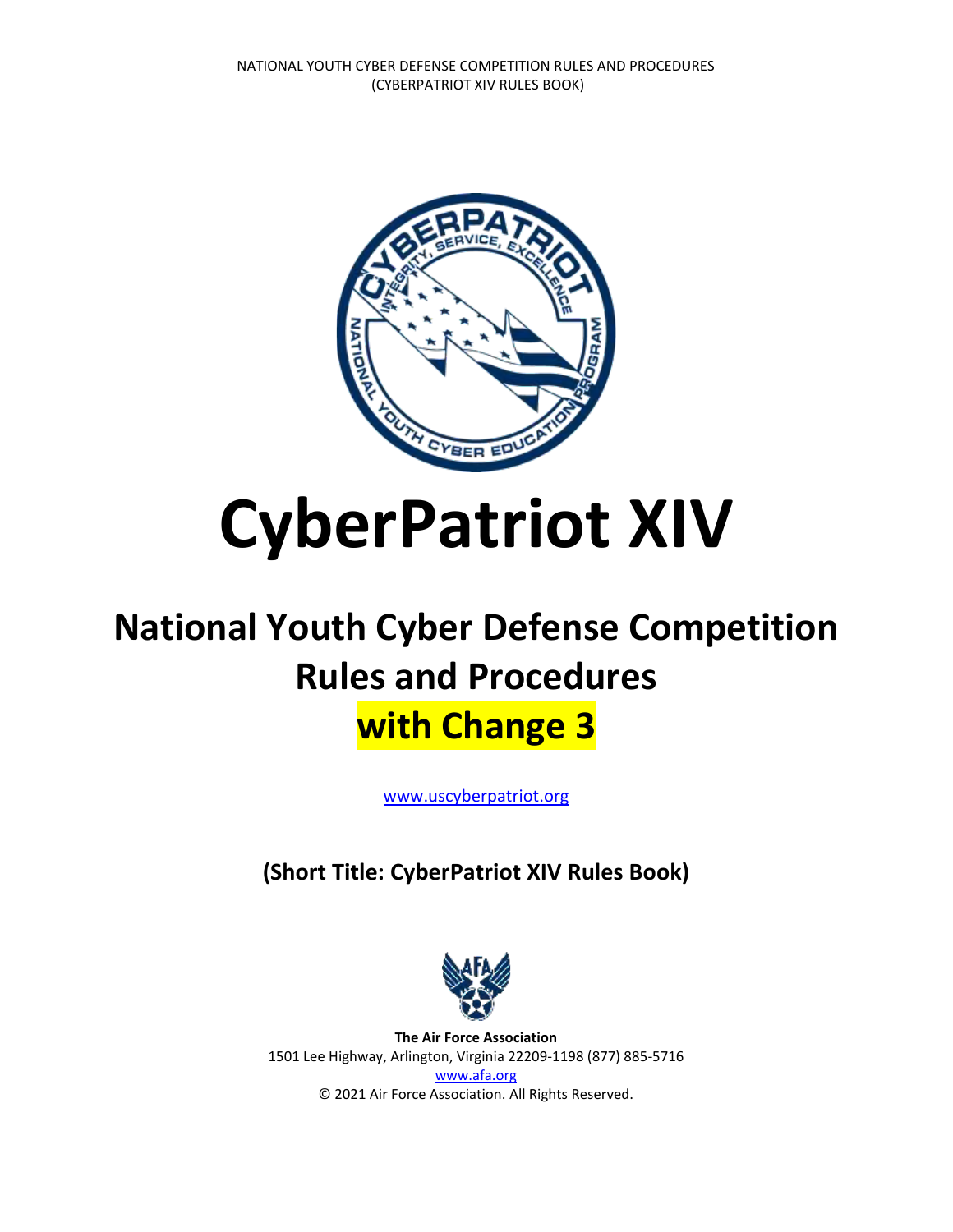## **Summary of Changes**

(by Paragraph)

#### **Change 3 to CyberPatriot XIV Rules Book**

**4006**. **SHARING AND ACCESSING OF COMPETITION IMAGES, SOFTWARE, DOCUMENTATION, AND INFORMATION.** Team members shall not seek, search for, request, copy, or use answers to competition challenges that were not created by one of their team members.

**---------------------------------------------------------------**

**Change 2 to CyberPatriot XIV Rules Book**

**3002.2 Middle School**. Clarifies advancement to the Semifinals and National Finals Competition.

## **APPENDIX V**: **COACH ALTERNATE REQUEST**

- Clarifies that a Coach Alternate request and approval are valid for only ONE competition round.

- Changes Coach Alternate to an **online form** linked in the competition round Download instructions and StartEx emails.

**---------------------------------------------------------------**

**Change 1 to CyberPatriot XIV Rules Book**

## **Changes and COVID 19 rules are highlighted in yellow in the Rules Book.**

**3009. COMPETITION STRUCTURE AND ADVANCEMENT**. Addition of the State Round and Semifinals. Clarifies that tier placement for All Service Division teams is based on categories nationally.

**4003. COMPETITION AREA, SPACES, AND INTERACTIONS WITH OTHER TEAMS**. Clarifies teams or their team members, Coaches, or Mentors not competing may not observe other teams competing in physical or virtual competition spaces.

**4009. OFFENSIVE ACTIVITY AND TAMPERING PROHIBITED**. Example given of DDoS or DoS attacks on CyberPatriot participants, networks, or systems.

**4011. SUPERVISION AND OVERSIGHT.** Clarifies that the Coach shall maintain the season's Competitor Post-Competition Round Statements until February 15.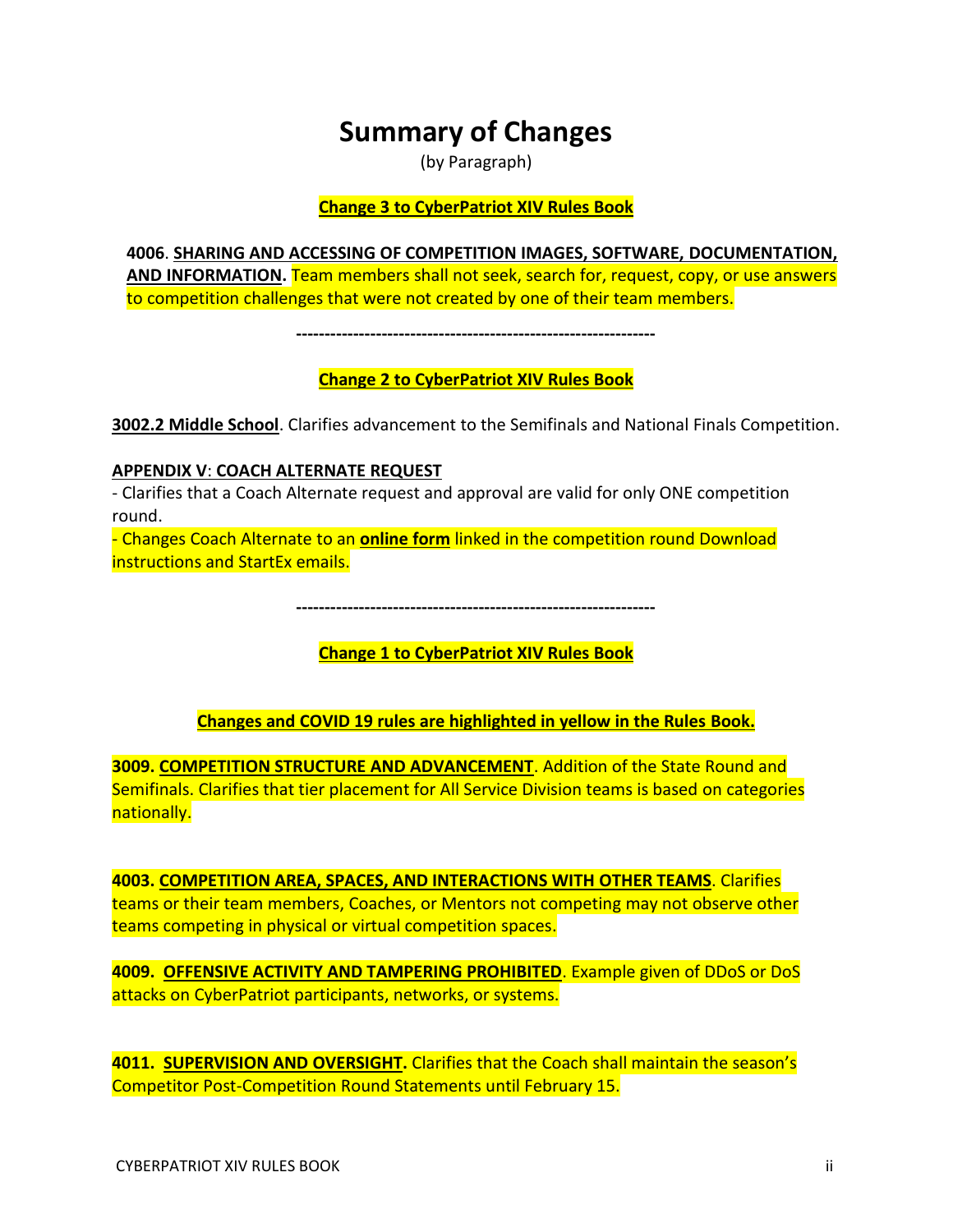## **TABLE OF CONTENTS**

| <b>CHAPTER 1. CYBERPATRIOT ORGANIZATIONS AND PARTICIPANTS</b> |  |
|---------------------------------------------------------------|--|
|                                                               |  |
|                                                               |  |
|                                                               |  |
|                                                               |  |
|                                                               |  |
|                                                               |  |
|                                                               |  |
|                                                               |  |
|                                                               |  |
| <b>CHAPTER 2. REGISTRATION</b>                                |  |
|                                                               |  |
|                                                               |  |
|                                                               |  |
|                                                               |  |
|                                                               |  |
|                                                               |  |
| <b>CHAPTER 3. COMPETITION DESIGN AND PROCEDURES</b>           |  |
|                                                               |  |
|                                                               |  |
|                                                               |  |
| COMPETITION TECHNICAL REQUIREMENTS AND SPECIFICATIONS3004     |  |
|                                                               |  |
|                                                               |  |
|                                                               |  |
|                                                               |  |
|                                                               |  |
|                                                               |  |
|                                                               |  |
|                                                               |  |
|                                                               |  |

## **CHAPTER 4. ONLINE COMPETITION ROUND RULES**

|--|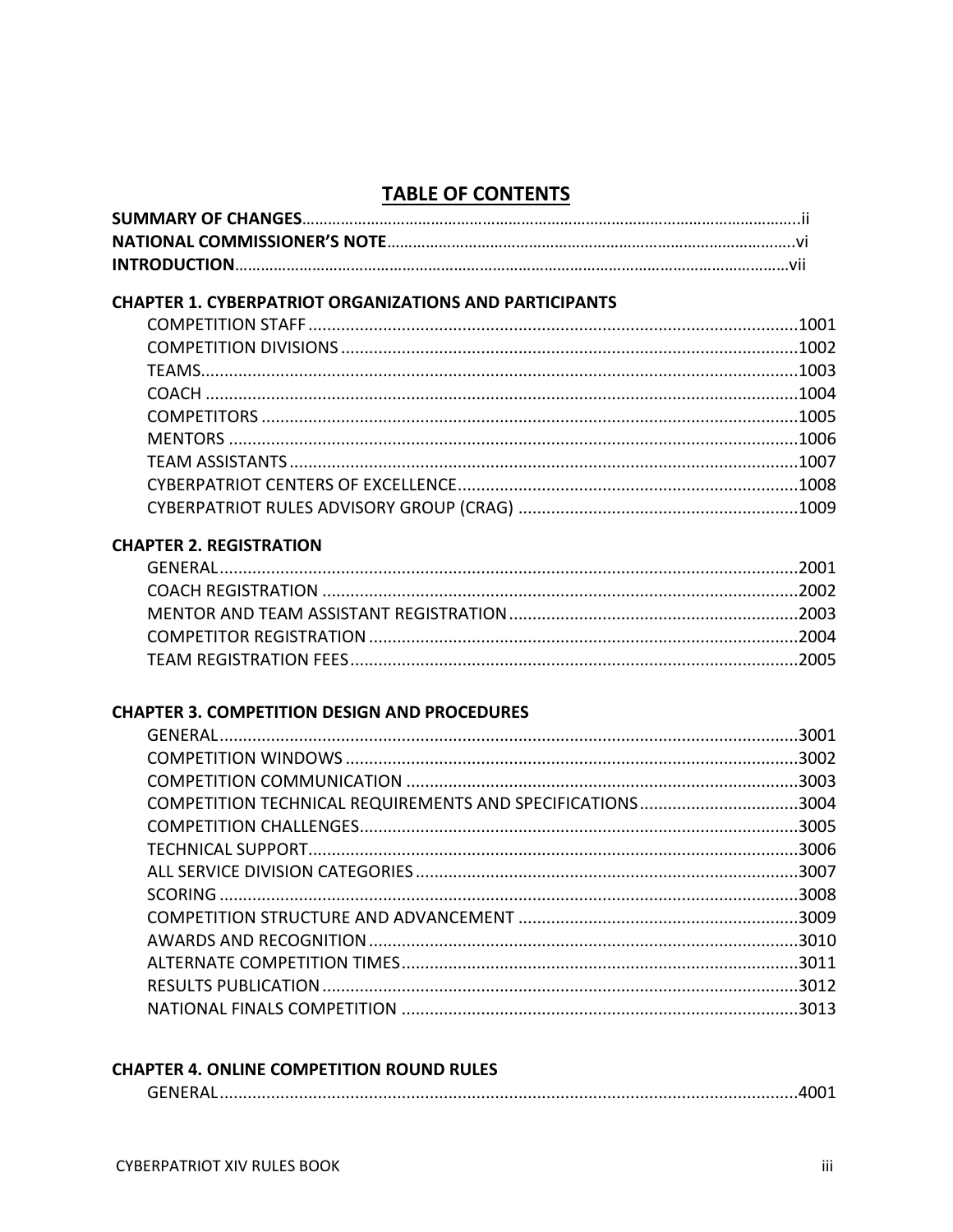|                                                                        | .4002 |
|------------------------------------------------------------------------|-------|
| COMPETITION AREA AND SPACES AND INTERACTIONS WITH OTHER TEAMS4003      |       |
|                                                                        |       |
|                                                                        |       |
| SHARING OF COMPETITION IMAGES, SOFTWARE, AND INFORMATION 4006          |       |
|                                                                        |       |
| INTERNET CONNECTIVITY TO COMPETITION SERVERS AND WEBSITES REQUIRED4008 |       |
|                                                                        |       |
|                                                                        |       |
|                                                                        |       |
|                                                                        |       |
|                                                                        |       |
|                                                                        |       |
|                                                                        |       |
|                                                                        |       |

## **APPENDICES**

| HOME SCHOOL PARENTAL/GUARDIAN APPROVAL FOR CYBERPATRIOT COACH  III |  |
|--------------------------------------------------------------------|--|
|                                                                    |  |
|                                                                    |  |
|                                                                    |  |
| OPEN DIVISION AND ALL SERVICE DIVISION STATE ROUND ADVANCEMENT     |  |
|                                                                    |  |
|                                                                    |  |
|                                                                    |  |
|                                                                    |  |
| CYBERPATRIOT XIV COMPETITOR POST-COMPETITION ROUND STATEMENT       |  |

## **FIGURES**

- 1-1 CyberPatriot Team Members
- 2-1 Coach (Team) Registration Process
- 2-2 Mentor and Team Assistant Registration Process
- 2-3 Competitor Registration Process
- 3-1 Detailed Competition Timeline
- 3-2 Sample Competition Email Schedule
- 3-3 Coach's Dashboard with Unique Identifiers and Cisco Networking Challenge Credentials
- 3-4 Image Delivery
- 3-5 Open Division (Top) and All Service Division (Bottom) Competition Structures
- 3-6 Middle School Division Competition Structure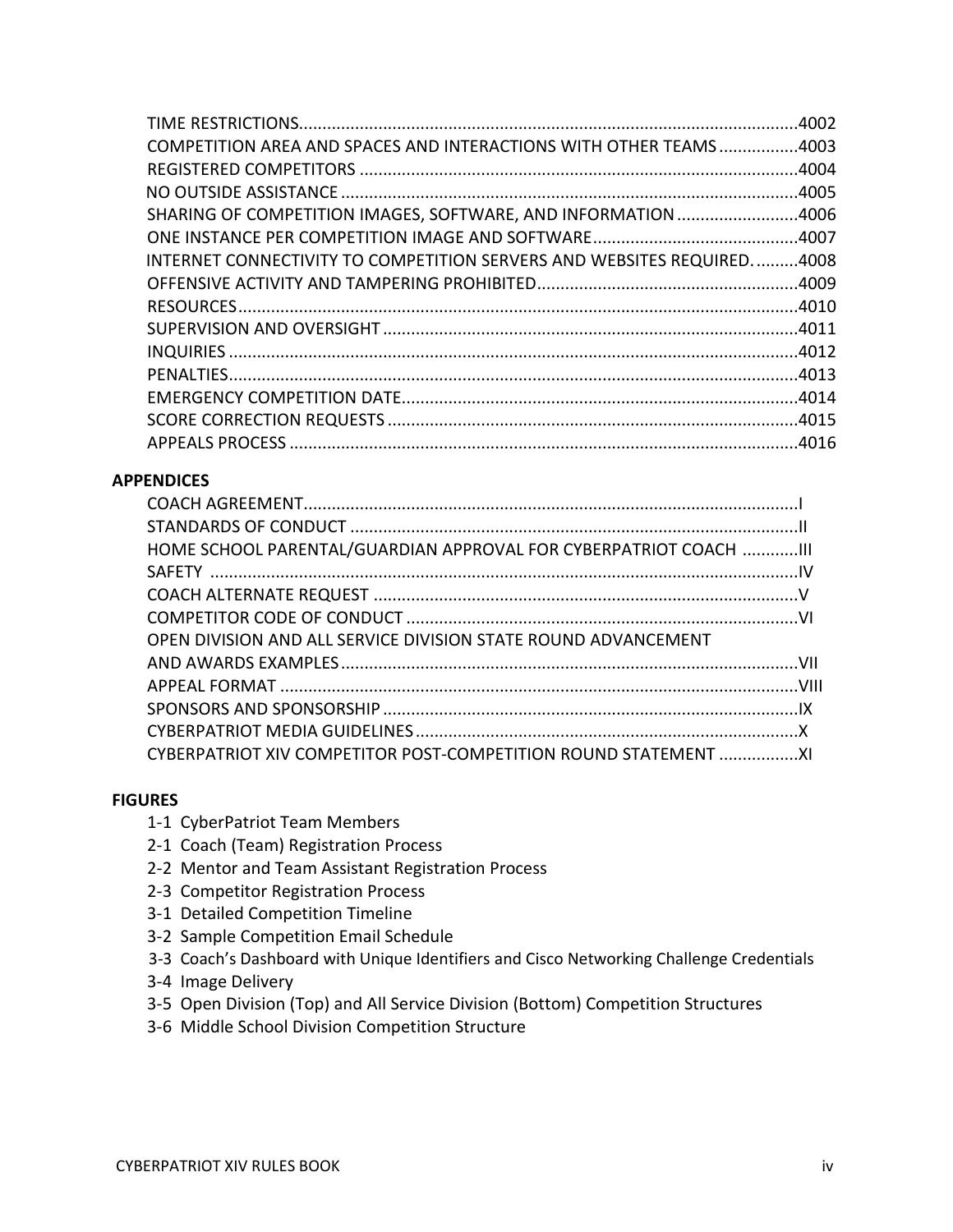

## **NATIONAL COMMISSIONER'S NOTE CyberPatriot Program Office**

Air Force Association 1501 Lee Highway Arlington, Virginia 22209-1198

October 18, 2021

Welcome to the *CyberPatriot XIV Rules Book*. This is our second season facing the special time of challenges presented by the COVID 19 pandemic. The competition rules remain modified to permit our Coaches the flexibility to keep our competitors safe, while still maintaining a fair competition. Rules for CP-XIV may not apply in future CyberPatriot seasons.

In this document, you will find the official rules and procedures governing the CyberPatriot National Youth Cyber Defense Competition. All registered CyberPatriot participants, including coaches, mentors, team assistants, and competitors, are bound by the rules and procedures published in this document. This document is in force until the release of the next signed change or edition.

A special thanks to the coaches, mentors, and CyberPatriot staff who contributed to the rules book. Their team-level insights and recommendations were fundamental to this document's development.

If the rules of the school or organization to which a team belongs are more restrictive than the CyberPatriot rules, then the school's or organization's rules will take precedence.

Changes to this document will be posted on the CyberPatriot website and distributed via email to CyberPatriot coaches.

Please submit recommendations for updates or changes to this document by email to the CyberPatriot Program Office. Address the email to [cpoc@uscyberpatriot.org](mailto:cpoc@uscyberpatriot.org) with the subject "Rules Book Recommendation."

Rogael Zimm

Rachel Zimmerman National Commissioner CyberPatriot Air Force Association

## **INTRODUCTION**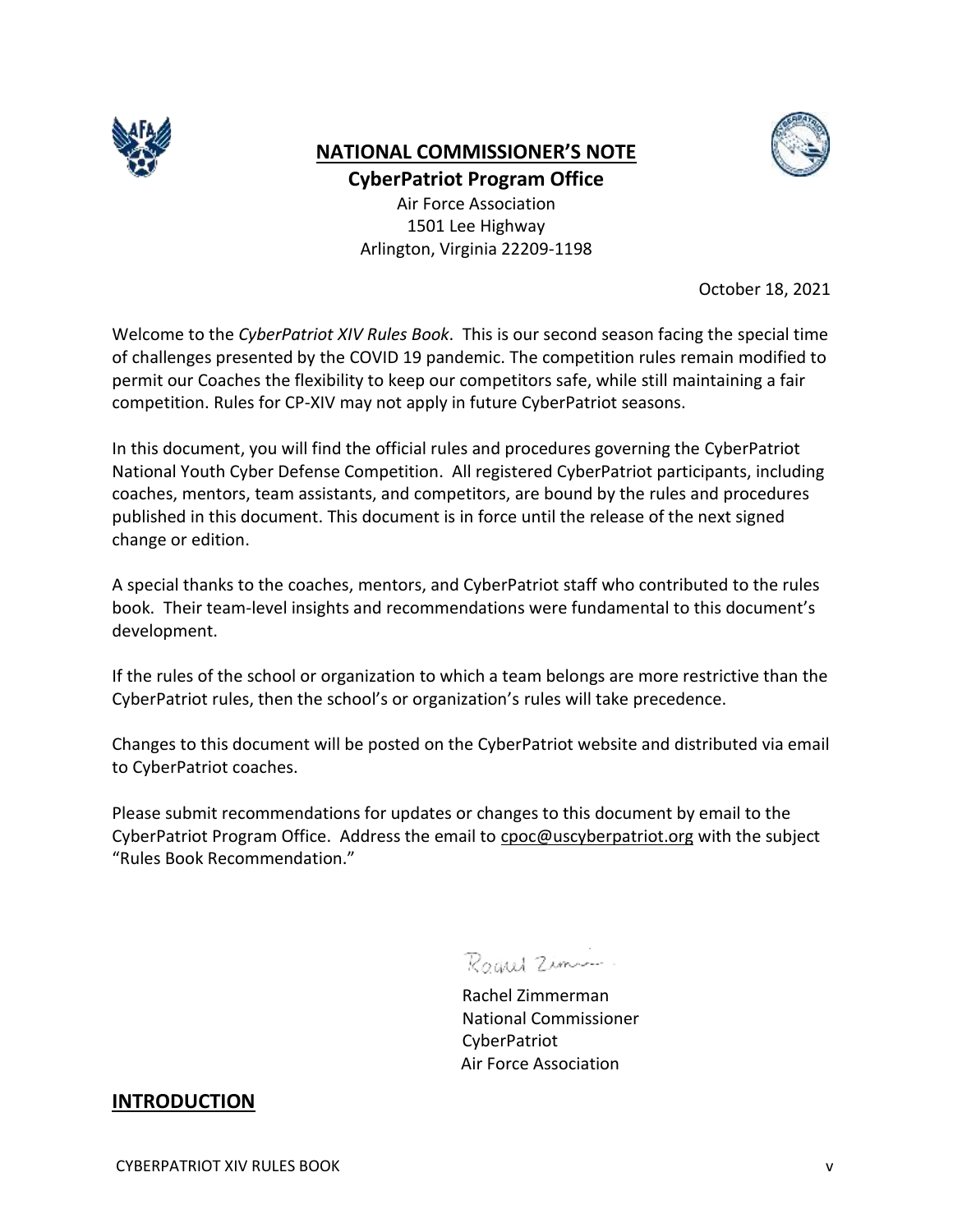The mission of CyberPatriot is to inspire students toward careers in cybersecurity or other science, technology, engineering, and mathematics (STEM) disciplines critical to our nation's future through fun and engaging programs designed for K-12 students. This document covers the rules and procedures that govern the National Youth Cyber Defense Competition for high school and middle school students

The competition can only operate if all competitors, coaches, mentors, team assistants, and staff adhere to the highest ethical standard. Since the competition is distributed, all are expected to behave according to these guiding principles to ensure its success:

- **Integrity**. The foundations of the competition are the honesty and ethics of all those involved in the program, especially in the absence of supervision.
- **Service**. All adults must put the well-being and education of the competitors ahead of their own concerns in preparation for and during the CyberPatriot competition.
- **Excellence**. The competition pushes students to achieve their best, during the competition and beyond.

Towards these guiding principles, competitors, coaches, mentors, team assistants, and staff should use the following operating principles during all aspects of the competition:

- **Competitor Safety and Protection**. Since most competitors are minors, this *MUST BE THE TOP PRIORITY* for all involved. It is the coach's responsibility to ensure the safety and protection of his or her team while involved in all CyberPatriot activities. He or she must create a safe environment that protects from unauthorized individuals, ensure appropriate online activity, and use suitably secure facilities. In the event that an incident occurs involving the protection or safety of a competitor, the coach has an obligation to follow correct procedures to report the incident to local authorities and to stop or mitigate the incident immediately.
- **Fairness**. No participant should attempt to gain or give an unfair competitive advantage to any individual or team. Any questions or concerns regarding fairness should be directed to the CyberPatriot Program Office immediately.
- **Adherence to the Rules**. Everyone should obey the rules and regulations outlined in this document. Coaches are charged with ensuring that teams do not behave otherwise.
- **Privacy**. Participants' personal information must be protected by those who have access to it. The CyberPatriot Program Office Staff may publish participant names and photographs when appropriate permission is obtained.
- **Transparency**. To ensure openness and honesty, staff and coaches shall engage in twoway communication on competition matters that do not infringe upon fairness.
- **Cyber Citizenship**. The CyberPatriot competition teaches Internet ethics and safety and defensive activities only. It is not a hacking competition, nor does it teach or tolerate hacking, or any activity related to the unauthorized entry, use, or modification of a computer, system, or network by a person, persons, or tools.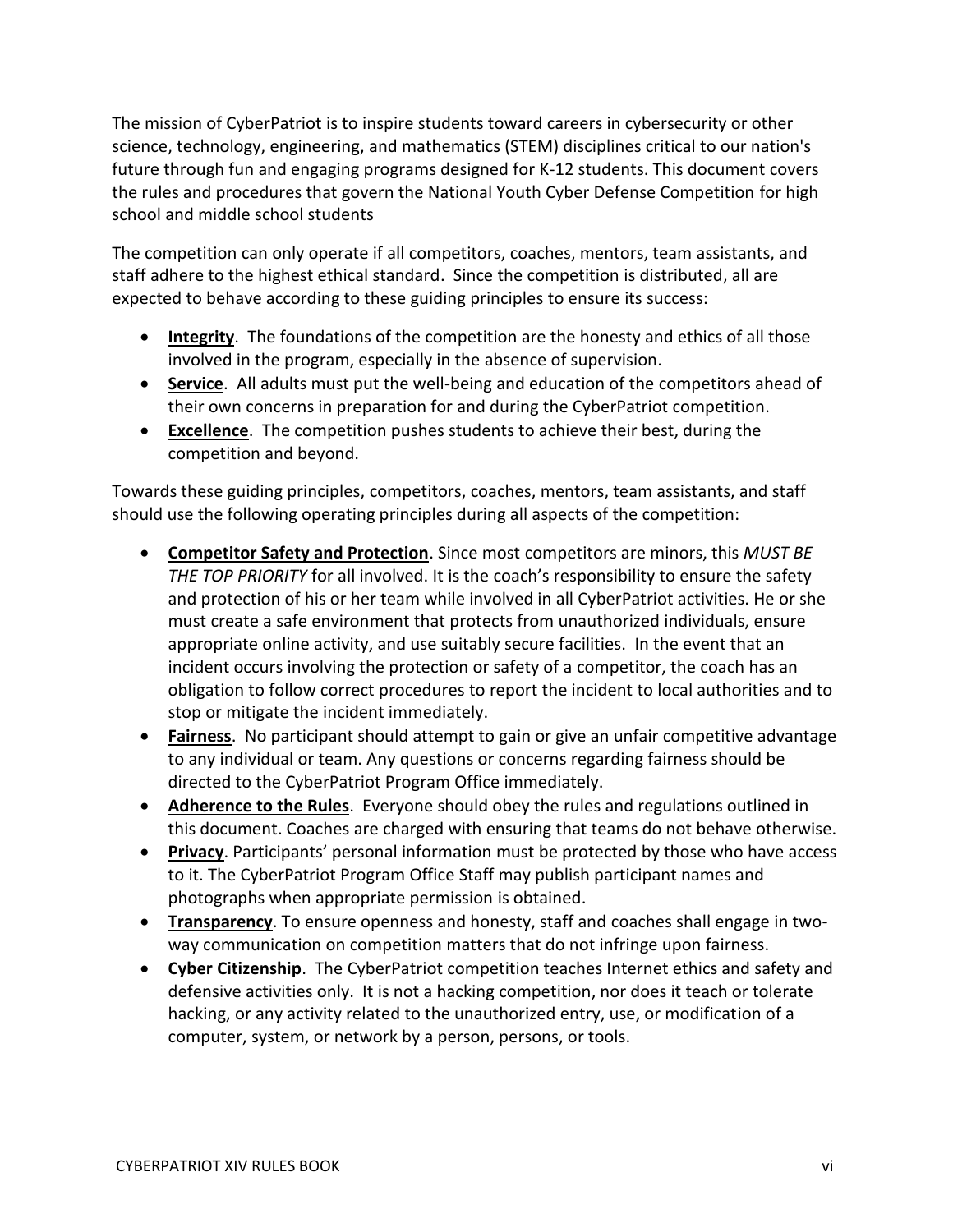

## **CHAPTER 1: ORGANIZATION AND PARTICIPANTS**



| <b>CyberPatriot Program Office</b><br>1.           |  |
|----------------------------------------------------|--|
| <b>CyberPatriot Operations Center (CPOC)</b><br>2. |  |
|                                                    |  |
| <b>Open Division</b><br>1.                         |  |
| All Service Division<br>2.                         |  |
| Middle School Division<br>3.                       |  |
| 4.<br><b>Other Organizations</b>                   |  |
|                                                    |  |
| Members of a CyberPatriot Team<br>1.               |  |
| 2.<br><b>Team Identification</b>                   |  |
| 3.<br>Anonymity                                    |  |
|                                                    |  |
| <b>Eligibility Requirements</b><br>1.              |  |
| <b>Verification Officials</b><br>2.                |  |
| 3.<br><b>Additional Requirements</b>               |  |
| Responsibilities<br>4.                             |  |
| No Compensation<br>5.                              |  |
| Coach Alternate<br>6.                              |  |
|                                                    |  |
| <b>Eligibility Requirements</b><br>1.              |  |
| 2.<br>Responsibilities                             |  |
|                                                    |  |
| Eligibility<br>1.                                  |  |
| <b>Suggested Responsibilities</b><br>2.            |  |
| <b>Coaches as Mentors</b><br>3.                    |  |
| No Compensation<br>4.                              |  |
|                                                    |  |
| Eligibility<br>1.                                  |  |
| 2.<br>Responsibilities                             |  |
| No Compensation<br>3.                              |  |
|                                                    |  |
|                                                    |  |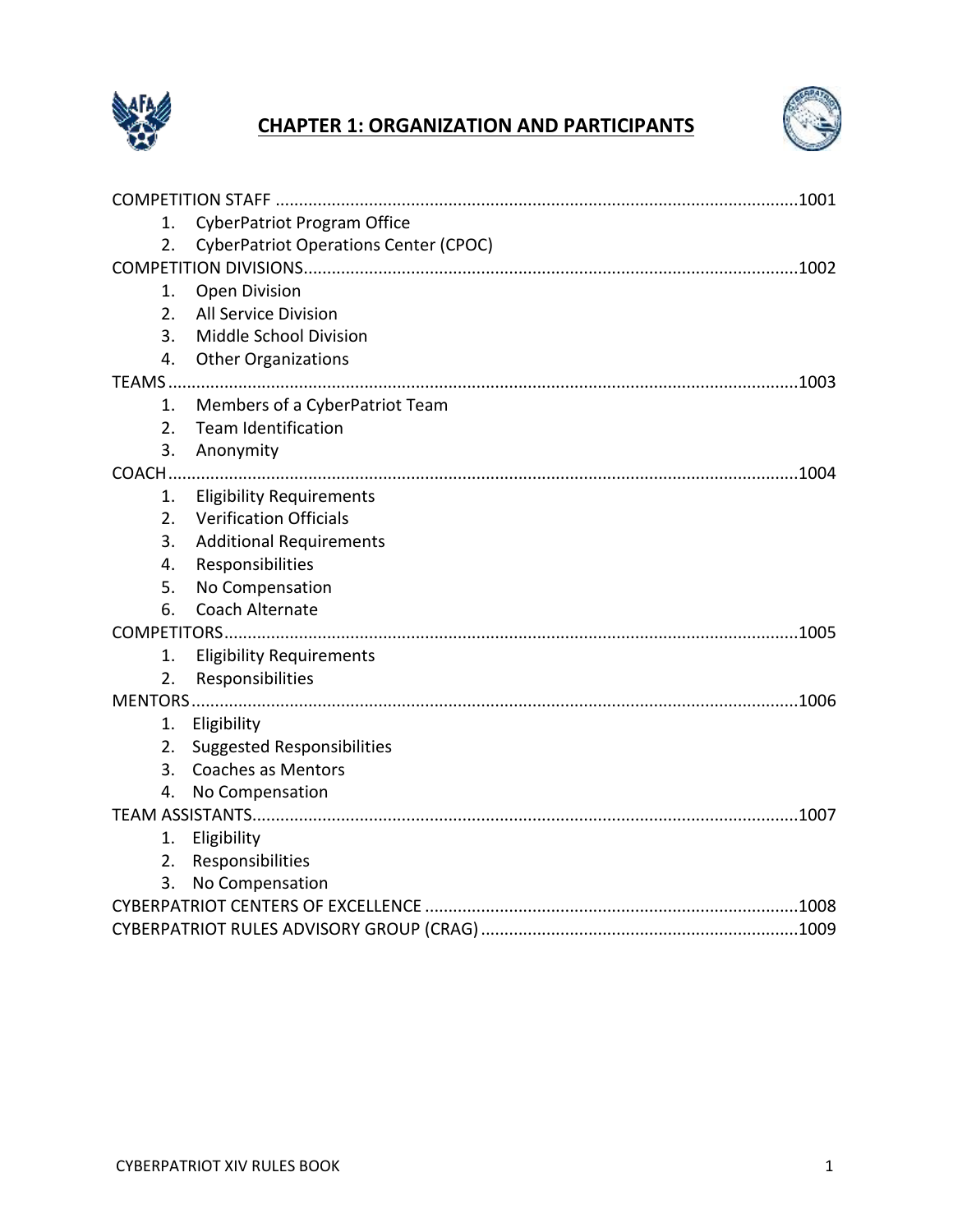**1001. COMPETITION STAFF**. For the online rounds of competition, the competition staff is the full-time staff of the CyberPatriot Program Office and the temporary staff in the CyberPatriot Operations Center (CPOC).

1. **CyberPatriot Program Office**. The CyberPatriot Program Office is the department within the Air Force Association responsible for organizing and administering all aspects of the CyberPatriot Program under the National Commissioner.

a. **National Commissioner**. The CyberPatriot National Commissioner is responsible for the operation of the program and has final authority on all decisions relating to the competition.

b. **CyberPatriot Program Office Staff**. The CyberPatriot Program Office staff supports the National Commissioner and handles the day-to-day operations of the program and competition support. The office can be reached by telephone during normal Eastern Time Zone business hours at 877-885-5716. Technical questions should be directed to [cpoc@uscyberpatriot.org.](mailto:cpoc@uscyberpatriot.org) Programmatic, registration, or outreach questions should be directed to [info@uscyberpatriot.org.](mailto:info@uscyberpatriot.org)

2. **CyberPatriot Operations Center (CPOC)**. Located within the CyberPatriot Program Office, the CPOC provides Tier 1 helpdesk support for CyberPatriot online competitions. It is only established during scheduled competition windows and may be reached by Tech Support Chat or at 877-885-5716. In addition to the CyberPatriot Program Office Staff, the CPOC is staffed by temporary staff during the peak hours of competition activity.

**1002. COMPETITION DIVISIONS**.CyberPatriot teams are divided into three divisions: Open, All Service, and Middle School. Each of these divisions is independent of the others; teams in one division do not directly compete against teams in other divisions. Unless otherwise specified, rules and procedures apply equally to the teams in all divisions.

1. **Open Division**. All high school and senior high-level students may compete on an Open Division team, provided that team is fielded by one of the organizations below.

a. **Organizations that Can Field Open Division Teams**. There is no limit on the number of Open Division teams an organization can field.

| (1) Public School            | (5) Parochial School               | (8) Home School          |
|------------------------------|------------------------------------|--------------------------|
| (2) Private School           | (6) Magnet School                  | (9) Charter School       |
| (3) Scouting Unit            | (7) State-Chartered Virtual School | (10) Boys and Girls Club |
| (A) VNACA and VIAICA Contors |                                    |                          |

(4) YMCA and YWCA Centers

b. **Unaffiliated Teams**. For the CyberPatriot XIV season only, teams traditionally affiliated with a school may compete without an affiliation if the school has canceled extracurricular activities as a result of COVID-19. Teams in this situation should select "Unaffiliated due to COVID reasons" as the team's organization type and list the CyberPatriot Program Office (info@uscyberpatriot.org) as its verification official. Competing as an unaffiliated team requires the coach to undergo a background check.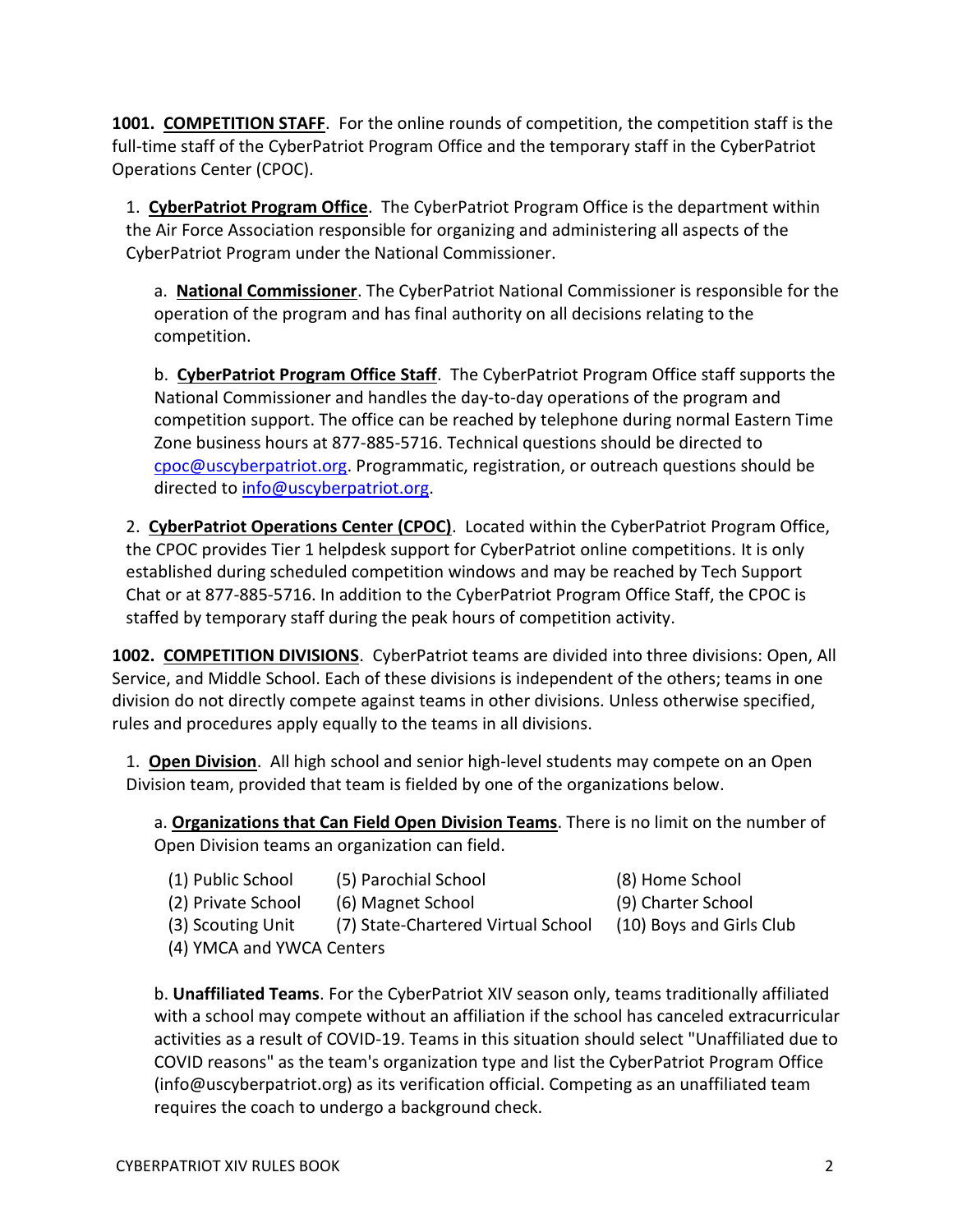c. **Composite Teams**. The preference is for students to participate through the school or home school through which they receive the majority of their education. However, the National Commissioner may consider the creation of a composite Open Division team from more than one fielding organization if:

- (1) The organizations' sizes do not support a full CyberPatriot team.
- (2) The organizations are not fielding other CyberPatriot teams.
- (3) The competitors belong to a common legally recognized entity, such as a school district, non-profit organization, or municipality.
- Also, the National Commissioner may consider the creation of a composite Open Division team comprised of both Middle School and High School competitors if:
	- (1) In the estimation of the coach, the school or organization's size does not support the formation of a viable Middle School Division team on its own.
	- (2) No more than two middle school students will be registered to the team.
	- (3) The competitors belong to a common legally recognized entity, such as a school district, non-profit organization, or municipality.
	- (4) The verification official for the team consents to the formation of a composite team.
	- (5) Only one composite team based on age per organization will be granted.

These requirements must be met to request approval for a composite team, and do not guarantee the National Commissioner will grant an exception.

2. **All Service Division**. All high school and senior high-level students may compete on an All Service Division team, provided that team is fielded by one of the organizations below, per these organizations' memoranda of agreement that govern their CyberPatriot participation.

a. **Organizations that Can Field All Service Division Teams**. There is no limit on the number of All Service Division teams that an organization can field.

| (1) Army JROTC | (3) Marine Corps JROTC | (5) U.S. Naval Sea Cadet Corps |
|----------------|------------------------|--------------------------------|
| (2) Navy JROTC | (4) Air Force JROTC    | (6) Civil Air Patrol           |

b. **Categories**. All Service Division teams are placed into Categories based on their affiliation with one of the organizations above. Categories factor into some awards and advancement during the Elimination Rounds. See Paragraph 3007 for more on Categories.

c. **Composite Teams**. The National Commissioner may consider the creation of a composite All Service Division team from more than one unit if all of the following conditions are met:

- (1) The units' sizes do not support a full CyberPatriot team.
- (2) The units are not fielding other CyberPatriot teams.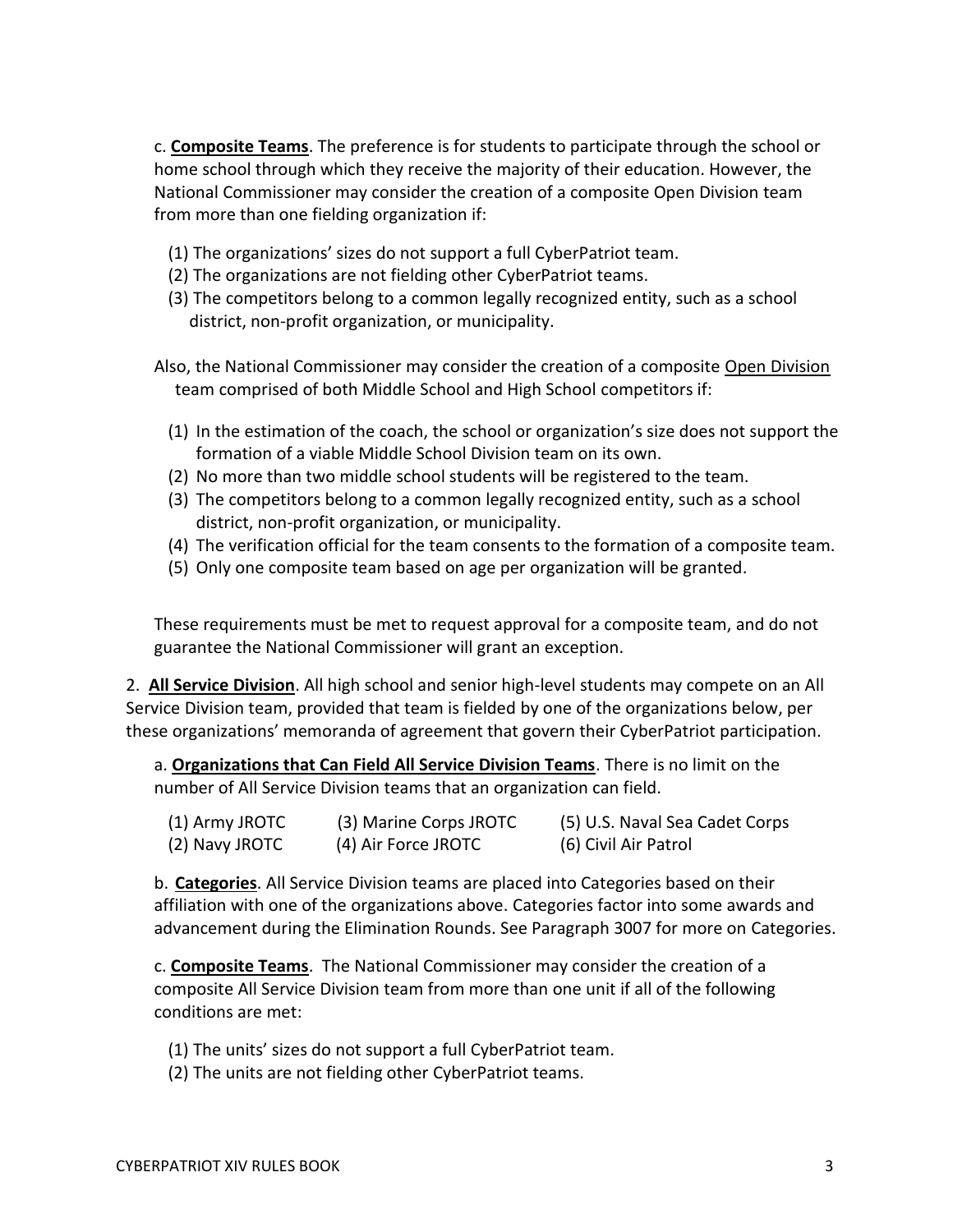- (3) The first common senior in the chain of command approves the composite team (e.g., CAP Group Commander, USNSCC Regional Captain).
- (4) The organization's National Headquarters CyberPatriot Representative concurs with the creation of the composite team.

In addition, the National Commissioner may consider the creation of a composite All Service Division team comprised of both middle school and high school competitors if:

- (1) In the estimation of the coach, the unit's size does not support the formation of a viable Middle School Division team on its own.
- (2) No more than two middle school students will be registered to the team.
- (3) The first common senior in the chain of command approves the composite team (e.g., CAP Group Commander, USNSCC Regional Captain).
- (4) The organization's National Headquarters CyberPatriot Representative concurs with the creation of the composite team.
- (5) Only one composite team based on age per organization will be granted.

3. **Middle School Division**. All middle school and junior high-level students may compete on a Middle School Division team, provided the team is fielded by one of the approved Middle School Division organizations listed below.

## a. **Organizations that Can Field Middle School Division Teams**

- (1) Public School (6) Charter School (10) State-Chartered Virtual School
	-
- (2) Private School (7) Magnet School (11) Civil Air Patrol
- (3) Home School (8) Boys and Girls Club (12) U.S. Naval Sea Cadet Corps/
- (4) Parochial School (9) Scouting Unit Navy League Cadet Corps

(5) YMCA and YWCA Centers

b. **Unaffiliated Teams**. For the CyberPatriot XIV season only, teams traditionally affiliated with a school may compete without an affiliation if the school has canceled extracurricular activities as a result of COVID-19. Teams in this situation should select "Unaffiliated due to COVID reasons" as the team's organization type, and list the CyberPatriot Program Office (info@uscyberpatriot.org) as its verification official. Competing as an unaffiliated team requires the coach to undergo a background check.

c. **Composite Teams**. The preference is for students to participate through the school or home school through which they receive the majority of their education. However, the National Commissioner may consider the creation of a composite Middle School Division team from more than one fielding organization if:

- (1) The organizations' sizes do not support a full CyberPatriot team.
- (2) The organizations are not fielding other CyberPatriot teams.
- (3) The competitors belong to a common legally recognized entity, such as a school district, non-profit organization, or municipality.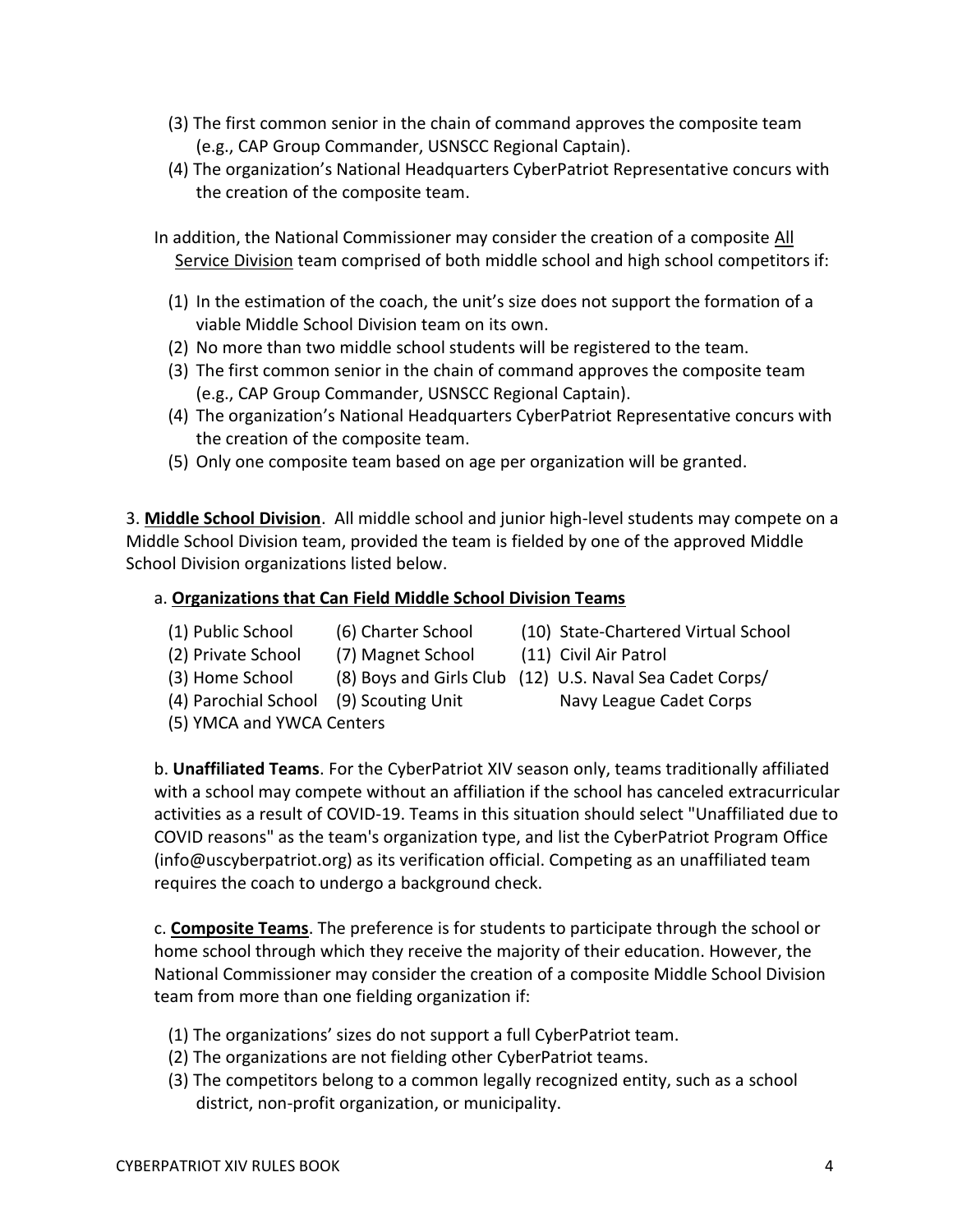(4) U.S. Naval Sea Cadet Corps and Civil Air Patrol teams use the same procedures as All Service Division teams to include concurrence from their organizations' National Headquarters CyberPatriot Representative.

These requirements must be met to request approval for a composite team, and do not guarantee the National Commissioner will grant an exception.

4**. Other Organizations**. At the discretion of the National Commissioner, other organizations may field a team in one or more of the above Divisions. Requirements for participation are:

a. **Charter and Youth Program**. The organization shall have a charter that includes a youth program for high school and/or middle school-level students.

b. **Mission and Purpose**. The organization's mission and purpose shall be consistent with the principles and values of the CyberPatriot Program and AFA.

c. **Designated Official Leader**. The organization shall have a leader who is accountable for the organization and is authorized to designate adults to have unsupervised access to minors in the organization.

d. **Minor Protection Policy and Training**. The organization shall have an official policy for the protection and safety of minors.

e. **Minor Protection Training Requirement.** Mandatory and formal training shall be required for adults who have unsupervised access to minors.

5. Teams shall remain in their assigned divisions once they have competed in Round 1. If a team had not competed in Round 1, then they shall not change their division after Round 1 is complete.

**1003. TEAMS**. Teams are the basic groupings of CyberPatriot participants.

1. **Members of a CyberPatriot Team**. Figure 1-1 depicts a CyberPatriot team. A team consists only of the coach, mentor, team assistant, and competitors associated with a given CyberPatriot team number. Although CyberPatriot is currently only open to approved schools and organizations, there is no U.S. citizenship requirement for any CyberPatriot competition participant. However, technical mentors and team assistants must have a social security number or Canadian social insurance number to undergo the required background check. International teams will compete in CyberPatriot under specific agreements made with their sponsoring schools or organizations. Team positions are described in more detail in Paragraphs 1004 – 1007.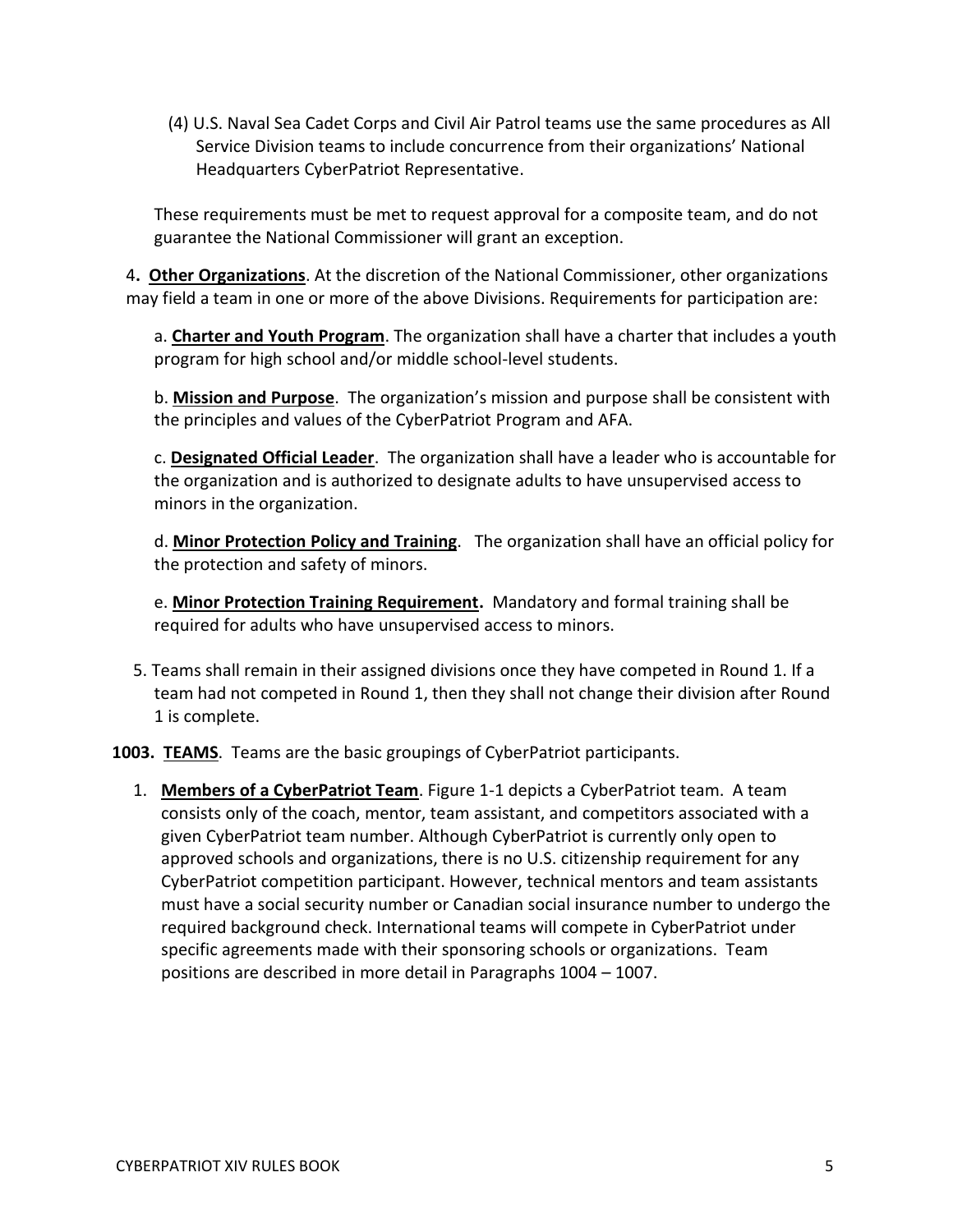

Figure 1-1. CyberPatriot Team Members

2. **Team Identification**. For official purposes, team identification is standardized to recognize teams, assign scores, maintain anonymity, and avoid misunderstandings in communication. Teams are identified as follows:

a. **Team Numbers**. Team numbers are assigned during registration and are the primary means to identify a team for competition purposes, such as assigning scores.

b. **Unique Identifiers**. After the team number is assigned, each team is assigned a Unique Identifier for their competition images. Before each round, coaches may locate their tendigit alphanumeric code used for validation with the CyberPatriot scoring server on the coach's dashboard on the CyberPatriot website. Additionally, Cisco Networking Challenge login credentials will be assigned to each team and posted on the coach's dashboard. Unique Identifiers and Cisco Networking Challenge login credentials will not be emailed to teams in competition emails.

c. **Official Name (Organization Name)**. The official name of teams belonging to a school, including JROTC units, is the school name. The official name of other teams, such as CAP and USNSCC units, is the organization name. Composite teams have an official name assigned by the authority that approved their composition

d. **Unofficial Names (Team Nickname)**. Teams can create unofficial team nicknames to identify themselves at any time. The names must be in good taste and are subject to veto by the CyberPatriot Program Office. Team names are optional and will not be used to identify teams officially. Coaches must ensure nicknames are appropriate and do not include pro-hacking or offensive language.

3. **Anonymity**. Except for the following exceptions in which information related to a team's performance (e.g., scores, rankings, advancement) is published, the team will remain anonymous, except for its team number.

## a. **Exception 1: Online Rounds**

 (1) The team names and team numbers of the top scoring teams in each round may be listed with their scores on the public scoreboard during a competition round.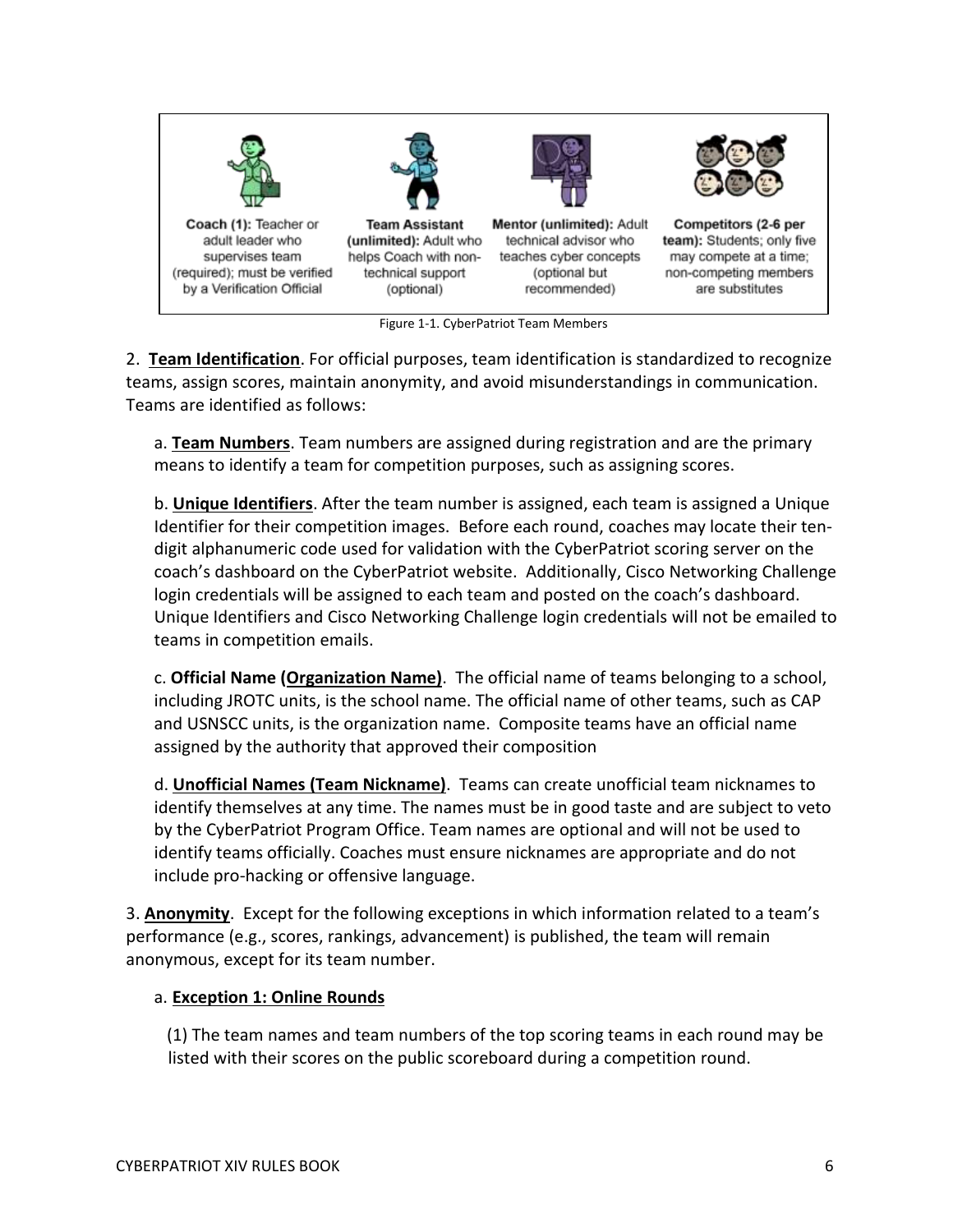(2) Teams that win an award or certificate during the State Round will have their official name, team nickname, and coach name published by the CyberPatriot Program Office. This information will not be associated with the team's scores.

 b. **Exception 2: The National Finals Competition**. Teams that advance to the National Finals Competition have their official names, unofficial names, coach's name, and competitors' names published. This information will not be associated with the team's scores. This information may be published in the following places:

- (1) *The CyberSentinel*, the official CyberPatriot newsletter
- (2) The CyberPatriot website [\(www.uscyberpatriot.org\)](http://www.uscyberpatriot.org/) and social media
- (3) The National Finals Competition program
- (4) Press releases
- (5) Communications to sponsors and government officials

Teams winning awards at National Finals will have their official names, competitor names, awards, and rankings published. Rankings for other National Finalists will not be published.

**1004. COACH.** CyberPatriot requires an adult to register as the official team coach before any students are permitted to compete. Having one, and only one, adult coach of record for each team is a *non-negotiable* requirement. An adult may coach up to five teams. The coach is responsible for the proper supervision of all of their teams during all CyberPatriot-related activities. A coach may assist other teams, but only as a registered mentor or team assistant. To be a coach, an individual must meet the following requirements:

### 1. **Eligibility Requirements**

- a. Adult over 18 years of age on or before the team registration deadline.
- b. Not a competitor or high school-level student.
- c. Not a member of the CyberPatriot Program Office.
- d. Vetted and approved to work with minors by a Verification Official (see below).
- e. Agrees to abide by the CyberPatriot Coaches' Agreement and Standards of Conduct. (See Appendices I and II).

## 2. **Verification Officials.**

All coaches are required to be vetted and approved to work with minors by Verification Officials. School-based teams, including JROTC teams, must be verified by a principal, assistant principal, supervisor, or department head. CAP teams must be verified by a unit commander or deputy commander. USNSCC teams must be verified by their Regional National Headquarters Representative or an officer higher in their chain of command. Scouting units and all other approved educational organizations must be verified by an organization head or supervisor. Though not members of a team, verification officials perform the following critical functions:

a. **Verify** that a coach is approved by the organization to work unsupervised with minors and has completed required youth protection training.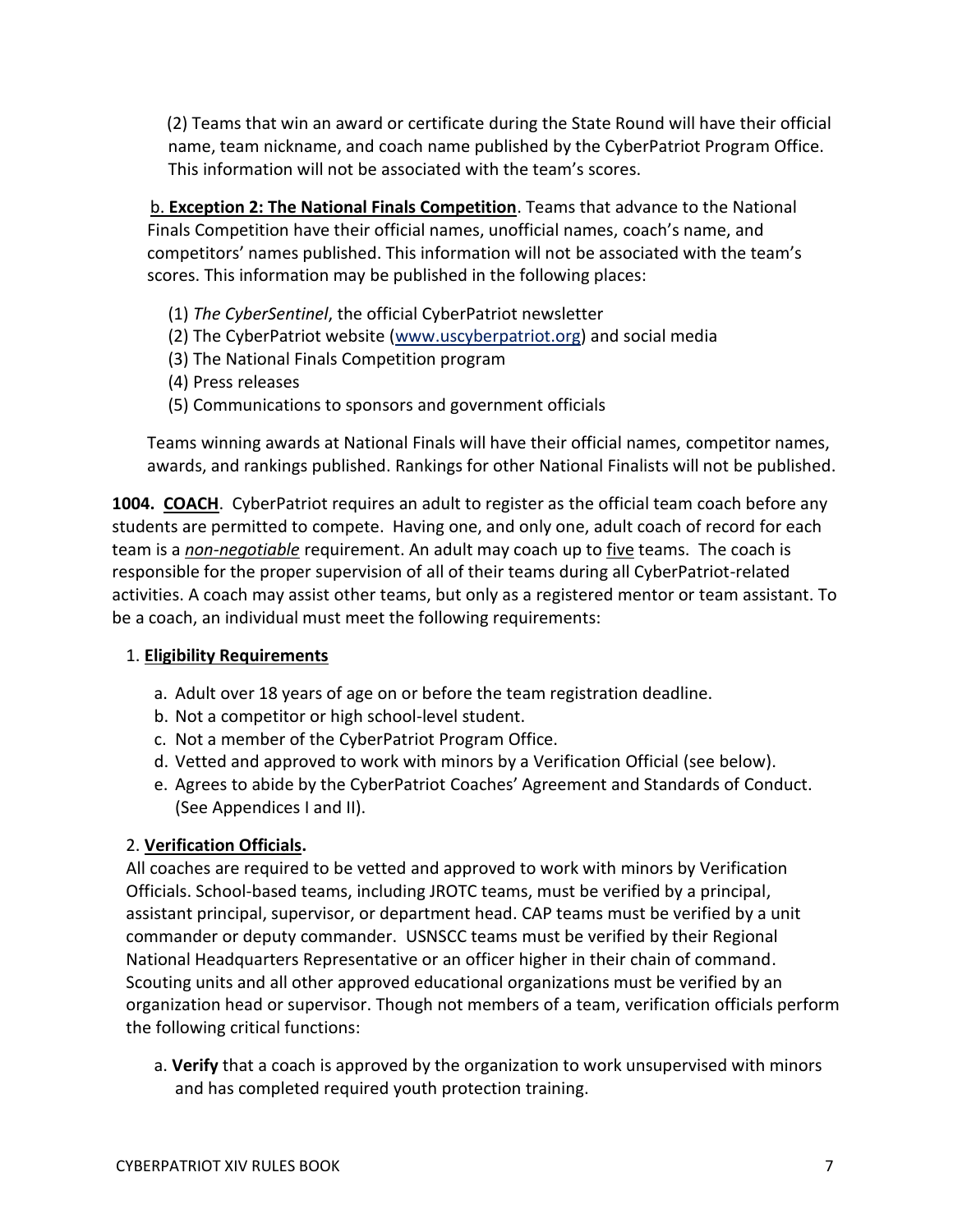- b. **Immediately notify** the CyberPatriot Program Office if facts or circumstances call into question the fitness of a coach to continue to supervise competitors.
- c. **Validate** a coach's status as a school employee, school district-approved volunteer, or person with an approved relationship with the school or fielding organization.

3. **Additional Requirements**. Adults must meet the following requirements in addition to those mentioned above if they fall into any of the cases below.

a. **Employees of Sponsors, Development Partners, and AFA.** An employee of a CyberPatriot sponsor, development partner, or AFA shall receive consent from their organization's designated CyberPatriot representative before becoming a coach. Former AFA CyberPatriot Program Office employees are not eligible to participate in the competition for one year after the last date of their AFA employment.

b. **Competition Volunteers and Temporary Staff**. National Finals Competition volunteers and Competition Administration Team members (e.g., Red, White, and Green Teams), CPOC staff, and any other volunteers may not coach, mentor, or otherwise assist a CyberPatriot team during the season in which they are volunteering or for one year after the last day of their involvement as a volunteer.

c**. CAP or USNSCC members**. These coaches also shall meet all of the following requirements:

(1) Senior member or adult leader in good standing with Civil Air Patrol or U.S. Naval Sea Cadet Corps.

- (2) Completion of appropriate Cadet Protection Program Training (CPPT).
- (3) Chain-of-command authorization of unsupervised access to cadets who are minors.

d. **Home School Team Coaches.** In areas where home schools are subject to a local school board or other governmental oversight, coaches of home school teams shall be verified by a co-op official or a home school teacher who can be verified by a legally recognized agency that accredits or otherwise approves home school programs. Coaches of home school teams must also meet the following requirements:

- (1) Authorization by their regulating agency and the students' parents to have unsupervised access to team members who are minors.
- (2) Procurement and retaining of written and signed parental consent forms for competitors for the entire season (see Appendix III).
- (3) Completion of a certified youth protection program such as the free Boy Scouts of America's Youth Protection Training at [www.my.scouting.org.](http://www.my.scouting.org/) A trainee does not have to be affiliated with Boy Scouts but must create an account to take the online training.

## 4. **Responsibilities**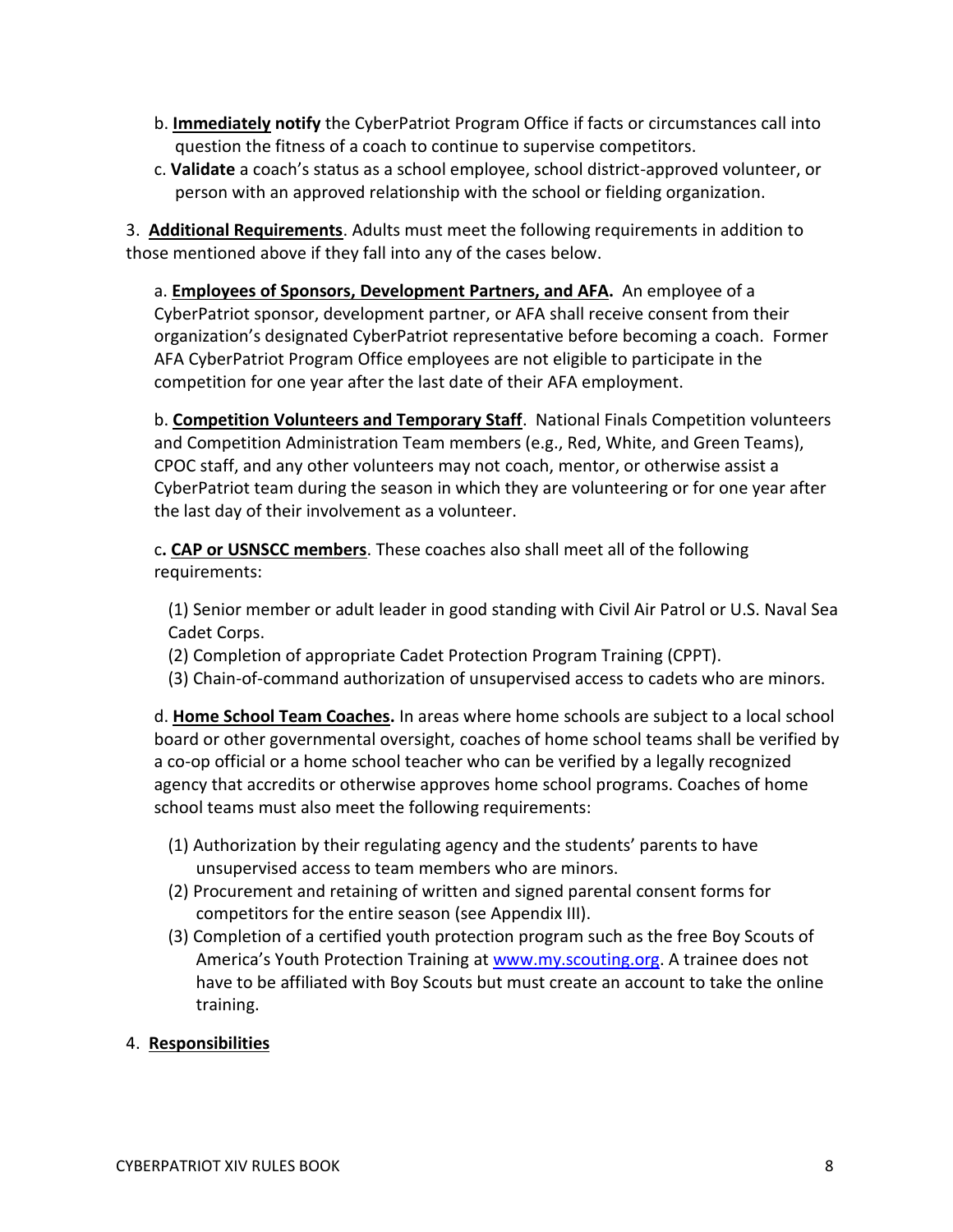a. **Competitor Protection**. Coach responsibility includes controlling access to minors in a way that protects them, respects parental prerogatives, and follows legal requirements during all competition training, events, and rounds. Additionally, coaches are:

- (1) Accountable for mentors and team assistant interactions with the competitors.
- (2) Responsible for competitor safety and protection during all competition training, events, and rounds (see Appendix IV).

b**. Competition Integrity**. Fairness and integrity are key components of a successful CyberPatriot competition. Coaches are charged with upholding these principles at the team level during competition by ensuring that their competitors receive no outside assistance in any form, including help from mentors and team assistants (see Paragraph 4004). Coaches may continue to provide clarification of rules and permissible actions per this document while their teams compete.

c. **Official Point of Contact**. Official team and competition-related CyberPatriot correspondence is emailed *only* to coaches, who may disseminate it to their teams. It is therefore essential that coaches monitor their email for up-to-date information and ensure they are capable of receiving messages from the CyberPatriot Program Office [\(info@uscyberpatriot.org\)](mailto:info@uscyberpatriot.org) through their chosen email domains. The role of the official point of contact may not be delegated to a mentor unless the mentor is appointed as a Coach Alternate (below). The coach is the only person who may request changes or corrections to the team or competitor information.

5. **No Compensation**. Coaches participate on a volunteer basis and do not receive compensation from AFA. AFA has no position with respect to gifts received by our volunteers.

6. **Coach Alternate**. If a coach is not available to receive email and supervise during a round of competition, then a coach alternate may be designated.

a. **Approval Process**. Coach Alternates are subject to CyberPatriot Program Office approval on a case-by-case basis. Coach Alternates should also be vetted and approved by the original coach's verification official before CyberPatriot Program Office approval. Coach alternates may only act as a coach for the approved round of competition and not substitute for the coach during future rounds of competition without going through the approval process again (see Appendix V).

b. **Coach of Record Change**. The coach alternate process is only to be used if the team's coach of record has a one-off scheduling conflict or emergency that prevents him/her from managing the team during a specific round of competition. If the coach of record is unable to supervise the team over several rounds, he or she must contact the CyberPatriot Program Office to transfer the team to another school or organizationapproved adult for the remainder of the season.

**1005. COMPETITORS**. A CyberPatriot team consists of two to six competitors, up to five of whom may compete at a single time. Substitution of team members is at the coach's discretion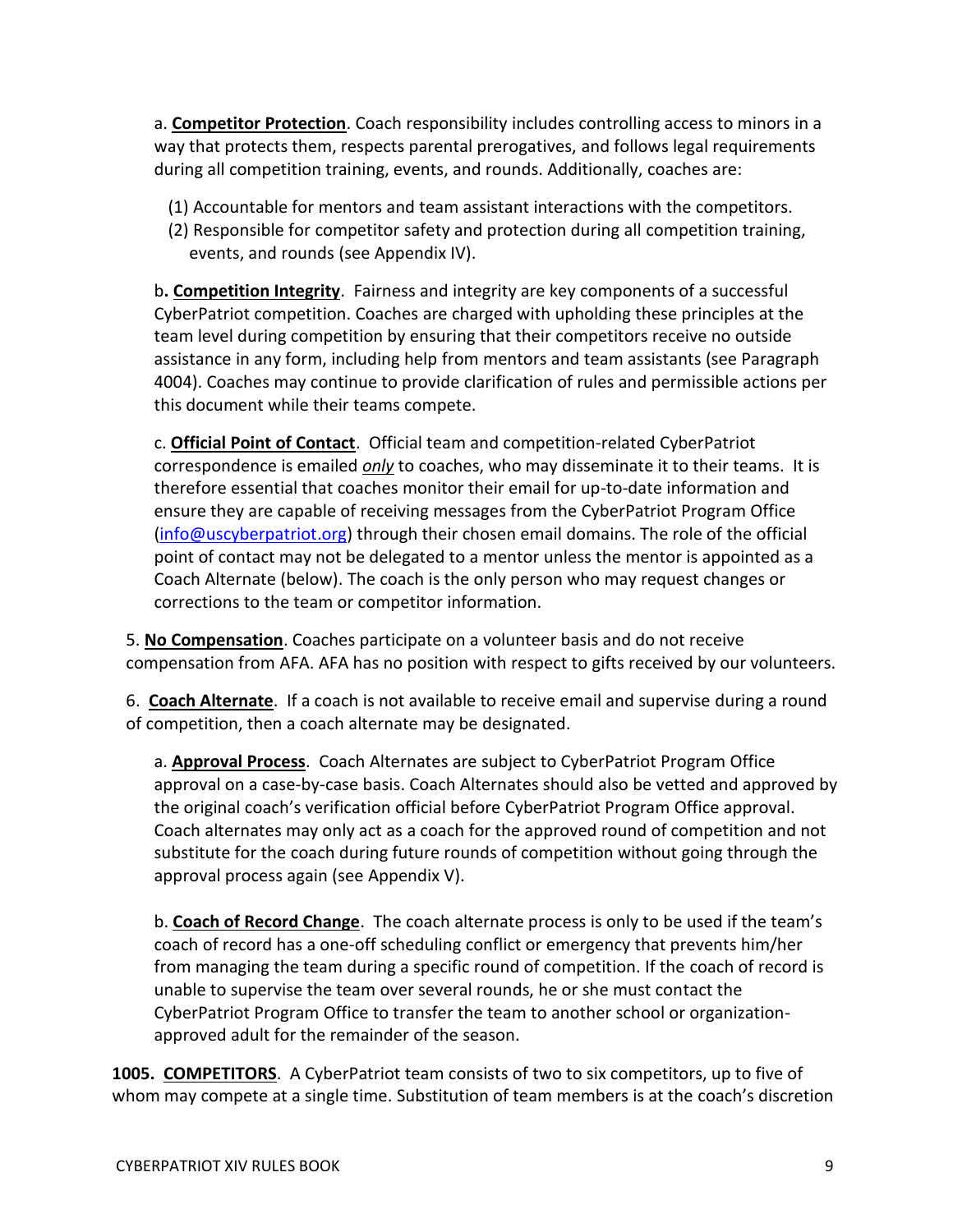during the online rounds of competition. A competitor shall compete on only one team during a CyberPatriot season. To be a competitor, students must meet the following requirements.

## 1. **Eligibility Requirements**

## a. **Open Division**

- (1) Competitors must be fully enrolled in a participating high school or senior high program (or equivalent if home schooled/in a school that does not make this distinction) or granted an exception by the National Commissioner for a composite team of both Middle School and High School age competitors. For teams competing as non-school-based teams, the competitors must have an affiliation with the organization hosting the team.
- (2) Competitors shall be on only one team, even if they belong to more than one organization fielding a team.
- (3) JROTC, USNSCC, and CAP cadets may compete on an Open Division team if they are not a member of an All Service Division team. They will not be identified as a member of the JROTC, CAP, or USNSCC if they are on an Open Division team.

## b. **All Service Division**

- (1) Competitors must be enrolled in a high school or senior high program (or equivalent if home schooled/in a school that does not make this distinction) or granted an exception by the National Commissioner for a composite team of both Middle School and High School age competitors.
- (2) Competitors must be fully enrolled in the respective JROTC, CAP, or USNSCC program before participating in any competition round.
- (3) All competitors must be members of the same unit except in cases when the National Commissioner grants an exception for the formation of a composite team.
- (4) Competitors must at all times during the season remain enrolled in their respective JROTC, CAP, or USNSCC program.

## c. **Middle School Division**

- (1) Competitors must be fully enrolled in a middle school or junior high school program (or equivalent if home schooled/in a school that does not make this distinction).
- (2) Home school organizations, USNSCC units, CAP squadrons, and other organizations may field middle school teams if all team members are enrolled in the equivalent of a middle school or junior high school program.
- (3) For teams competing as non-school-based teams, the competitors must have an affiliation with the organization hosting the team.

2. **Responsibilities**. It is the responsibility of competitors to abide by the CyberPatriot Competitor Code of Conduct (see Appendix VI). Competitors will also agree to act ethically each time they log on to a competition image.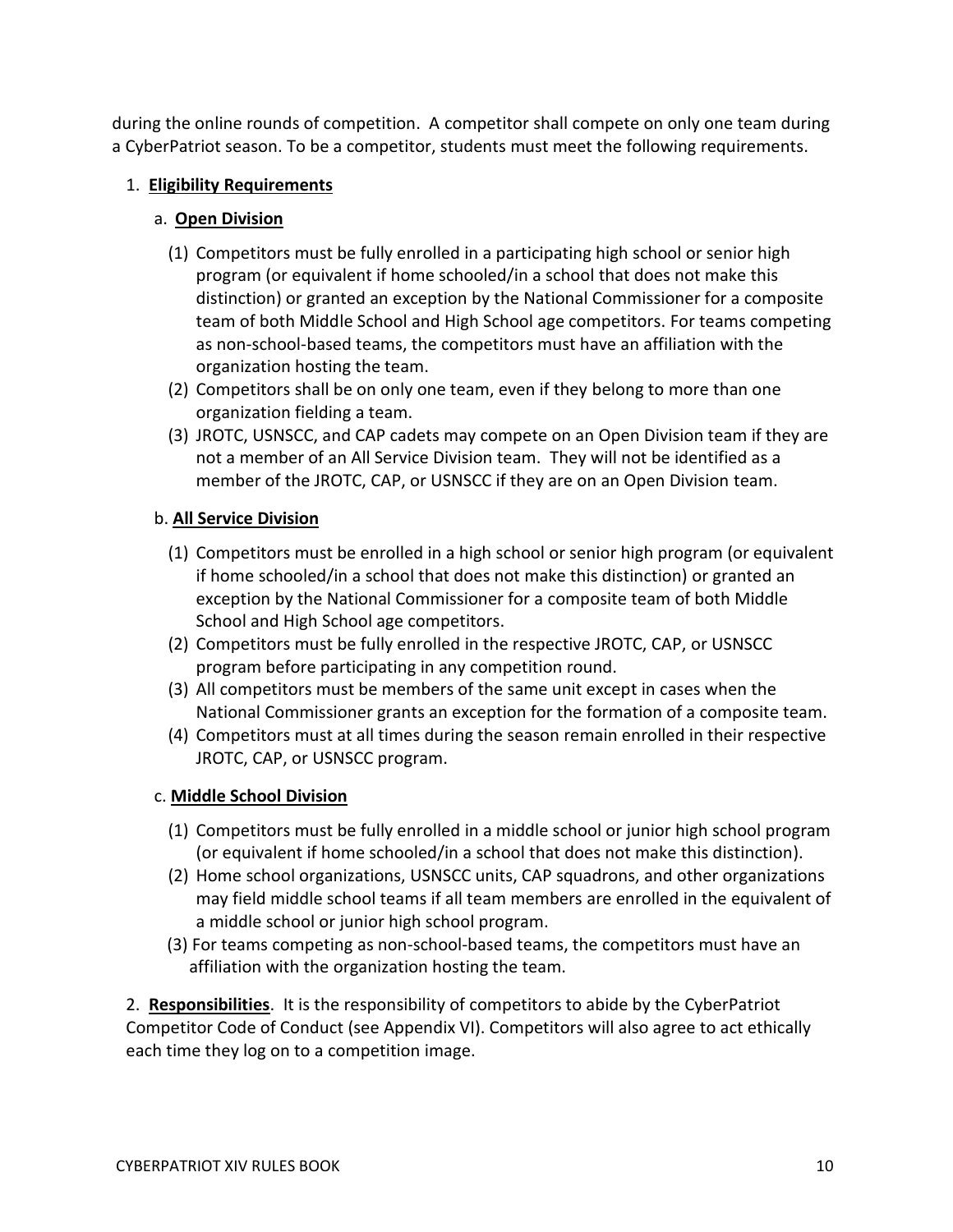**1006. MENTORS**. Mentors, also known as technical mentors, are optional (but recommended) technical advisors. One or more registered mentors may be chosen by a coach to assist with a CyberPatriot team. Teams are not required to have a mentor, and coaches may act in the combined role of a coach and mentor.

## 1. **Eligibility**

a. Adult over 18 years of age.

b. Not a competitor or high school-level student.

c. Must pass a CyberPatriot Program Office background investigation every two years, which requires possession of a social security number or Canadian social insurance number.

d. Agrees to abide by the CyberPatriot Standards of Conduct (see Appendix II) and must not teach hacking skills or offensive cyber tactics to competitors.

e. Meets with a team only with the coach's approval.

f. Must be officially linked through Volunteer Central to the team(s) he or she is assisting.

2. **Suggested Responsibilities.** There is no minimum time commitment for mentors. For example, a mentor can volunteer on a guest lecture basis or commit to training a team throughout the competition season. Suggested responsibilities include the following:

a. Advising the team's coach on skills status.

- b. Developing, with the coach's guidance, a plan to teach cyber defense skills and ethics.
- c. Teaching and assisting competitors with cyber defense skills and ethics.

3. **Coaches as Mentors**. A coach may be a mentor for other teams only if he or she is also registered as a mentor. Coaches not registered as a mentor are ineligible for mentor awards.

4. **No Compensation**. Mentor positions are voluntary and do not receive compensation. AFA has no position with respect to gifts received by volunteers.

**1007. TEAM ASSISTANTS**. Team assistants are adult team members who provide non-technical support and encouragement to the team. Teams are not required to have Team assistants. Team assistants must register on the CyberPatriot website and can be linked to their teams by coaches after meeting all their requirements.

## 1. **Eligibility**

- a. Adult over 18 years of age on or before the coach registration deadline.
- b. Not a competitor or high school-level student.
- c. Must pass a CyberPatriot Program Office background investigation
- d. Agrees to abide by the CyberPatriot Standards of Conduct (see Appendix II).
- e. Must be officially linked through Volunteer Central to the team(s) he or she is assisting.

2. **Responsibilities**. Team assistant responsibilities vary by team, but sample responsibilities include helping with competition setup, snacks, and transportation.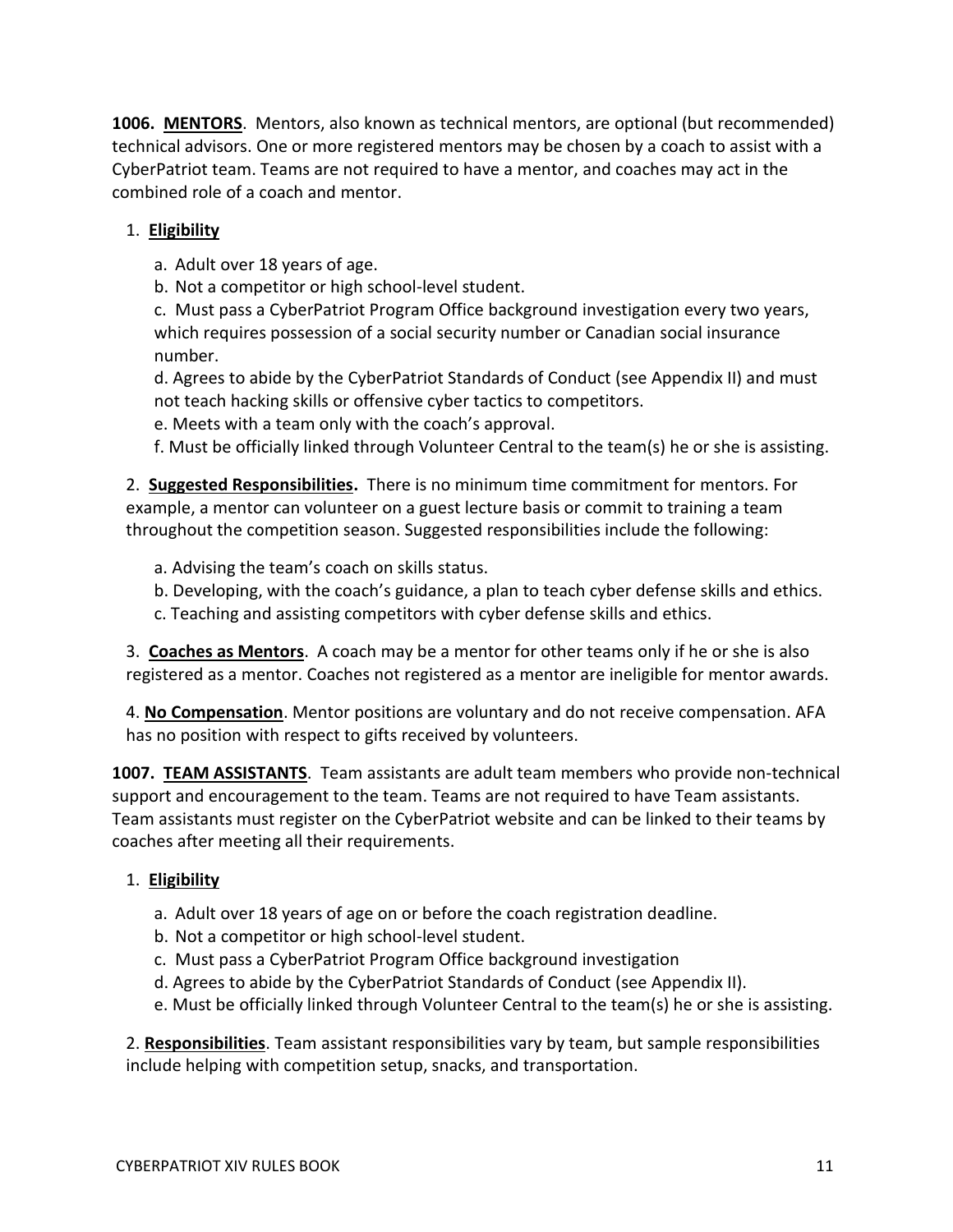3. **No Compensation**. Team assistant positions are voluntary and do not receive compensation. AFA has no position with respect to gifts received by volunteers.

**1008. CYBERPATRIOT CENTERS OF EXCELLENCE**. CyberPatriot Centers of Excellence (COEs) are recognized as leading institutions and organizations in promoting STEM and cyber education.

**1009. CYBERPATRIOT RULES ADVISORY GROUP (CRAG)**. The CRAG advises the National Commissioner on competition rules and procedures. Coaches and mentors of all experience levels may join the group. The Senior Director of CyberPatriot Operations chairs the CRAG.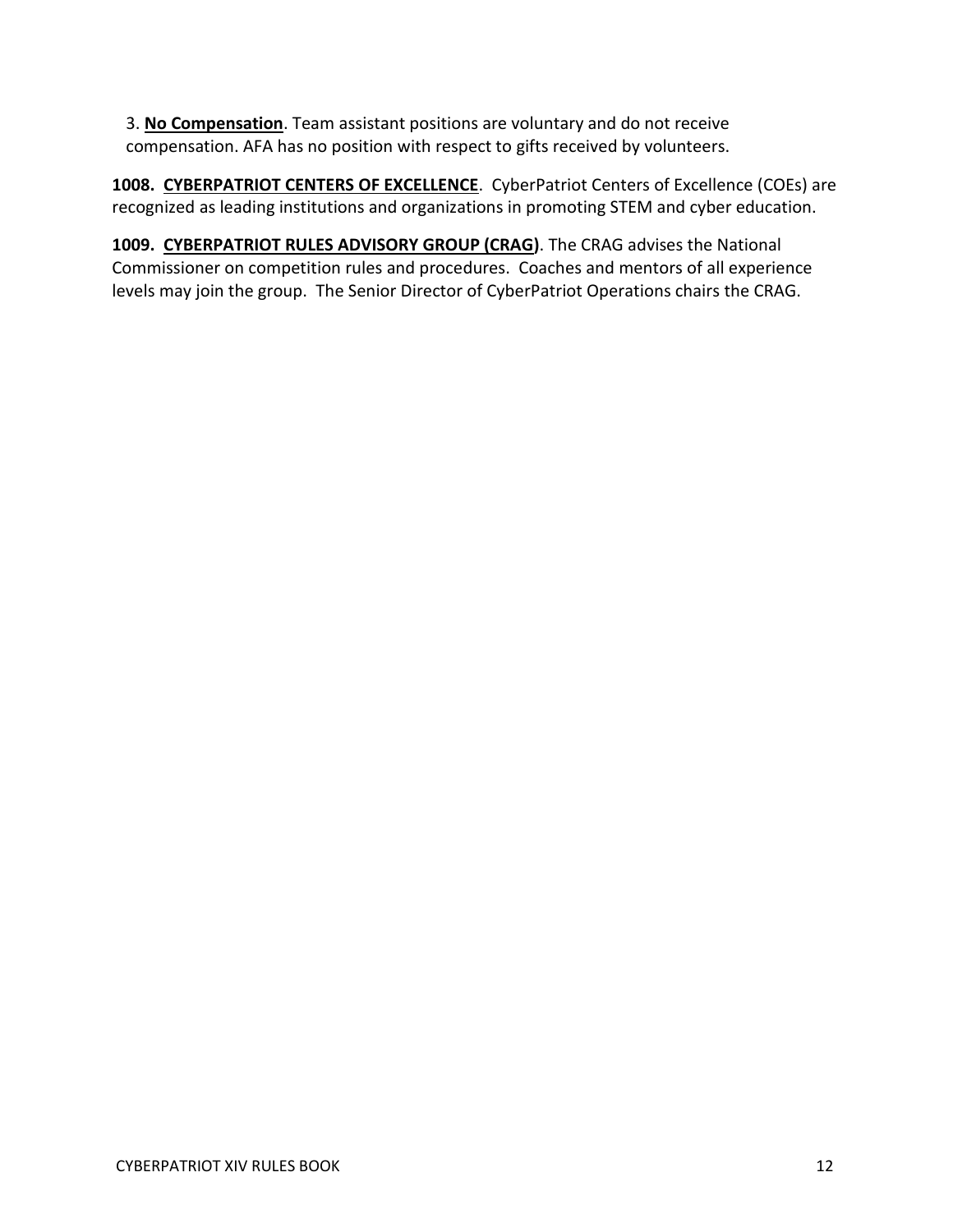

## **CHAPTER 2: REGISTRATION**



| 1. Creating Teams            |      |
|------------------------------|------|
| 2. Coaches of Multiple Teams |      |
|                              |      |
| 1. Background Check          |      |
| 2. Linking with Teams        |      |
|                              | 2004 |
| 1. Competitor Email          |      |
|                              |      |
| 1. Fee Exemptions            |      |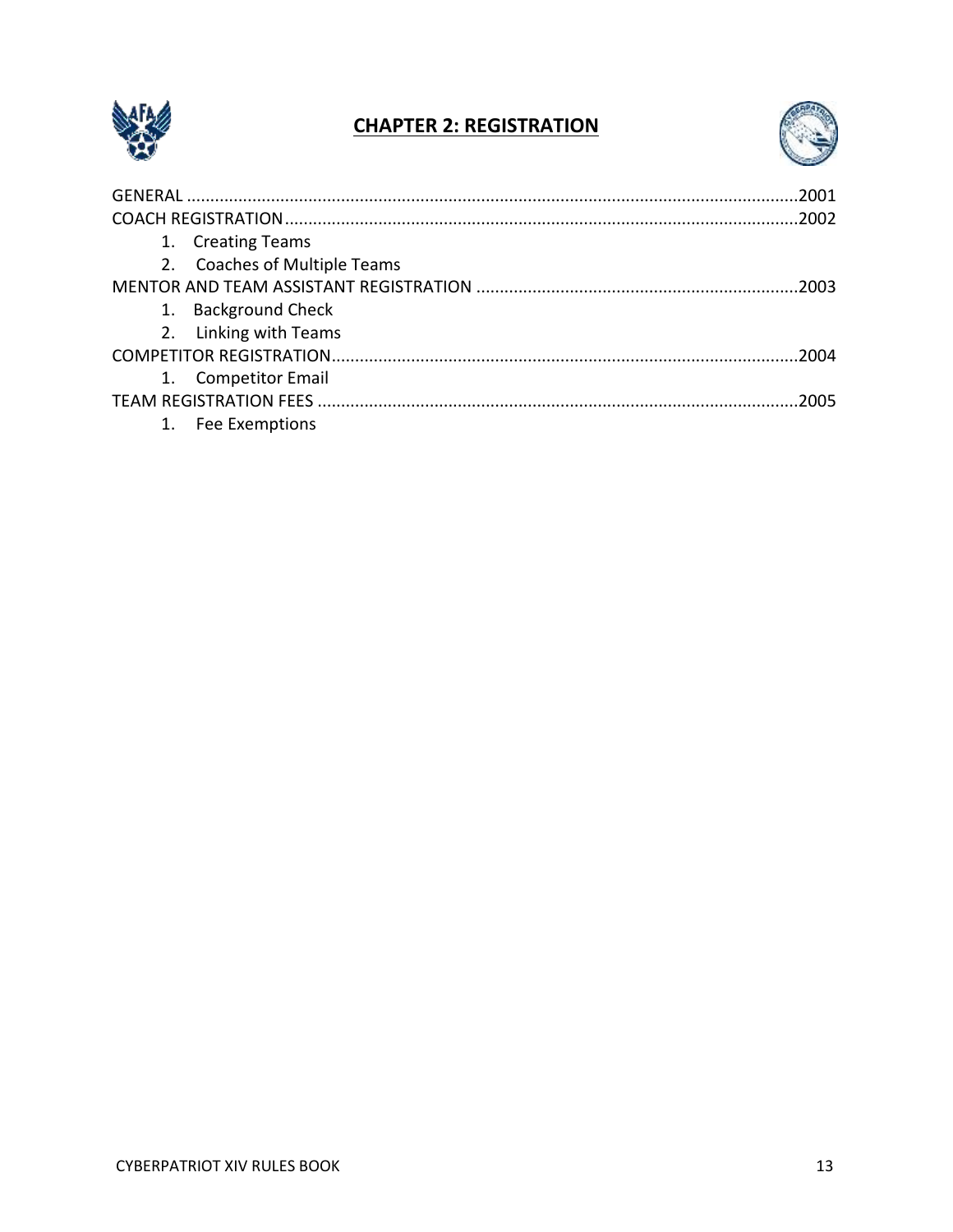**2001**. **GENERAL.** Team registration begins in April and ends in October. Coaches, mentors, and team assistants register online at [www.uscyberpatriot.org.](http://www.uscyberpatriot.org/) After their team application has been verified and approved, coaches log into their accounts and register their team's competitors.

**2002. COACH REGISTRATION**. Coach registration begins the team registration process. Only coaches may register teams.

1. **Creating Teams.** After creating a CyberPatriot Volunteer account, prospective coaches can register up to five teams each by logging into the CyberPatriot website and clicking the "Create Team" button on their dashboard. Coaches may register competitors only after their team application is validated by their verification official and approved by the CyberPatriot Program Office.

2. **Coaches of Multiple Teams**. An adult may register as a coach for up to five teams from the same or different schools, organizations, or divisions under the following condition:

a. **Verification**. Verification officials must separately verify a coach for each registered team, even when the teams are registered under the same organization. This will require a response for up to five separate verification emails per coach.

Detailed team registration instructions and screenshots are available at https://www.uscyberpatriot.org/Documents/Team%20Registration%20Instructions.pdf.



Figure 2-1. Coach (Team) Registration Process

**2003. MENTOR AND TEAM ASSISTANT REGISTRATION**. Mentors and team assistants follow the same registration process. They first register individually without a team assignment by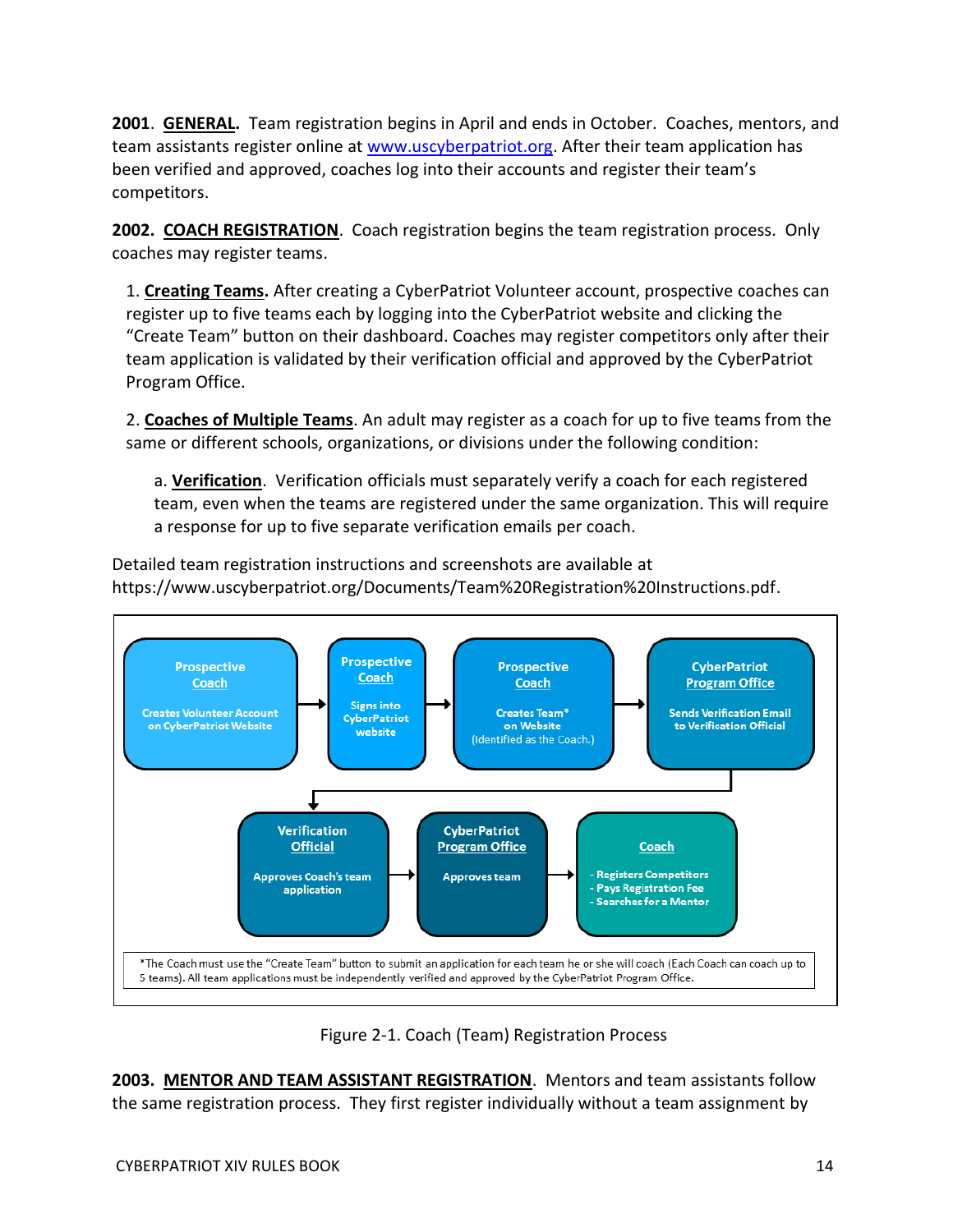logging into their volunteer account on the CyberPatriot website and clicking the "Mentor Application" button on their dashboard. Mentors and team assistants may register on the site with or without contacting a CyberPatriot team beforehand and may work with teams in their physical location or virtually. There is no deadline for mentor or team assistant registrations.

1. **Background Check**. All mentors and team assistants are required to complete a background check conducted by the CyberPatriot Program Office. CyberPatriot does not have access to any checks or clearances performed by other organizations, so all mentors and team assistants must undergo background checks through AFA's contracted screening company, PeopleFacts, Inc., every two years. The CyberPatriot background check is not a substitute for a school's or organization's background checks or personnel screening processes.

2. **Linking with Teams**. Once a mentor or team assistant is approved by the CyberPatriot Program Office, coaches may contact or link them to their teams using a list of available mentors and team assistants. Mentors and team assistants can add or remove themselves from this list by logging into their volunteer account and changing their availability status using the "Edit Profile" button. Mentors and team assistants can also contact teams looking for assistance using the "Find Team" button on their Volunteer Dashboard. Mentors and team assistants are paired with coaches only with mutual consent.

Additional instructions for registering as a mentor or team assistant are available at <https://www.uscyberpatriot.org/Documents/Mentor%20Registration%20Instructions.pdf> .



Figure 2-2. Mentor and Team Assistant Registration Process

**2004**. **COMPETITOR REGISTRATION**. After their team application has been verified and approved, coaches must add their competitors to their online rosters by the competitor registration deadline – 11:59 p.m. on the last scheduled date of competitor registration. To do so, a coach logs into his or her account, clicks the "Options" button to the right of their team, and selects "Register Competitor." The coach then fills out a form that asks for the competitor's name, email address, and t-shirt size. Coaches must also check a box indicating they have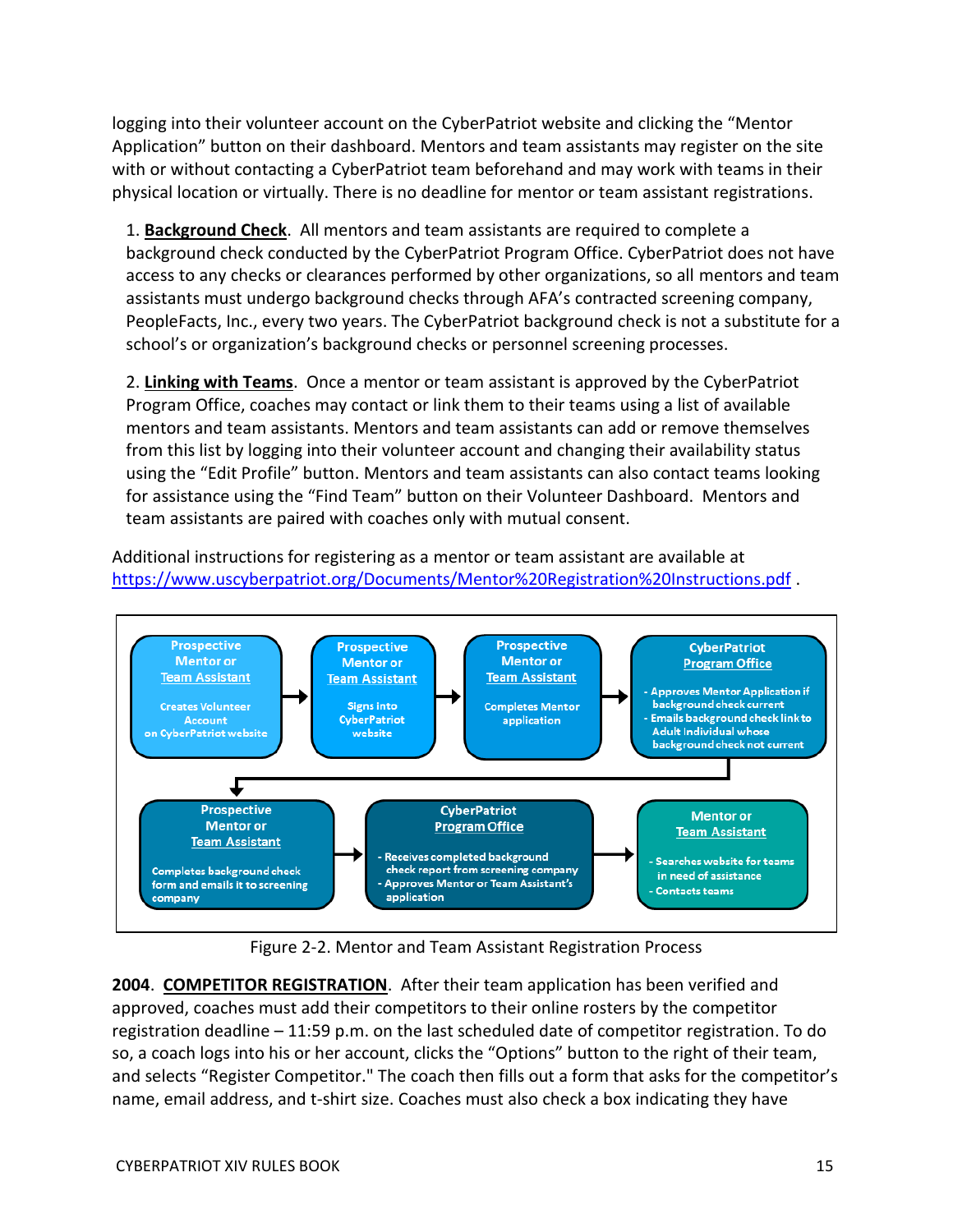received parental consent from the competitor's parents or guardians. Coaches do not need to submit signed parental consent forms to the CyberPatriot Program Office. They just need to check the box indicating they have received oral, written, or tacit consent through membership in a club, activity, or class.

1. **Competitor Email.** After a competitor is added to a roster, he or she is automatically emailed a link to a short questionnaire. After that competitor questionnaire has been submitted by the student, he or she is fully registered and eligible to compete in CyberPatriot.



Figure 2-3. Competitor Registration Process

**2005**. **TEAM REGISTRATION FEES**. A team is completely registered when its applicable fee has been paid or waived by the CyberPatriot Program Office. The Open Division registration fee is \$205, the Middle School Division fee is \$165, and there is no fee for All Service Division teams. Due to an agreement with National Headquarters, Civil Air Patrol teams competing in the Middle School Division do not pay a fee. All fees must be paid by the registration fee deadline.

- 1. **Fee Exemptions.** Fees may be waived in the following circumstances.
	- a. Title I schools and schools with inadequate funding may request fee waivers.
	- b. Teams composed entirely of female competitors.

2. More information is available on the CyberPatriot website at <https://www.uscyberpatriot.org/Pages/Get%20Involved/Volunteer-Registration-Form.aspx>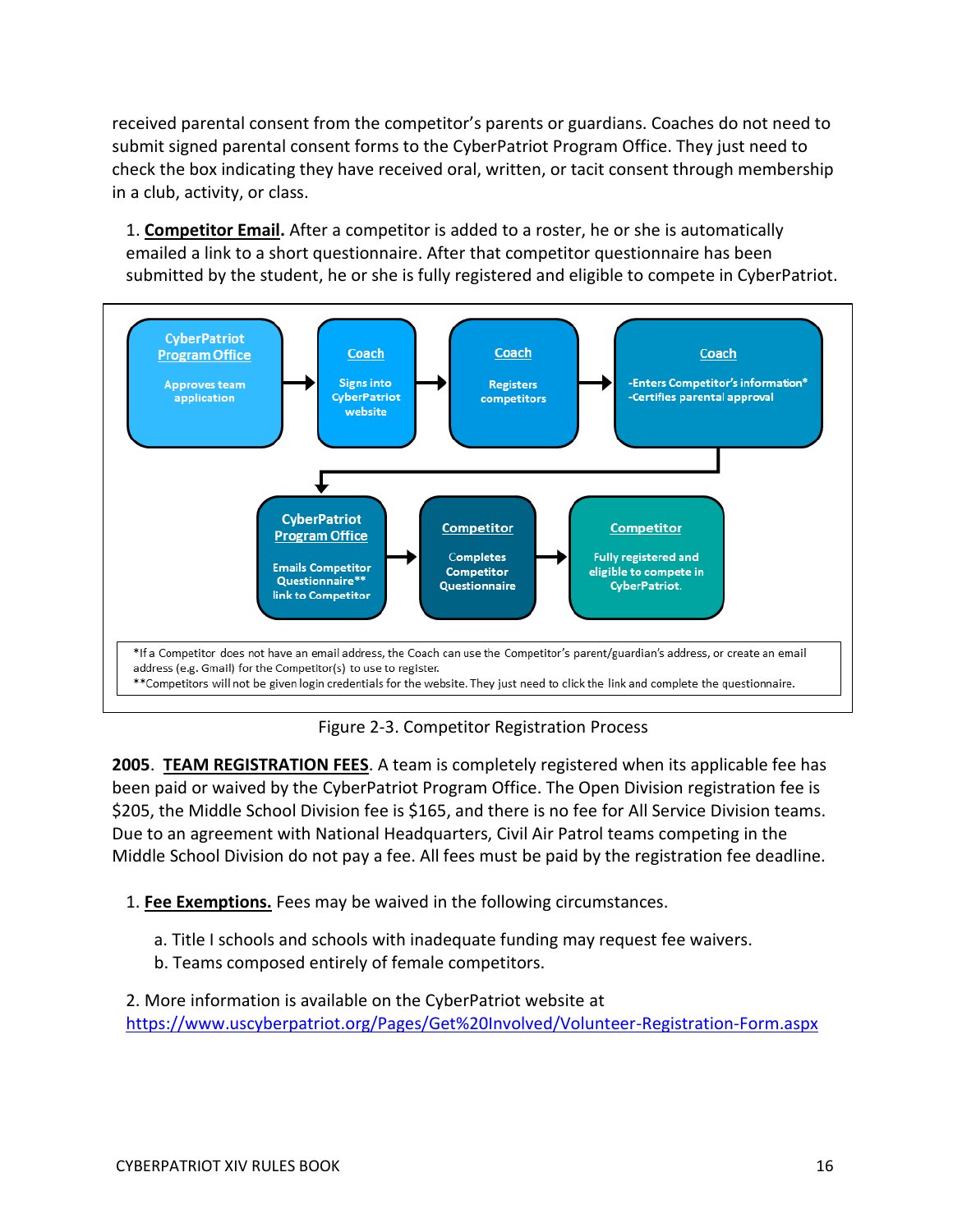

## **CHAPTER 3: COMPETITION DESIGN AND PROCEDURES**



| 1.             | <b>Competition Email</b>                              |  |
|----------------|-------------------------------------------------------|--|
| 2.             | <b>Information and Notifications</b>                  |  |
|                |                                                       |  |
| 1.             | Virtual Machine Player Standard                       |  |
| 2.             | Hardware                                              |  |
| 3.             | <b>Operating System</b>                               |  |
| 4.             | Software                                              |  |
| 5.             | Network                                               |  |
|                |                                                       |  |
| 1.             | <b>Network Security Challenge</b>                     |  |
| 2.             | <b>Cisco Networking Challenge</b>                     |  |
|                |                                                       |  |
|                |                                                       |  |
|                |                                                       |  |
|                |                                                       |  |
| 1.             | <b>Network Security Challenge</b>                     |  |
| 2.             | <b>Cisco Networking Challenge</b>                     |  |
| 3.             | <b>Other Factors</b>                                  |  |
| 4.             | Weighting                                             |  |
| 5.             | <b>Administrative Penalties</b>                       |  |
| 6.             | Tiebreakers                                           |  |
|                |                                                       |  |
| 1.             | High School Division (Open and All Service Divisions) |  |
| 2.             | Middle School Division                                |  |
| 3.             | <b>Tie Scores</b>                                     |  |
|                |                                                       |  |
| $\mathbf{1}$ . | <b>State Awards</b>                                   |  |
| 2.             | <b>Semifinals Awards</b>                              |  |
|                | 3. Awards Publication                                 |  |
|                |                                                       |  |
| 1.             | <b>Emergency Competition Date</b>                     |  |
| 2.             | Competition-Wide Round Postponement                   |  |
|                |                                                       |  |
|                |                                                       |  |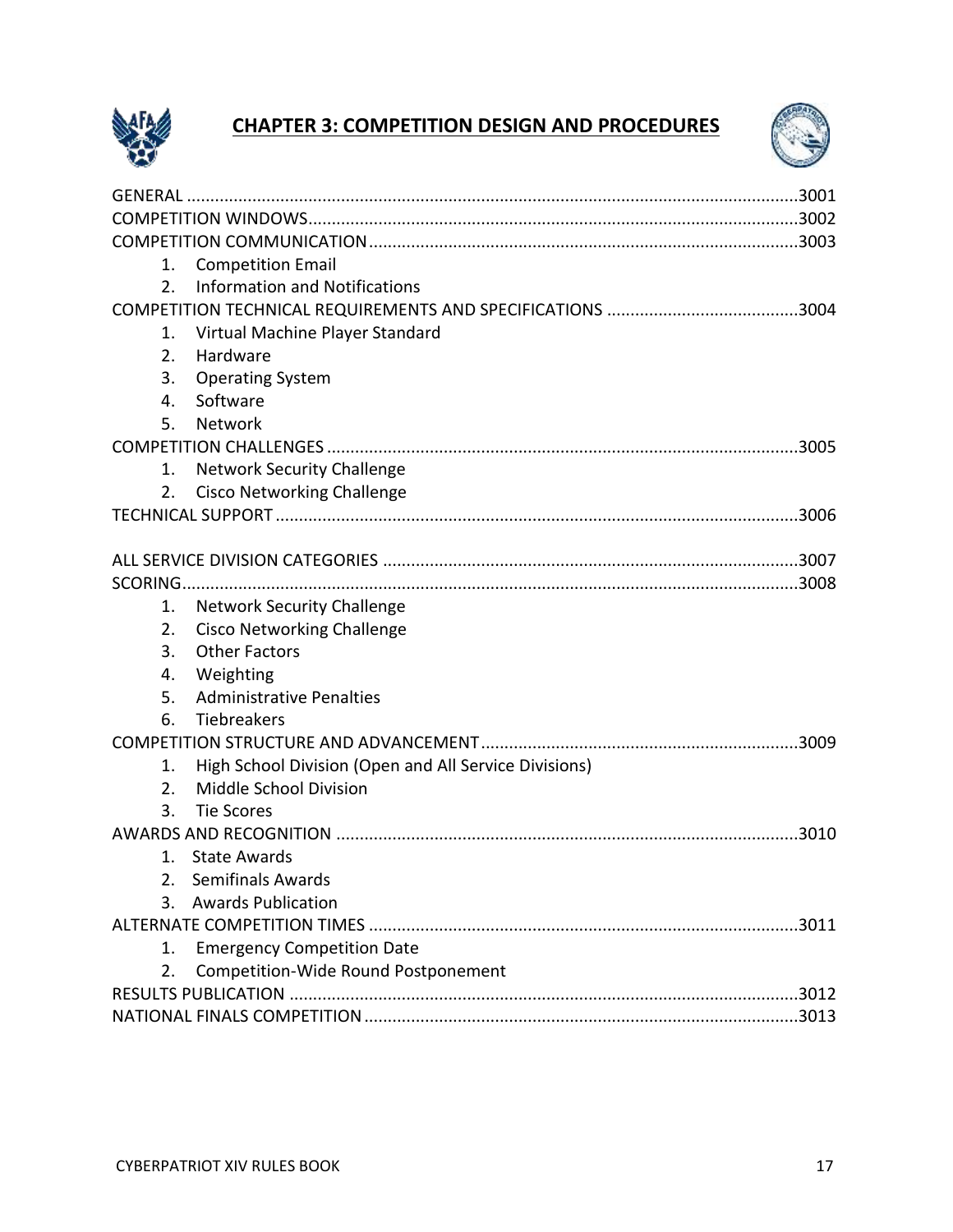**3001. GENERAL**. Each team competes in a series of online competition rounds by fixing vulnerabilities, hardening systems, and performing other tasks. Rounds are held on weekends, and all divisions compete on the same weekends. However, the high school and middle school competitions have different structures. Below is an overview of the competition schedule. Teams may compete in any six consecutive-hour period within the specified Competition Windows during the online competition rounds. Unless otherwise noted, all competition times are U.S. Eastern Time (ET).



Figure 3-1. Detailed Competition Timeline

**3002. COMPETITION WINDOWS**.Teams may compete for a six consecutive-hour period within one of three given competition windows on the dates designated for each online round (see Timeline above). This six consecutive-hour period begins when the team's first virtual machine image (image) is opened in a virtual machine player (i.e., VMware Workstation Player (see Chapter 4)). The CyberPatriot Program Office is always available for technical support during the competition windows (see Paragraph 3006). Teams should not compete outside of these competition windows, as the scoring server is unavailable to receive team scores. The following are the competition windows for each competition round:

Friday: 9:00 a.m. – 3:00 a.m. Saturday ET Saturday: 8:00 a.m. – 11:59 p.m. ET Sunday: 10:00 a.m. – 10:00 p.m. ET

## **3003. COMPETITION COMMUNICATION**. Email from [info@uscyberpatriot.org](mailto:info@uscyberpatriot.org) and

[cpoc@uscyberpatriot.org](mailto:cpoc@uscyberpatriot.org) is the official and primary means of competition communication from the CyberPatriot Program Office to coaches. It is not a substitute for helpdesk support during a competition round. Official competition information will be posted in the CPOC tech support chat, [www.uscyberpatriot.org,](http://www.uscyberpatriot.org/) and Facebook if there are technical issues with the official email.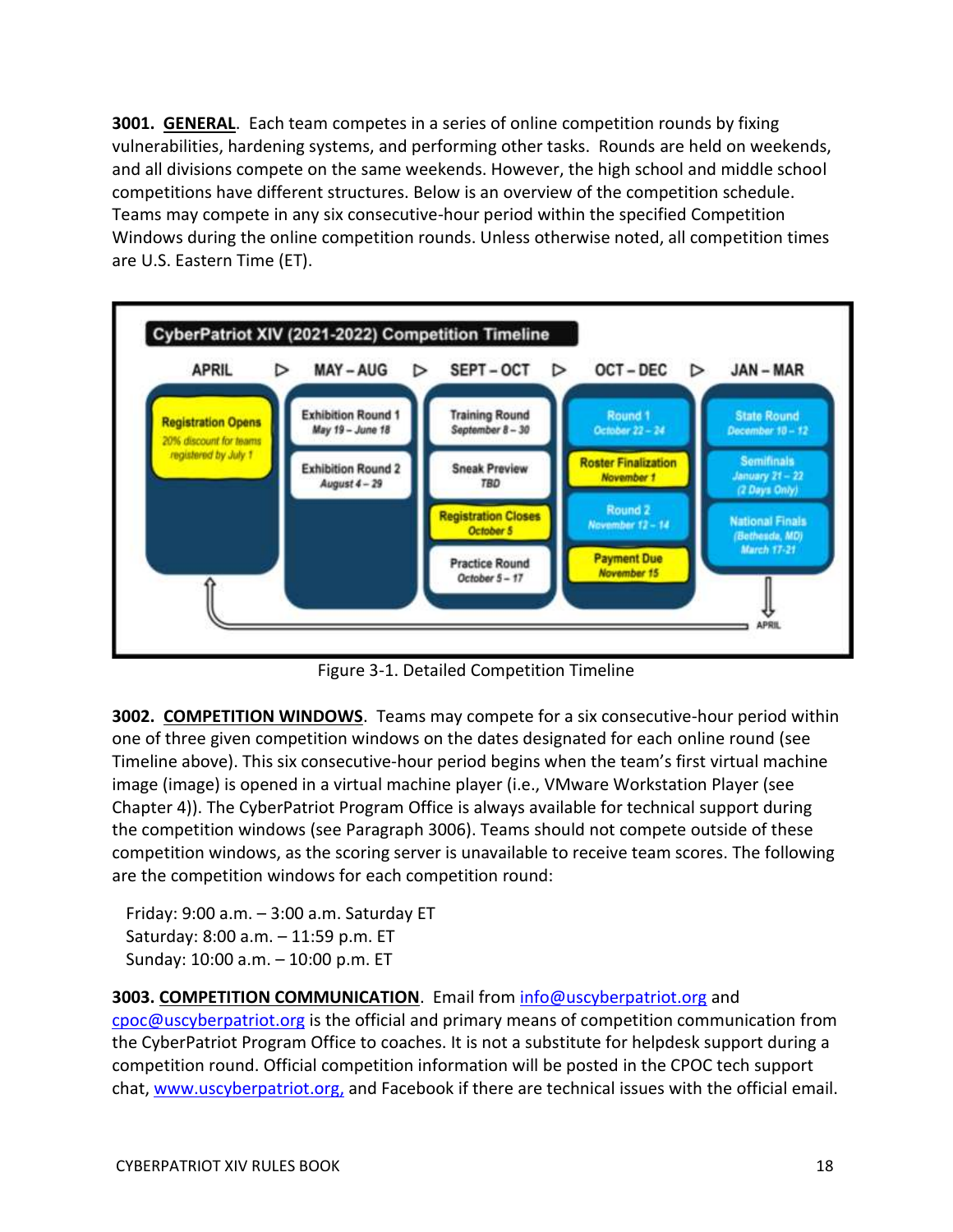1. **Competition Email**. Teams receive two competition emails before each online competition round and one or two emails after, depending on the competition round. Coaches are the only individuals who receive these emails, and it is their responsibility to ensure that each of the emails listed below is received. Coaches should contact the CyberPatriot Program Office if emails are not received in the time frames listed below. Failure to receive emails is not grounds for an appeal.

a. **Download and Instructions Email**. On or before the Monday prior to the competition round, coaches receive an email with image download information in addition to the following:

- (1) Competition Round Instructions (4) Other Challenge information
- 
- (2) Links to image downloads (5) Technical information
- (3) Cisco Networking Challenge information (6) Troubleshooting tips

b. **StartEx Email.** At 9:00 a.m. Eastern Time on the first day of the round, an email will be sent to all coaches with the following information:

- (1) Image decryption passwords
- (2) Changes to instructions since the Download and Instructions Email.
- c. **Preliminary Score Email**. This email is used for all rounds to ensure that scores are correct before scores or advancement information is released. It notifies coaches of their preliminary scores from the recent round and issues a deadline for score correction requests (See Chapter 4.).

d. **Results Email**. Release of this email is contingent on a variety of factors including inquiries and appeals. The goal for release of the email is **eight** working days after the completion of the competition round. The Competition Round Results Email contains the following information:

(1) The scores from the just-completed competition round.

(2) A general list of vulnerability categories in the images. Specific vulnerabilities will not be published. The general list of vulnerabilities categories may include:

- Access control and settings Insecure services Policy violations: files
	-
- 
- 
- File sharing and permissions Malware Updates: Operating System
- 
- Forensics questions Password policy User Policy
- 
- Antivirus  **Login policy** Policy violations: services
	-
- Firewall **Exercise 2018** Miscellaneous Updates: Other
	-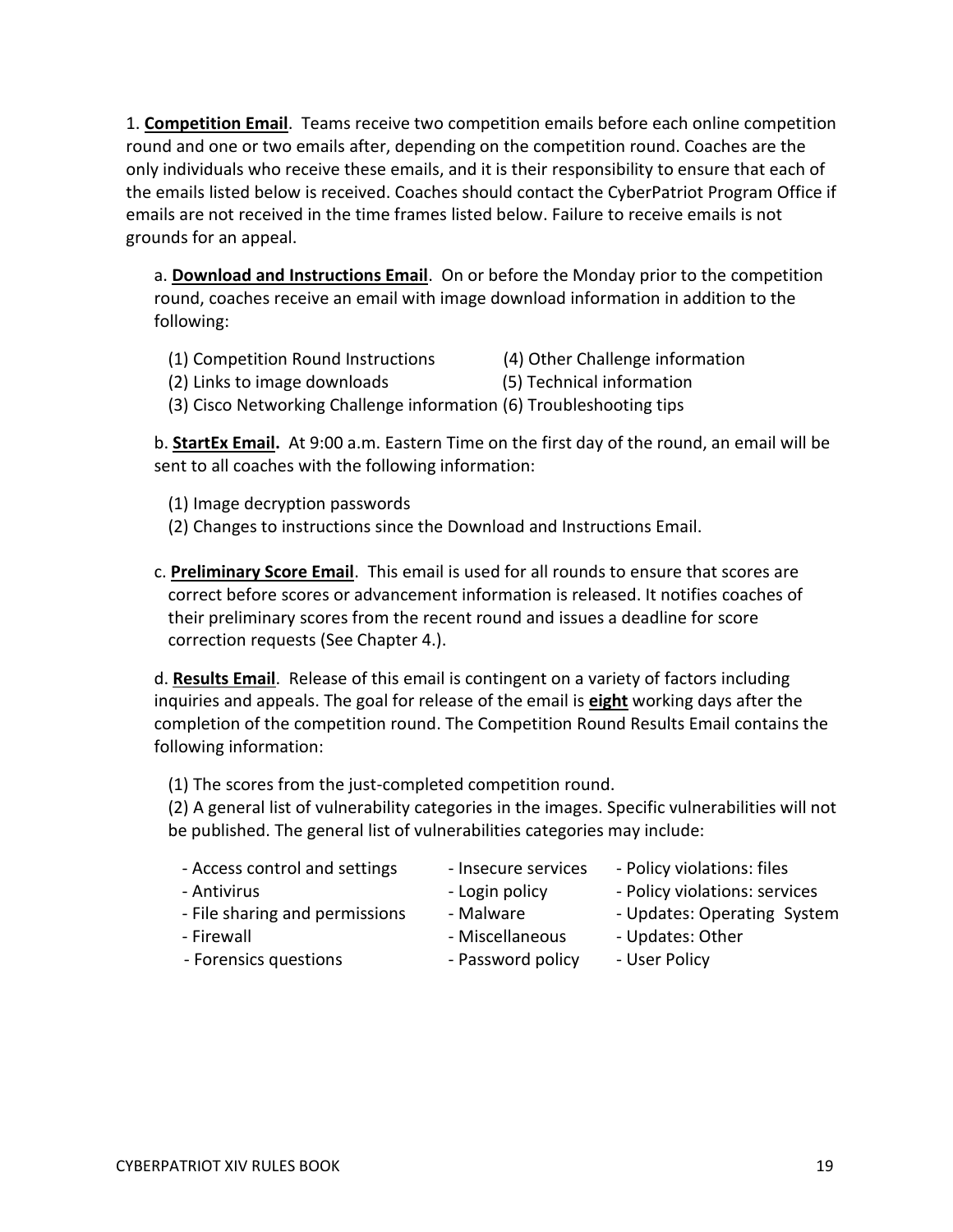| <b>Sunday</b>                                                                                                    | <b>Monday</b> | <b>Tuesday</b>                                       | Wednesday                                 | Thursday                                           | Friday                                                                                                     | Saturday          |
|------------------------------------------------------------------------------------------------------------------|---------------|------------------------------------------------------|-------------------------------------------|----------------------------------------------------|------------------------------------------------------------------------------------------------------------|-------------------|
|                                                                                                                  | $\mathbf{1}$  | $\overline{2}$                                       | $\overline{3}$                            | $\overline{4}$                                     | 5<br>Image Download<br>& Instructions<br>E-mail                                                            | 6<br>$\mathbf{v}$ |
| $7\overline{ }$                                                                                                  | 8             | $\overline{9}$                                       | 10                                        | 11<br><b>StartEx</b><br><b>Email</b><br>w/Password | 12<br><b>Competition Round</b><br><b>9 AM Eastern Thursday</b><br>to<br>10 PM Eastern Sunday               | 13                |
| 14<br><b>Score Correction</b><br><b>Requests Due</b><br>(for scoring issues<br>during the round<br>and warnings) | 15            | 16<br><b>Emergency</b><br><b>Date Appeals</b><br>Due | 17                                        | 18<br>Preliminary<br><b>Results Email</b>          | 19<br><b>Preliminary Score</b><br>Discrepancy<br><b>Reports Due</b><br>(for total scores and<br>penalties) | 20                |
| 21                                                                                                               | 22            | 23                                                   | 24<br>Competition<br><b>Round Results</b> | 25                                                 | 26                                                                                                         | 27                |
| 28                                                                                                               | 29            | 30                                                   | 31                                        |                                                    |                                                                                                            |                   |

Figure 3-2. Sample Competition Email Schedule

2. **Information and Notifications**. In addition to email, information may be posted in some or all of the following areas during competition rounds.

- a. Scoring Report Broadcast on the image
- b. CyberPatriot Website: [www.uscyberpatriot.org](http://www.uscyberpatriot.org/)
- c. CPOC Tech Support Chat: [https://fedgovdemo.webex.com](https://fedgovdemo.webex.com/)
- d. Facebook: [www.facebook.com/CyberPatriot](http://www.facebook.com/CyberPatriot)
- e. Twitter: [www.twitter.com/CyberPatriot](http://www.twitter.com/CyberPatriot)
- f. Instagram: https://www.instagram.com/afacyberpatriot/
- g. Public Scoreboard (only available during competition):
- [http://scoreboard.uscyberpatriot.org](http://scoreboard.uscyberpatriot.org/)

3. **Unique Identifiers and Team Cisco Networking Challenge Login Credentials.** Unique Identifiers and Cisco Networking Challenge login credentials for the competition are posted on the coach's dashboard on the CyberPatriot website. Coaches will *not* receive unique identifiers and login credentials in competition emails. Coaches are encouraged to check their Dashboard before the competition and make a copy of their Unique Identifiers and Login Credentials. If the coach's dashboard is not available, coaches must contact the CyberPatriot Operations Center to receive their unique identifier and login credentials.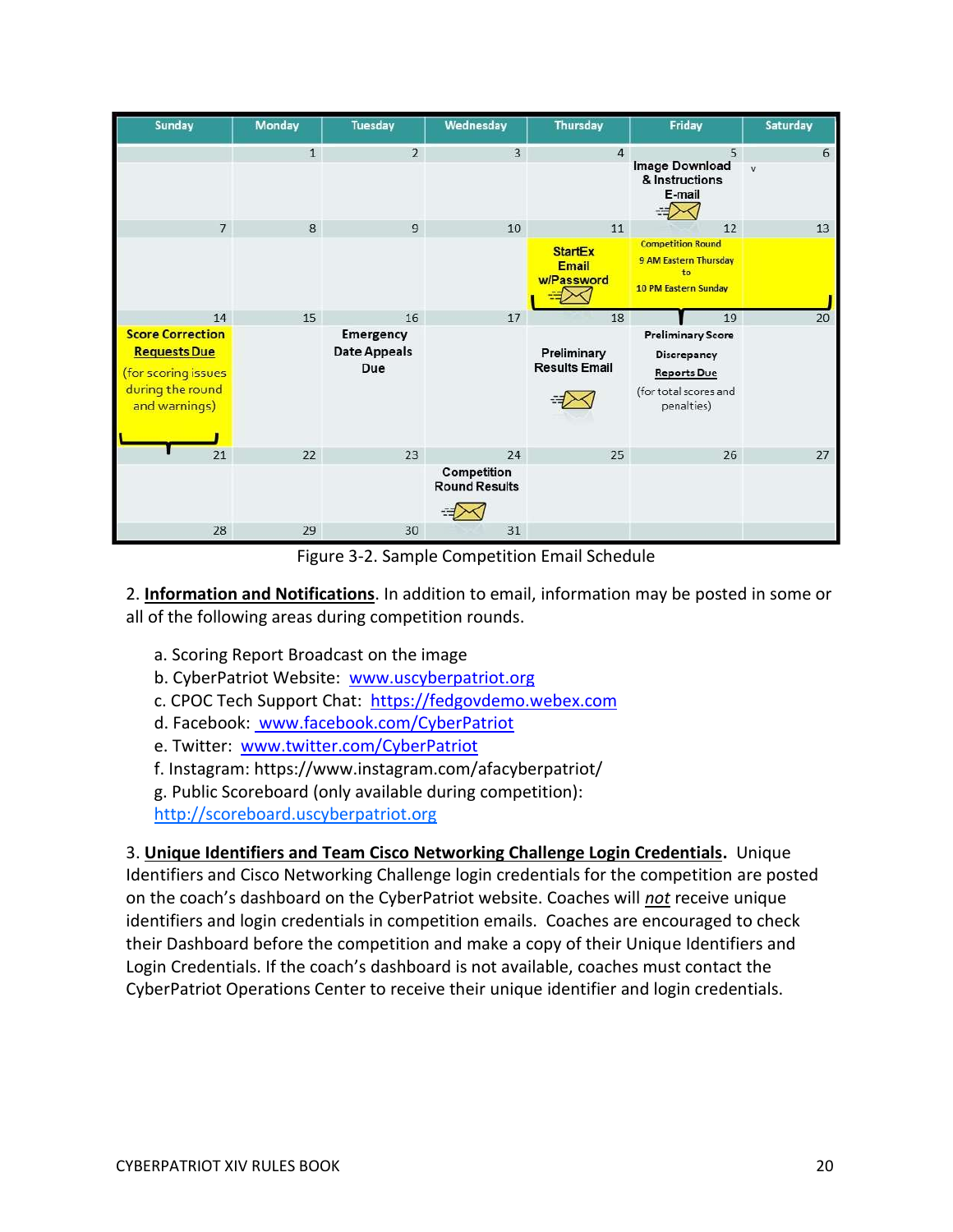|                                                                              | <b>Welcome CyberPatriot Program Office</b>                                             |                                                    | Team Unique ID and<br><b>Cisco Login Credentials</b>                                             |              |   |
|------------------------------------------------------------------------------|----------------------------------------------------------------------------------------|----------------------------------------------------|--------------------------------------------------------------------------------------------------|--------------|---|
| Edit Profile                                                                 | Create Team<br>Find Mentor                                                             | Change Password<br>Register to be a Mentor         |                                                                                                  |              |   |
| Team Number 12-9997<br>Air Force Assoc<br>Team Nickname<br>JROTC + Air Force | Team Status: Approved<br><b>Team Number</b><br>Payment Status: Waived<br>Amount \$0.00 | Verifier late: John Doe ventlen@uscyberpatrick.org | Team Unique ID: CYBO3-RP14T-R10Tr<br>Cisco Login: 129997cp<br>Cisco Password: CYB03-RP14T-R10Tcg | Options +    |   |
|                                                                              |                                                                                        |                                                    |                                                                                                  |              |   |
| Role                                                                         | Name                                                                                   | <b>Email Address</b>                               | Status                                                                                           | T-Shirt Size |   |
| Coach                                                                        | CyberPatriot Program Office                                                            | info@uscyberpatrict.org                            |                                                                                                  | Medium       |   |
| Mentor                                                                       | Mentor I                                                                               | Competitor 1@uscyberpatriot.org                    | Active                                                                                           |              | ۰ |
|                                                                              | Competitor 1                                                                           | Competitor 2@uscyberpatriot.org                    | Registration Pending                                                                             | Medium       | ٠ |
| Competitor<br>Competitor                                                     | Competitor 2                                                                           | Competitor3@uscyberpatriot.org                     | Registration Pending                                                                             | Large        | ٠ |

Figure 3-3. Coach's Dashboard with Unique Identifiers and Cisco Networking Challenge Credentials (Names and credentials are fictitious and any resemblance to real persons is purely coincidental.)

**3004. COMPETITION TECHNICAL REQUIREMENTS AND SPECIFICATIONS**. Teams require equipment, software, and networks that meet CyberPatriot competition technical specifications to compete successfully. The competition technical specifications are located on the Technical Specifications web page (under the Competition tab) on the CyberPatriot website at https://www.uscyberpatriot.org/competition/technical-specifications.

1. **Virtual Machine Player Standard**. **VMware Workstation Player 15.1.0** is the virtual machine player standard for this season. All competition images are tested to the VMware Workstation Player standard as noted on the Technical Specifications web page. A host system hardware and software must be able to run the VMware Workstation Player standard to ensure the competition images run correctly. Some host systems will appear to conform to technical specifications but are still unable to run the VMware Workstation Player standard. If you are not sure whether your system is capable of running the VMware Workstation Player standard, please refer to the VMware Workstation Player documentation at www.vmware.com.

2. **Hardware**. Teams need a minimum of two computers that meet the technical specifications on the CyberPatriot website and run the VMware Workstation Player standard for this season. However, because there are several virtual machine images in a round and the Cisco Networking Challenge, it is recommended that teams have at least three computers. Optimally, each team member should have a computer.

3. **Host Operating System.** The CyberPatriot competition software is tested on Windows operating systems using the VMware Workstation Player standard for the season. Non-Windows operating systems may be used at the risk of the team using them, but issues

Notice: **64-Bit, Host Computer Operating Systems Required for CyberPatriot**.

Teams are required to have 64-bit, host computer operating systems to compete in CyberPatriot. Teams using 32-bit host computers and operating systems will have compatibility issues with the competition software and may not be able to successfully compete.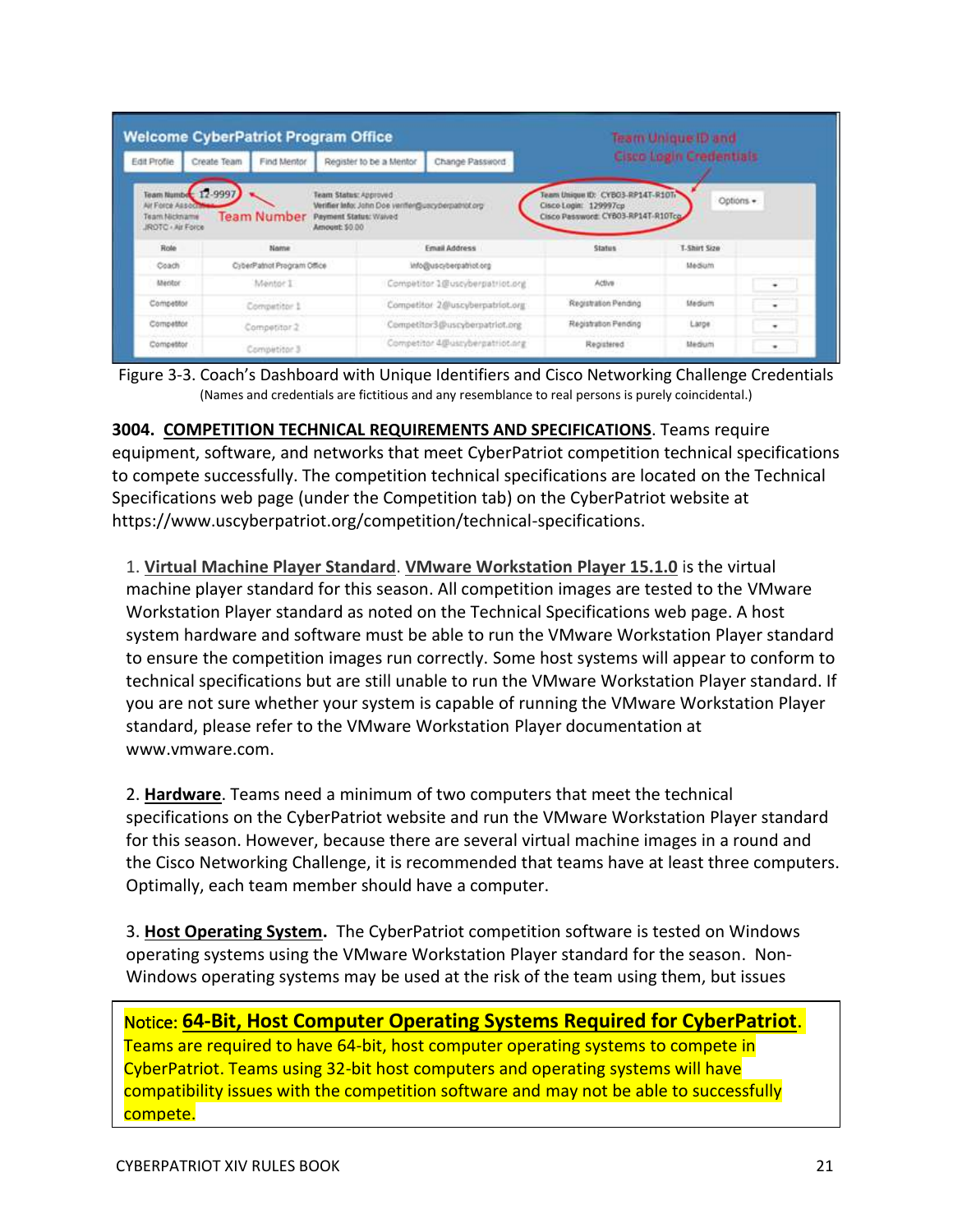stemming from the use of the non-Windows operating systems are not grounds for an appeal or special consideration. Team computers must have operating systems that can use the VMware Workstation Player standard listed on the Technical Specifications web page, under the Competition tab, on the CyberPatriot website.

Teams that have access only to Macs or host operating systems other than Windows may use them at their own risk. Incompatibilities relating to unsupported operating systems will not be grounds for appeal or special consideration.

## **Notice**: **Teams using Apple Mac, Linux, or other non-Windows computers.**

Teams using Apple Mac, Linux, or other non-Windows computers should have a **Windows computer available** during the competition in case there is a compatibility issue with the software. The Windows computer must meet the technical specifications listed on the Technical Specifications web page, under the Competition tab, on the CyberPatriot website. No special consideration will be given for issues caused by computers not meeting technical specifications.

4. **Software.** The following free software must be installed on all competition computers before a team participates in a round of competition. The CyberPatriot Program Office cannot provide support for other software that may be used. Versions and specifics are listed on the Technical Specifications web page under the Competition tab on the CyberPatriot website

- a. WinMD5: Verifies that virtual machine images are fully downloaded and not corrupted.
- b. 7-Zip: Extracts images after they have been downloaded.
- c. VMware Workstation Player: Runs images after they have been extracted.

5. **Network**. It is the team's responsibility to provide an Internet connection during the competition. The most common network difficulty encountered by teams during the competition is a school proxy server or firewall blocking their web traffic. All teams will need access to HTTP (TCP/IP port 80) to access websites for the competition. Teams require access to HTTPS (TCP/IP port 443) to connect to the scoring server.

### a. **Minimum Network Specifications**

- (1) DSL or faster network connection
- (2) Port 80 for websites

(3) Port 443 access for connecting to scoring server, logging into CPOC Tech Chat, coach's dashboard, an[d www.uscyberpatriot.org](http://www.uscyberpatriot.org/)

(4) Access to the domain \*.uscyberpatriot.org on both port 80 and 443

(5) Access to the websites listed on the Technical Specifications, web page under the Competition tab, on the CyberPatriot website

(6) Teams require a backup plan in case of network failure

### b. **Network Troubleshooting and Tools**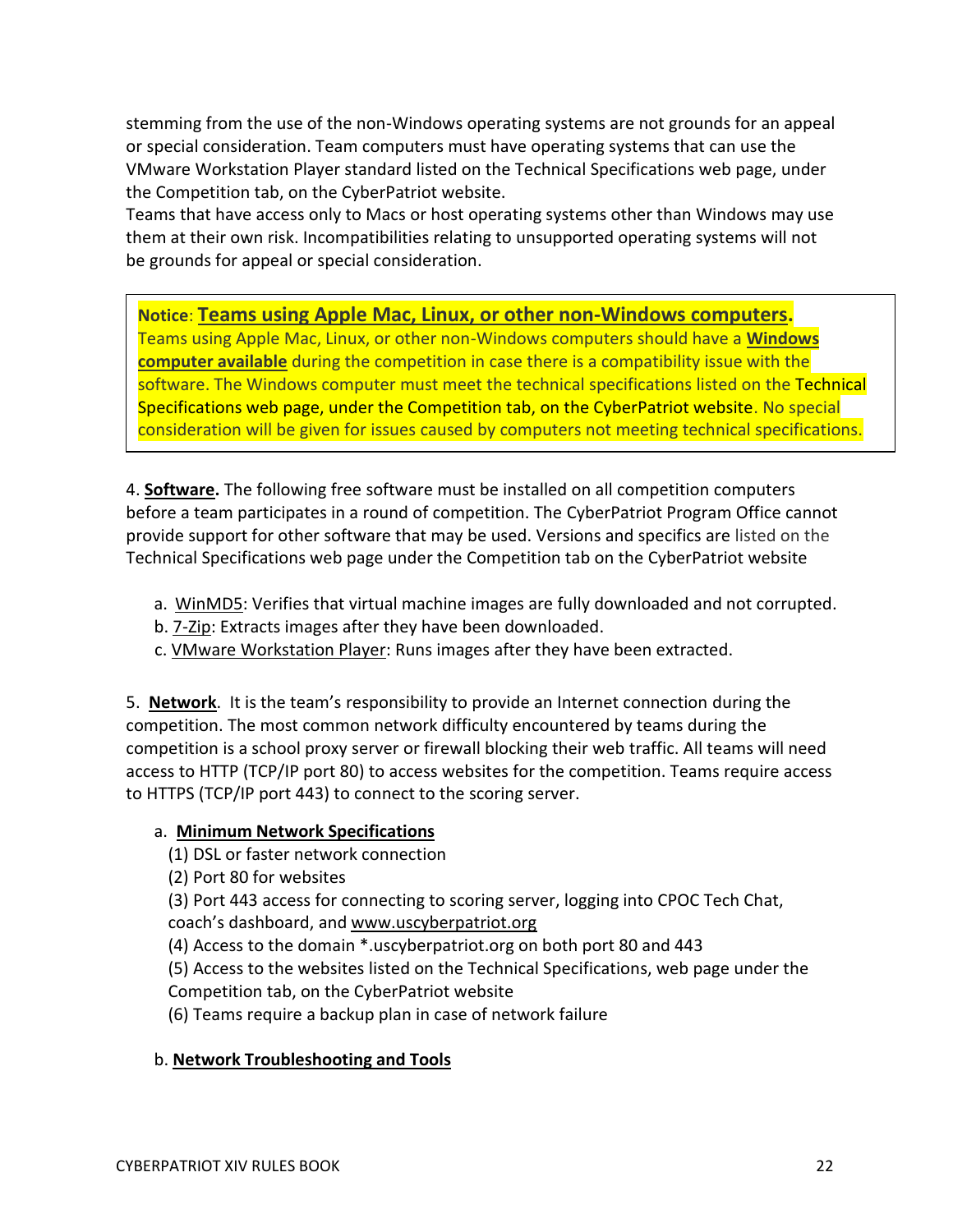(1) If network issues do arise, teams should first contact the IT administrator for their network. The CyberPatriot Program Office can then work with these individuals to determine other methods of allowing teams to access the scoring server from their location.

(2) **CCS Connection Test**. This software tests a network's ability to connect to the scoring server. Previous seasons' connection tests are not compatible with the CyberPatriot Competition System.

**3005. COMPETITION CHALLENGES**. The CyberPatriot online competition rounds contain one or more of the following scored challenges. The National Commissioner may direct additional challenges.

1. **Network Security Challenge**. The Network Security Challenge is the main event during the online rounds. It is a cyber defense event based on finding and fixing security vulnerabilities in operating systems. Additionally, teams may be asked questions about the actions they took during the challenge. The CyberPatriot Competition System (CCS) is used to score this challenge.

a. **Virtual Machine Image (Image)**. CCS scores teams on their discovery and remediation of vulnerabilities in an image. A CyberPatriot image is a simulated operating system played on a virtual machine player that contains scoring software. Specific operating system image types will be released before the competition rounds.



Figure 3-4. Image Delivery

b. **Coach Image Responsibilities**. Coaches shall ensure that passwords, competition round images, and competition software are strictly controlled. When the round is complete, coaches shall delete the competition images and ensure their competitors delete the competition images according to the guidance in competition emails. Coaches may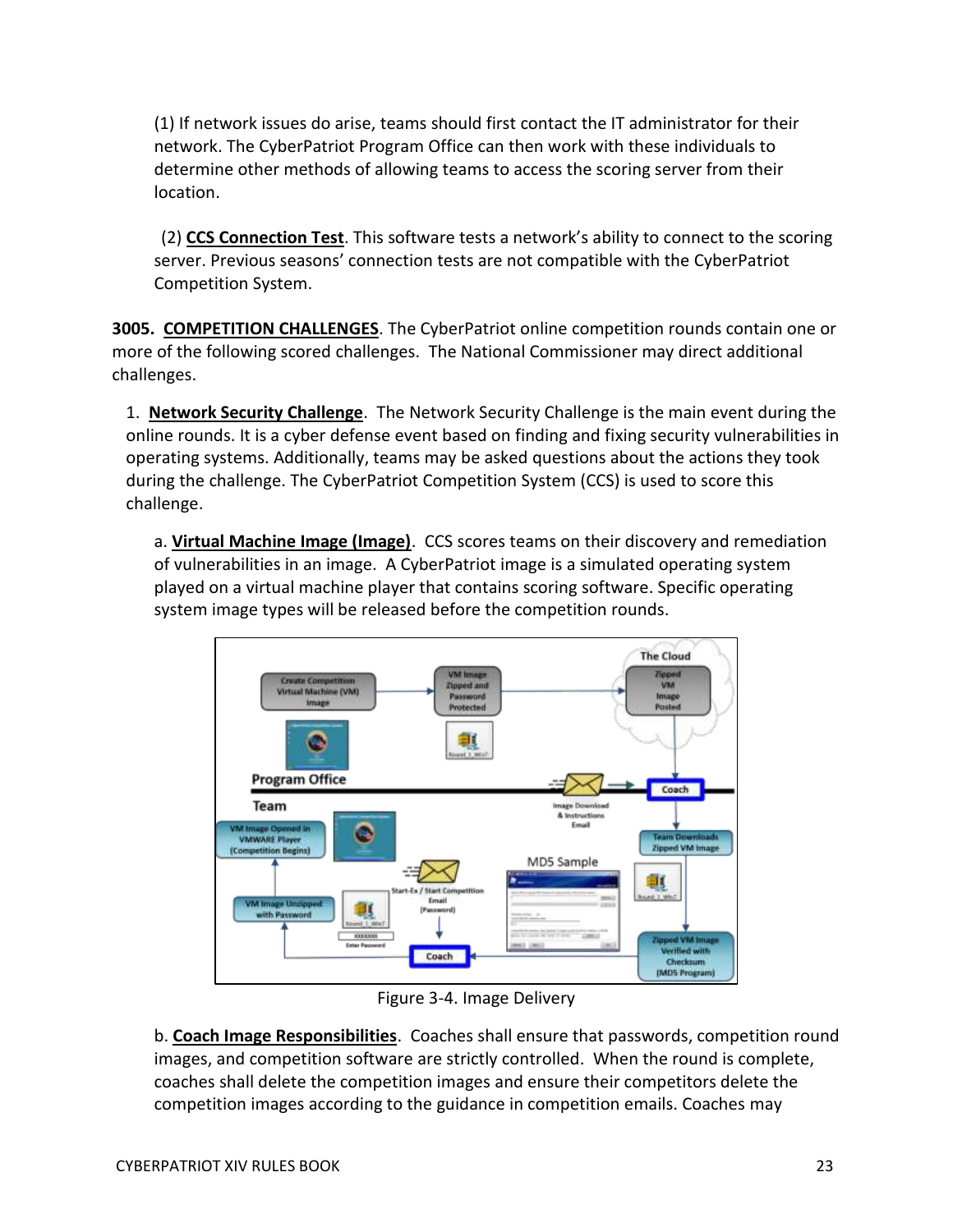maintain the team's saved scoring data until the result of an appeal or inquiry is published and then delete the data.

c. **Accurate Host Computer Time**. Host computer clocks must be set to the correct local time zone, time, and date. Teams should check these factors before competing and *NOT* change the host computer time or date once a round has begun. Teams can use [https://www.time.gov](https://www.time.gov/) to check their local clock.

d. **CyberPatriot Competition System (CCS)**. CCS is an Internet-dependent competition system used for the online competition Rounds. CCS uses a client-based scoring system based on scored security vulnerabilities that are fixed, remediated, or identified in an image. It is possible to reduce a score if a fix to one vulnerability undoes a previous fix, or if a team is assessed a penalty for an action that makes a system less secure or conflicts with the scenario for that Round. Points lost to penalties can be recovered by way of corrective action. **Not all vulnerabilities in an image are scored**.

2. **Cisco Networking Challenge**. The Cisco Networking Challenge is a timed event administered by Cisco Systems in which teams answer questions regarding networking and complete virtual networking challenges with the Cisco Packet Tracer software. Middle School Division teams will participate in Cisco Networking Challenges for score starting in Round 1.

a. **Cisco Networking Academy Website.** All Open, All Service, and Middle School Division coaches and mentors can gain access to this site at the beginning of the competition season. All networking challenges during the online rounds take place on this site.

Notice: **Competitors under 13 years of age are not permitted to access the Cisco Networking Academy online and will receive their study materials from their coach or mentors.**

b. **Scoring**. The networking quizzes are immediately scored upon submission, while the virtual networking Packet Tracer exercises are manually scored by the Cisco engineers. They are then weighed with the Network Security Challenge per the Competition Challenges document.

3. **Other Challenges**. The National Commissioner may direct other challenges during the competition season. Challenges may or may not be announced in advance of a competition round.

**3006. TECHNICAL SUPPORT**. Technical support for online competition rounds is provided by the CPOC staff during each competition window (see Paragraph 3002) during all competition rounds (all times Eastern).

The primary means of technical support are:

- 1. CPOC Tech Support Chat Session
- 2. Telephone: 1-877-885-5716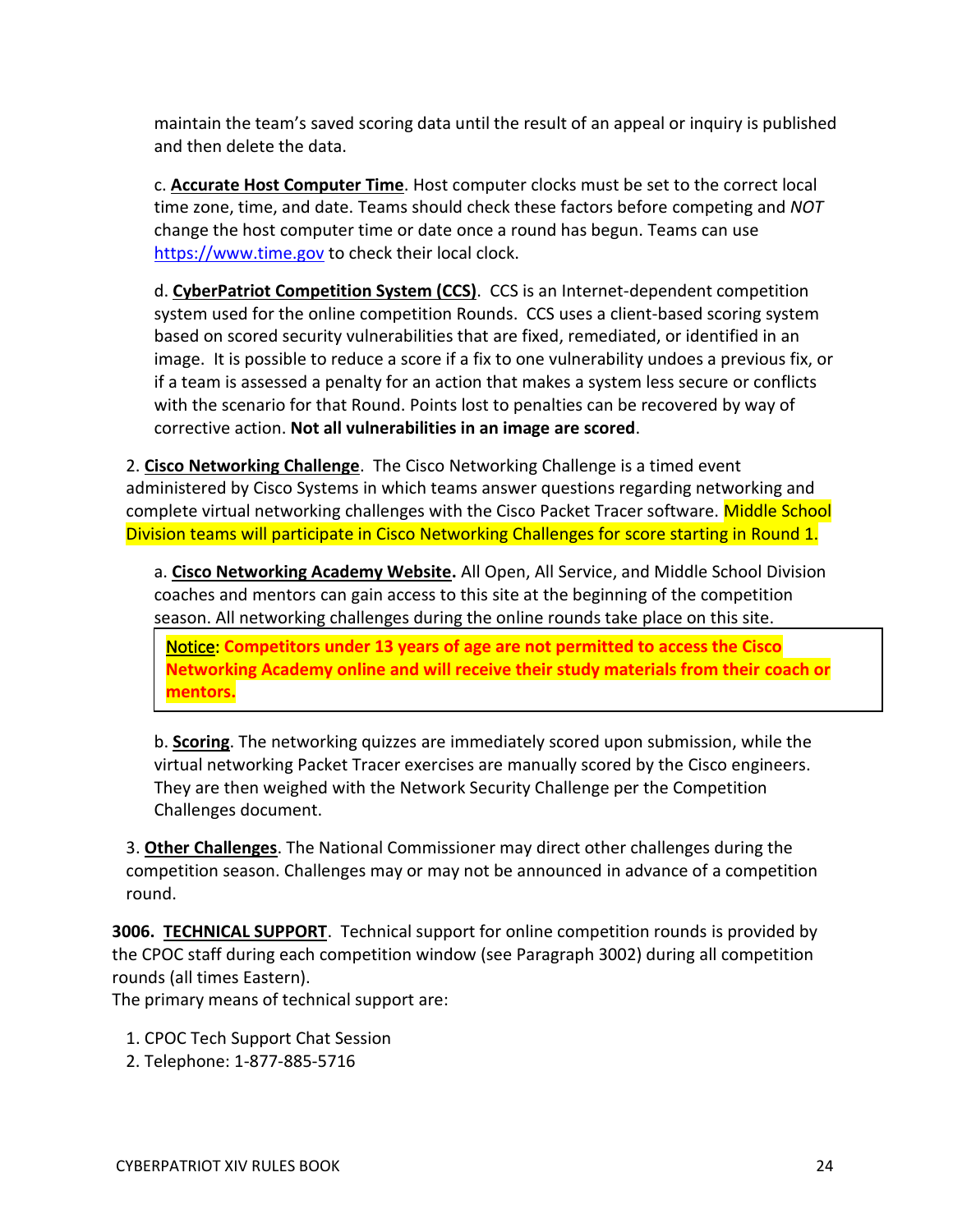Email [\(cpoc@uscyberpatriot.org](mailto:cpoc@uscyberpatriot.org) or info@uscyberpatriot.org) is used by the CPOC for broadcasting critical competition information and is not a means for teams to submit technical support requests during a round.

**3007. ALL SERVICE DIVISION CATEGORIES**. All Service Division teams are placed into a category based on the organization fielding the team. These Categories factor into awards and advancement. Middle School Division does not have Categories. Categories are listed below.

| 1. Army JROTC | 3. Marine Corps JROTC | 5. U.S. Naval Sea Cadet Corps |
|---------------|-----------------------|-------------------------------|
| 2. Navy JROTC | 4. Air Force JROTC    | 6. Civil Air Patrol           |

**3008. SCORING**. The following rules govern scoring for all online rounds of competition at all tier levels (See paragraph 3009.) and in all divisions.

1. **Network Security Challenge**. Network Security Challenge scores are based on the number of security vulnerabilities fixed or remediated and questions about actions taken on images. It is possible to reduce a score if an action undoes the protection of a previous fix.

2. **Cisco Networking Challenge**. Cisco Networking Challenge scores are based on team performance in quizzes and/or virtual networking activities.

3. **Other Factors**. Percentages, difficulty, number of vulnerabilities fixed, or other weighting factors will *NOT* be used to calculate scores in the Qualification Rounds and will not be considered in the advancement of teams to any competition round.

4. **Weighting**. The Network Security Challenge will be the most heavily weighted event even in rounds that include a Cisco Networking Challenge.

5. **Administrative Penalties**. Penalties may be applied to teams' scores for rules and conduct violations (See Chapter 4).

6. **Tiebreakers**. The tiebreaker system is different for different rounds of competition (see Paragraph 3009 ).

**3009. COMPETITION STRUCTURE AND ADVANCEMENT.** Figure 3-6 depicts the structure and advancement for the CyberPatriot competition. The following subparagraphs detail the differences in advancement between the Open, All Service, and Middle School Divisions. Note that geographical areas recognized in the competition for awards and advancement are U.S. states, Canada, and the At-Large teams. The At-Large teams are considered one group and it consists of teams from the U.S. territories and teams located in other nations, including Department of Defense Education Activity schools.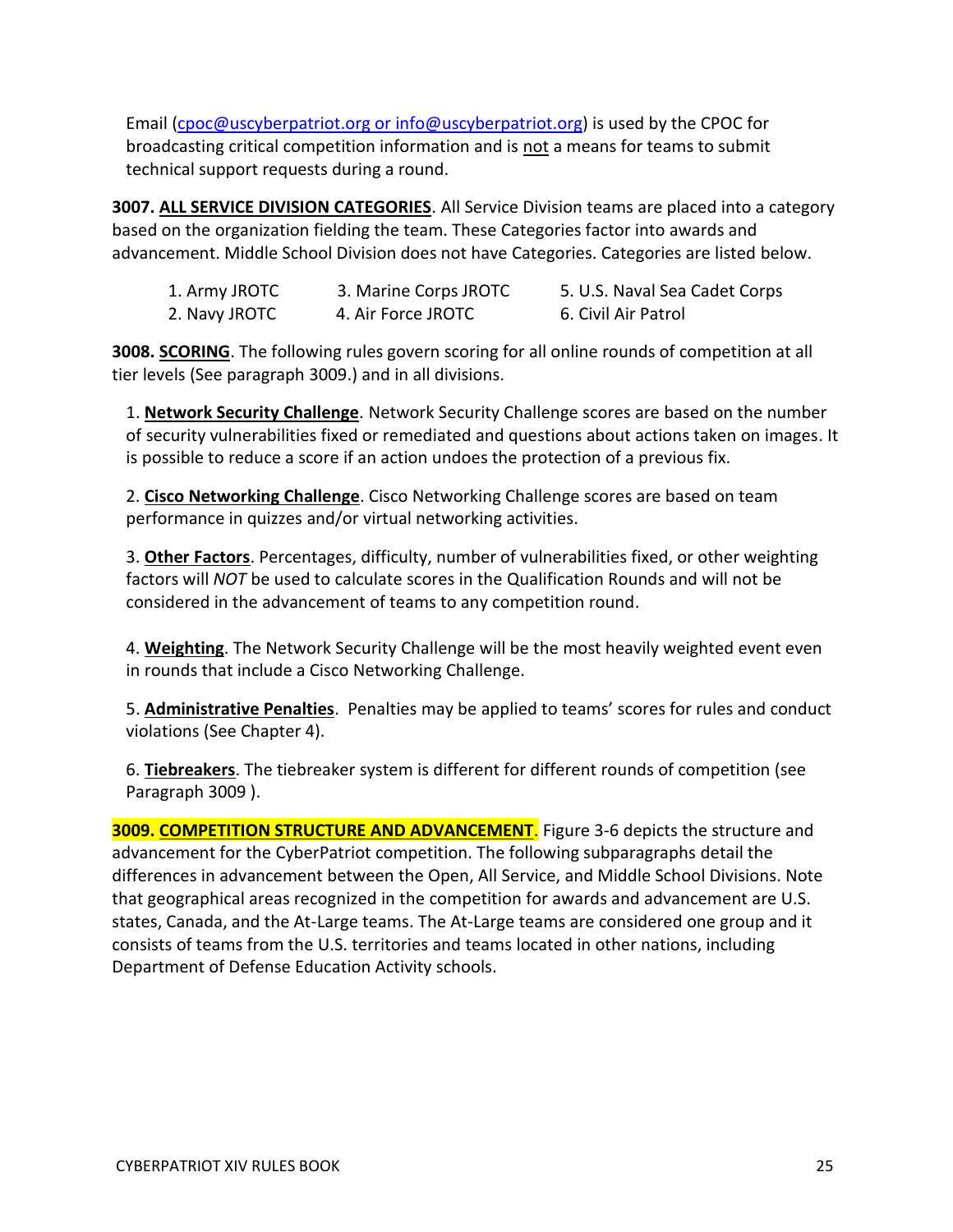

Figure 3-6. Open Division, All Service Division, and Middle School Division Competition **Structures** 

Rounds 1 and 2 are qualification rounds for all divisions. The State Round and Semifinals are elimination rounds. All teams may participate in both Qualification Rounds and the State Round regardless of performance or participation in any of the three rounds. For example, teams that do not participate in Round 1 are still eligible to participate in Round 2 and the State Round. Teams with low scores in Rounds 1 and 2 may compete in the State Round.

Competition challenges become more difficult with each round. The round-by-round list of competition challenges (including images, Cisco Networking Challenges, and possible competition points per challenge) is published under the Competition tab on the CyberPatriot website.

## 1. **High School Divisions (Open and All Service)**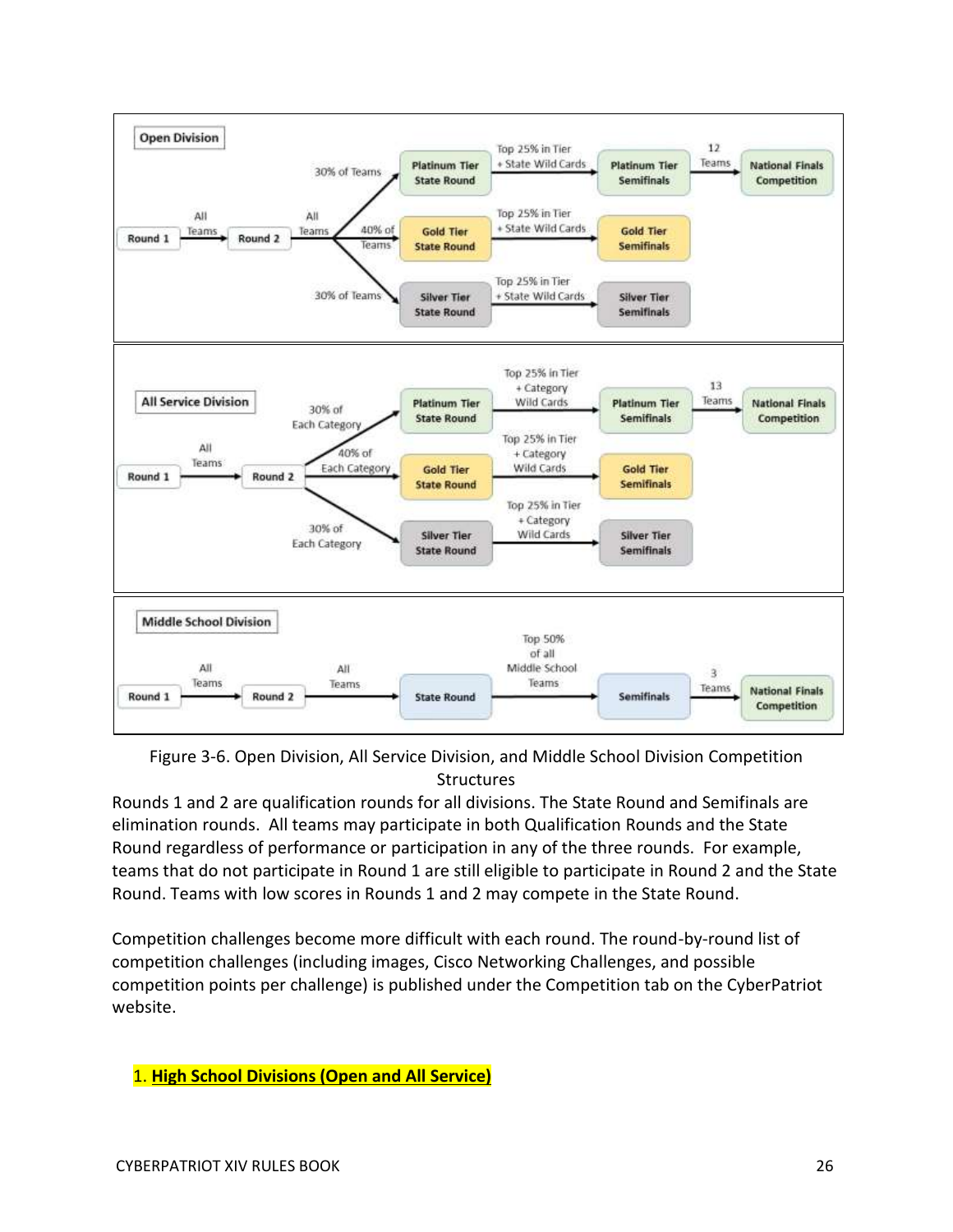### a. **State Round**

Results of the Open and All Service Division Qualification Rounds are used to sort teams into one of three skill-level tiers. Division-wide standings are the basis for tier assignment in the Open Division. All Service Division tier assignment uses standings in each category. Teams are assigned to one of the following three tiers based on the sum of their Round 1 and Round 2 scores.

| <u>Tier</u>  | <b>Open Division</b>      | <b>All Service Division</b>     |  |  |
|--------------|---------------------------|---------------------------------|--|--|
| Platinum     | Highest 30% in Division   | Highest 30% in each Category *  |  |  |
| Gold         | Middle 40% in Division    | Middle 40% in each Category*    |  |  |
| Silver       | Remaining 30% in Division | Remaining 30% in each Category* |  |  |
| * Nationally |                           |                                 |  |  |

The three tiers are used for both the Open and All Service Divisions' State Round and Semifinals. The Platinum Tier is more challenging than the Gold Tier, which is more challenging than the Silver Tier. Additionally, the Platinum Tier is the only tier with an advancement path that leads to the National Finals Competition.

Once a team is assigned to a tier, their tier placement is permanent for the season. Teams may not be promoted or demoted between tiers and may not self-select tiers. For awards purposes, Platinum Tier teams are always ranked higher than Gold Tier teams, which are always ranked higher than Silver Tier teams.

If teams have a tie score that impacts advancement to a specific tier, all tied teams will be placed in the higher of the two tiers in question.

The State Round and Semifinals are elimination rounds. They determine which teams advance and receive awards. To be considered for an award or advancement, teams must have a score higher than zero points.

Open and All Service Division teams compete in their assigned tiers in the State Round and Semifinals. No previous scores count for the teams except as tiebreakers in either round. The teams' official scores are used to determine awards and advancement.

#### b. **Advancing from State Round to Semifinals**

Open Division teams advance to the Semifinals from the State Round by scores and State Wild Cards. Teams with State Round scores in the highest 25% of their tier advance to the Semifinals. The highest-scoring team from each state, Canada, or At-Large teams represented in a tier advance to the Semifinals. If a represented state, Canada, or At-Large teams' highest-scoring team does not advance as part of the highest 25% of their tier, then that team will advance to the Semifinals as a State Wildcard.

All Service Division teams advance to the Semifinals from the State Round by scores and Category Wild Cards. Teams with State Round scores in the highest 25% of their tier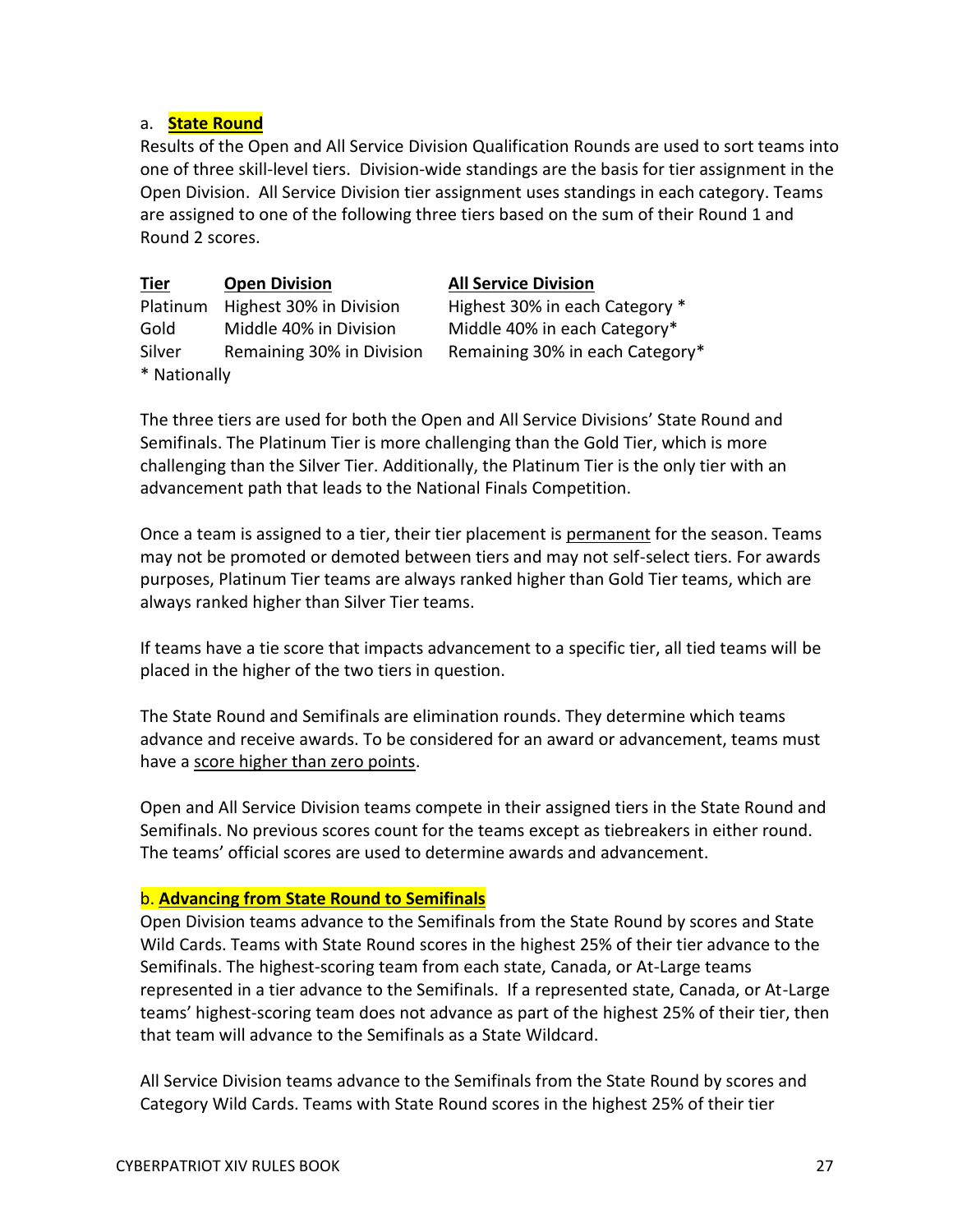advance to the Semifinals. The six highest-scoring teams from each category in a tier advance to the Semifinals. If one of a category's six highest scoring teams does not advance as part of the highest 25% of their tier, then that team will advance to the Semifinals as a Category Wild Card.

Teams advancing to the Semifinals on an approved appeal will compete as Wild Card teams and will not displace teams that previously qualified for the Semifinals.

#### c. **Advancing from the Semifinals to the National Finals Competition**

The Semifinals determine the top teams in each tier and category and which Platinum Tier teams advance to the National Finals Competition.

 (1) Advancement to the National Finals competition is limited to two teams from the same school, organization, or coach in the Open Division and one team per school, organization, or coach in the All Service and Middle School Divisions. In the event that an otherwise qualifying team does not advance to the National Finals Competition, the next highest qualifying team will advance.

 (2) Open Division Advancement. The 12 highest scoring Open Division teams from the Platinum Tier advance to the National Finals Competition based on their Semifinals scores. Only two teams from the same school, organization, or coach can advance to the National Finals Competition in the Open Division

**-------------------------------------------------------------------------------------------------------------------------**

**Advancement Example 1**: Shaler Area High School had three teams that scored within the top 12 teams in the Open Division's Platinum Tier in the Semifinals. The scores were: **Team Red: 410 Team White: 402 Team Blue: 397**

In this case, Teams Red and White would advance to the National Finals Competition. Team Blue would not advance to the National Finals Competition, though they had a score in the Platinum Tier's top 12 teams.

**Advancement Example 2**: Coach Smith coaches teams at two different high schools and the Millvale Boys and Girls Club team. Her teams' scores were in the top 12 of the Open Division's Platinum Tier in the Semifinals. The scores were:

**Millvale Boys and Girls Club: 423 North Hills High School: 407 Penn Hills High School: 401** In this case, only the Millvale Boys and Girls Club team and North Hills High School team would advance to the National Finals Competition.

 (3) All Service Division Advancement. Thirteen All Service Division teams from the Platinum Tier advance to the National Finals Competition. Based on their Semifinals scores, the two highest-scoring teams from each category advance to the National Finals Competition. Only one team from the same school, organization, or coach can advance to the National Finals Competition in the All Service Division. The team with the highest

**-------------------------------------------------------------------------------------------------------------------------**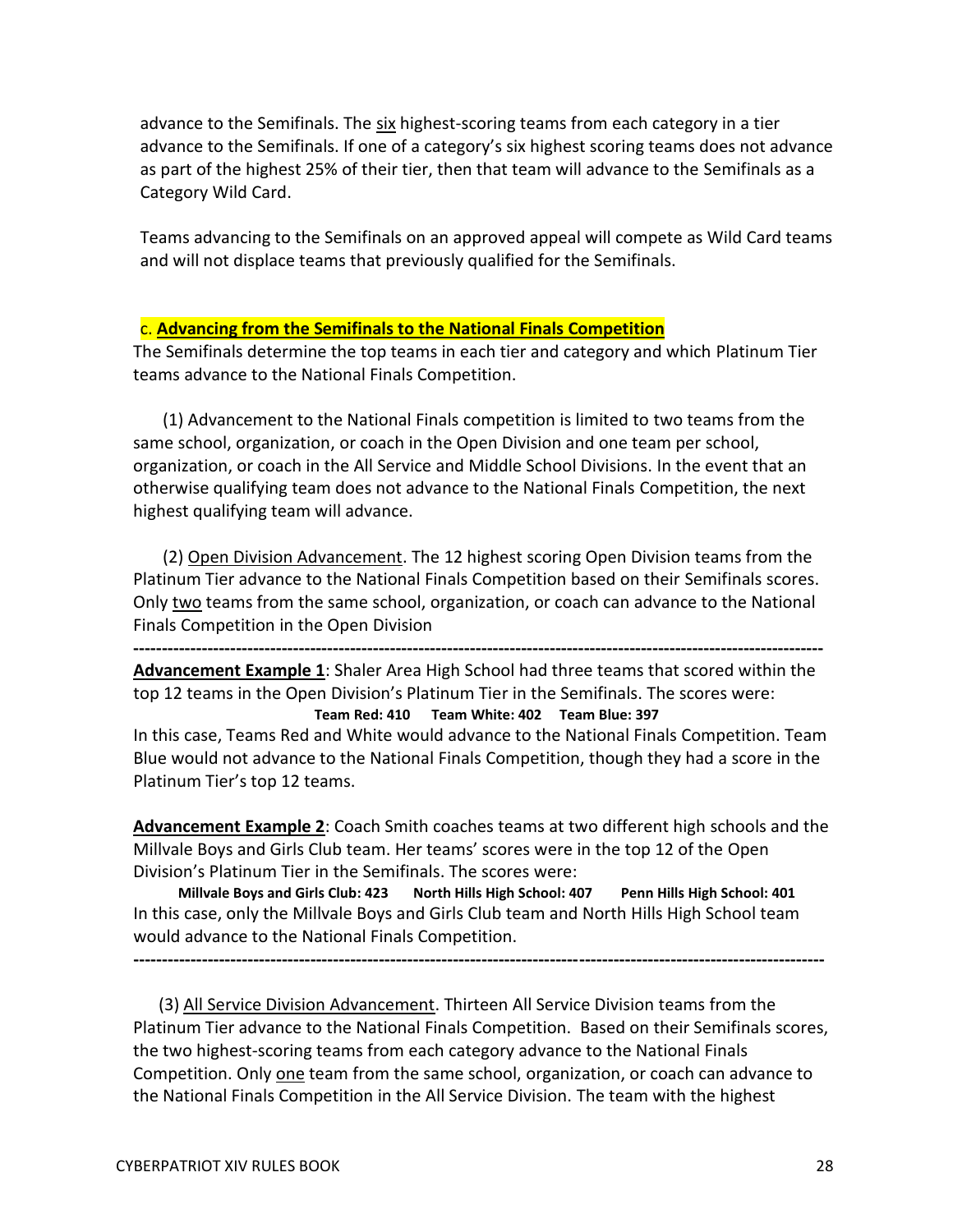national score that was not advanced in any category is the All Service Division Wild Card and it advances to the National Finals Competition.

**------------------------------------------------------------------------------------------------------------------------- Advancement Example 3**. Capt. Rivera from Civil Air Patrol coaches three teams at his squadron. Two teams had the top two Civil Air Patrol Platinum Tier scores in the Semifinals. One team would have been the All Service Division Wildcard team. The scores were: **Team Falcon: 408 Team Eagle: 399 Team Hawk: 386** In this case, Team Falcon would be the only team to advance to the National Finals Competition. Teams Eagle and Hawk would not advance.

**-------------------------------------------------------------------------------------------------------------------------**

2. **Middle School Division**. Middle School Division teams do not have tiers in the CyberPatriot competition. All Middle School Division teams have the same level of difficulty throughout the competition.

a. Advancement to the Semifinals. The Rounds 1 and 2 scores of Middle School Division teams will be added to the State Round scores to determine advancement to the Semifinals. Teams with cumulative scores in the highest 50% of teams will advance to the Semifinals.

Teams advancing to the Semifinals on an approved appeal will compete as Wild Card teams and will not displace teams that previously qualified for the Semifinals.

b. **Advancement to the National Finals Competition**. The three Middle School Division teams with the highest scores in the Semifinals advance to the National Finals Competition. Only one team from the same school, organization, or coach can advance to the National Finals Competition in the Middle School Division.

**------------------------------------------------------------------------------------------------------------------------- Advancement Example 4**. Scott Avenue Middle School had two of the three highest-scoring Middle School teams in the Semifinals. Their scores were:

#### **Team Neptune: 311 Team Mercury: 307**

In this case, Team Neptune would advance to the National Finals Competition. Team Mercury would not advance.

**-------------------------------------------------------------------------------------------------------------------------**

### 3. **Tie Scores (All Divisions)**

If teams have a tie score that affects their advancement to the National Finals Competition, or if teams have a tie score that affects the outcome of an award, the following tiebreakers (in order) will be used to resolve the tie.

- Highest score in the Semifinals Network Security Challenge (Images)

- Highest total score in the State Round
- Highest total score in the Qualification Rounds
- Highest total Round 2 score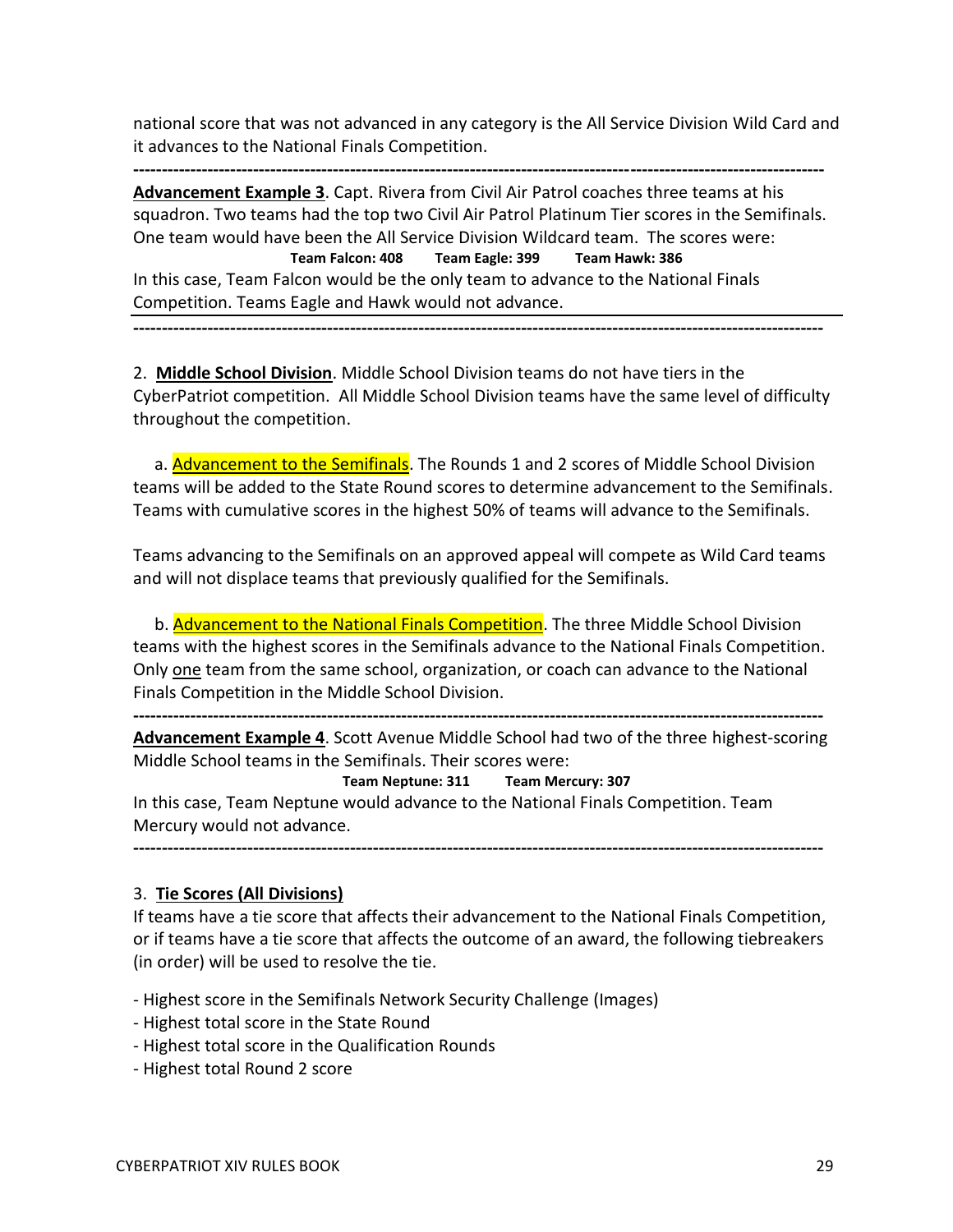- Fastest time to the team's final Semifinals Network Security Challenge score. The CyberPatriot Competition System scoring server time is the official time.

## **3010. AWARDS AND RECOGNITION**

## 1. **STATE ROUND AWARDS**

Teams must compete in the state round to be eligible for a state award.

Open Division: The top three teams overall in each state, Canada, and the At-Large region receive a hard-copy AFA State Awards based on their State Round score.\*

All Service Division: The top three teams overall (regardless of category) in each state, Canada, and the At-Large region in receive a hard-copy AFA State Awards based on their State Round score.\*

\*Because the level of difficulty varies between tiers and scores are not adjusted for difficulty, Platinum Tier teams always rank higher than Gold Tier teams, which always rank higher than Silver Tier teams. See Appendix VII for an example of State Awards.

\*The top three Gold tier teams and the top three Silver tier teams in each state, Canada, and At-Large teams receive via email a digital State Round Tier Certificate

Middle School Division: The top three teams overall in each state, Canada, and At-Large region receive a hard-copy AFA State Awards based on their State Round score.\*

### 2. **SEMIFINALS AWARDS**

All Divisions: All teams qualifying for the Semifinals receive via email a digital Semifinalist Certificate.

Based on Semifinal scores, the top twelve scoring Open Division teams in the Gold and Silver Tiers receive digital certificates. The top two teams in each category of the All Service Division Gold and Silver tiers also receive digital certificates. The Middle School Division teams that participated in the Semifinals, but did not advance to the National Finals Competition (teams ranked 4<sup>th</sup>-12<sup>th</sup>) receive a hard-copy certificate.

Teams advancing to the National Finals Competition will receive hard-copy certificates at the in-person event.

2. **Awards Publication**. A list of award winners is published with the scores on the CyberPatriot website.

### **3011. ALTERNATE COMPETITION TIMES**

1. **Emergency Competition Date**. See Chapter 4. Schedule conflicts will not be considered.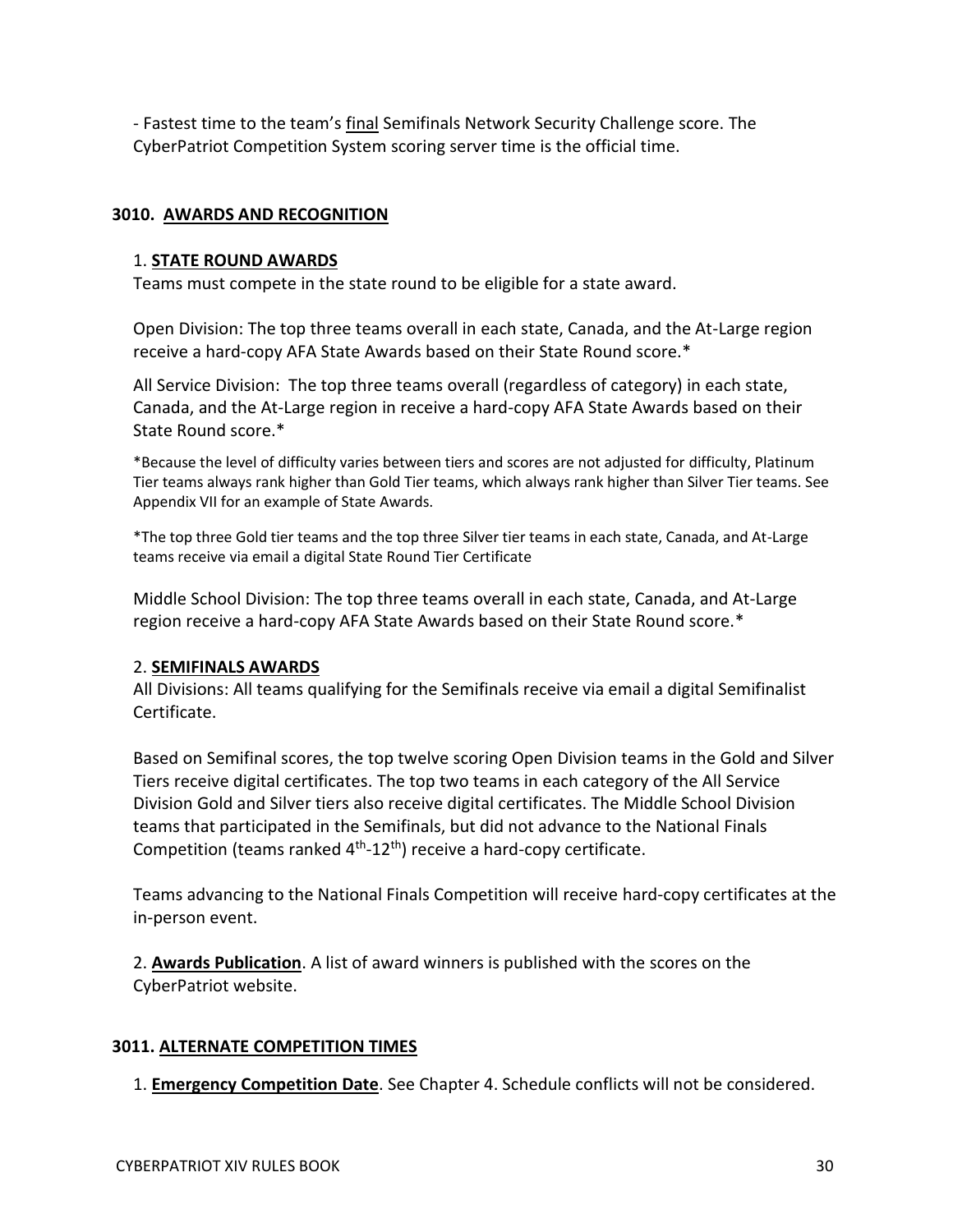2. **Competition-Wide Round Postponement**. In the event of a national or regional-level emergency or a competition-wide issue, the National Commissioner may postpone a competition round. The postponed competition round will take place on the weekend following the originally scheduled competition dates (Friday, Saturday, and Sunday) unless otherwise designated by the National Commissioner. Teams should plan for the backup date in case of a postponement.

- **3012. RESULTS PUBLICATION**. The results or links to the results of competition rounds will be published in the following media. The goal is to publish the results within eight working days after the end of a competition round.
	- 1. The CyberPatriot website: [www.uscyberpatriot.org](http://www.uscyberpatriot.org/) 3. CyberPatriot Facebook page
	- 2. Competition Round Results Email

Coaches may receive a courtesy copy of the Results Email within an hour before the results are published on the CyberPatriot website. To allow coaches to notify their teams of their results, the CyberPatriot Program Office requests that participants do not post the results on social media sites before they are posted on the CyberPatriot website.

**3013. NATIONAL FINALS COMPETITION**. The National Finals Competition is an in-person competition round held in Bethesda, Maryland. Differences between the online competition rounds and the National Finals Competition include more challenges and Red Team (attacker) activity. A separate document will be published after the Semifinals that will cover rules specific to the National Finals Competition. Until this season's document is released, teams should assume that all rules governing behavior in the online rounds hold unless they conflict with rules in this document.

 The CyberPatriot Program Office will continue to monitor the COVID-19 situation and keep teams informed on plans for the National Finals Competition with the health and safety of the teams that qualify as the top priority for determining the best path forward.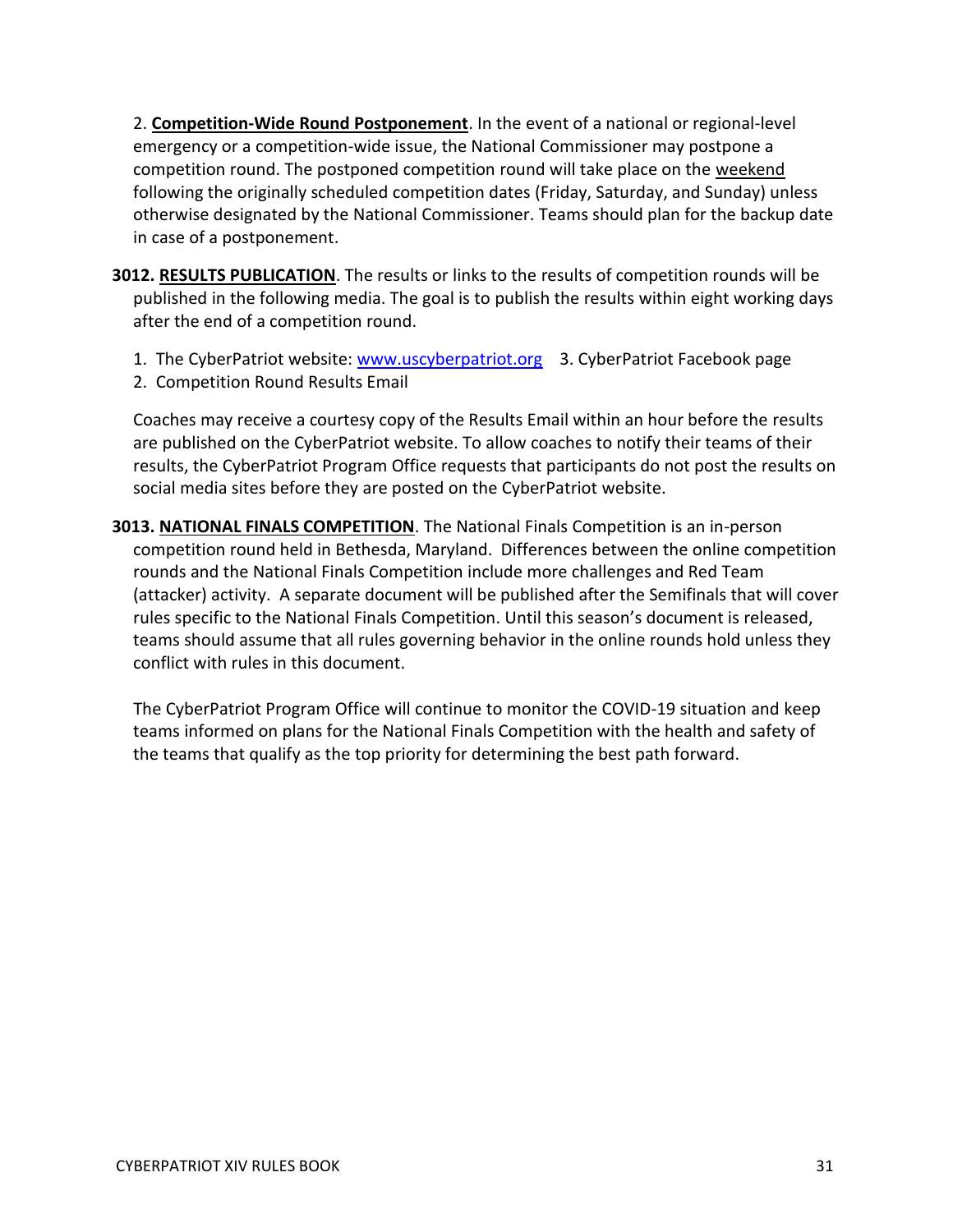



## **CHAPTER 4: ONLINE COMPETITION ROUND RULES**

| 1. Competition Window                                                   |
|-------------------------------------------------------------------------|
| 2. Competition Period                                                   |
| COMPETITION AREA, SPACES, AND INTERACTIONS WITH OTHER TEAMS4003         |
|                                                                         |
|                                                                         |
| SHARING OF COMPETITION IMAGES, SOFTWARE, AND INFORMATION 4006           |
|                                                                         |
| 1. Instances of Different Images                                        |
| 2. Shadowing                                                            |
| 3. Additional Compress (NOT UNZIPPED) Image Downloads                   |
| 4. Re-Opening Images                                                    |
| 5. Image Snapshots Prohibited                                           |
| INTERNET CONNECTIVITY TO COMPETITION SERVERS AND WEBSITES REQUIRED 4008 |
| 1. Mandatory Website Access                                             |
| 2. Coach's Dashboard                                                    |
| 3. Competing During a Network Outage                                    |
| 4. Network Backup Plan                                                  |
|                                                                         |
|                                                                         |
| 1. Internet Resources                                                   |
| 2. Printed Material                                                     |
| 3. Electronic Media and Communication Devices                           |
| 4. Software Tools                                                       |
| <b>Posting or Publicizing Resources</b><br>5.                           |
|                                                                         |
|                                                                         |
|                                                                         |
| 1. Minor Penalties                                                      |
| 2. Disqualification                                                     |
| 3. Other Penalties                                                      |
| 4. Replacement Teams                                                    |
|                                                                         |
|                                                                         |
|                                                                         |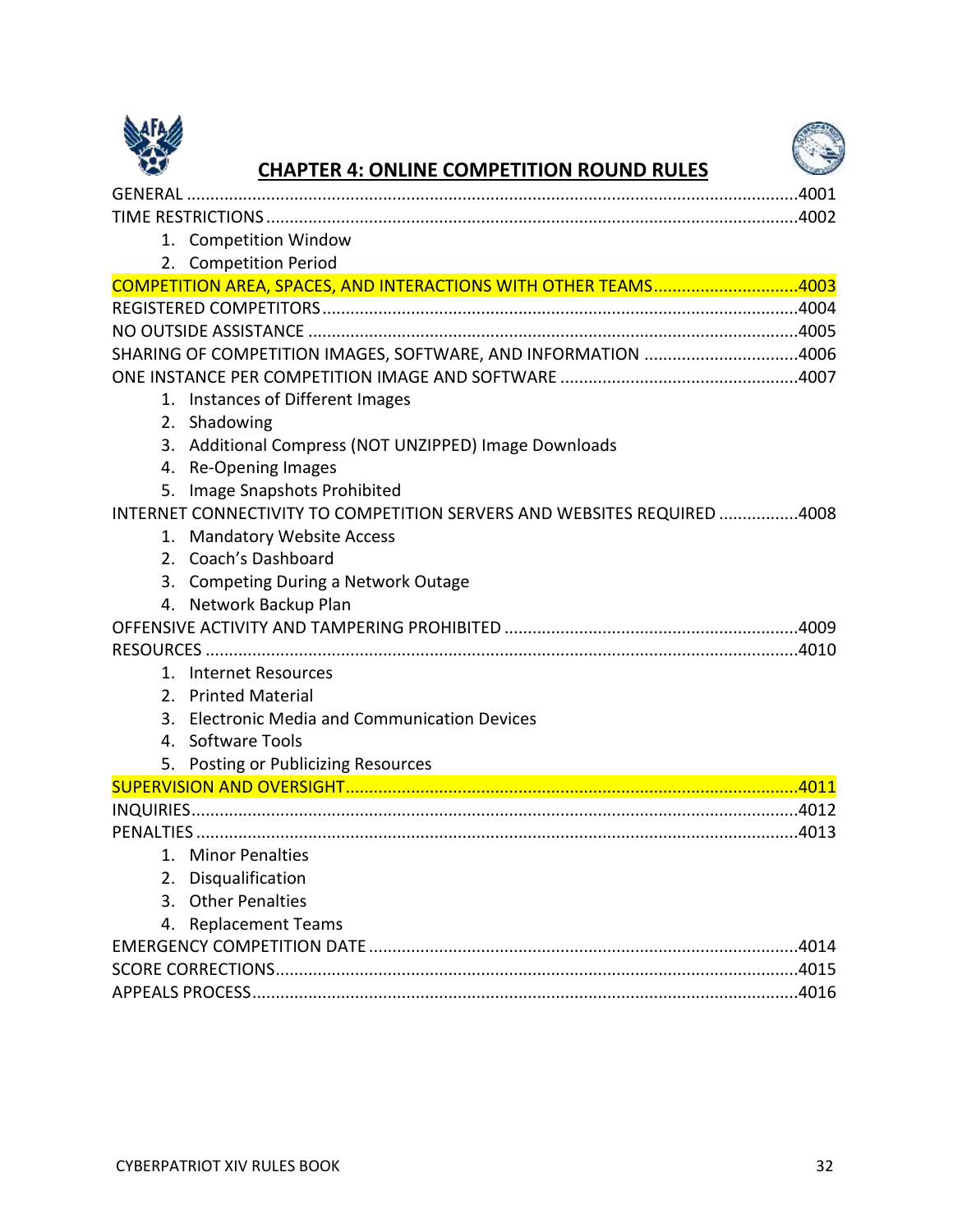**4001. GENERAL**. CyberPatriot operates under the premise that all coaches, mentors, team assistants, and competitors conduct themselves with the highest ethical standard. The following rules have been instituted to prevent the perception of misconduct that would jeopardize the integrity of the competition and ensure a fair and equitable competition between all teams. Coaches are encouraged to work with the CyberPatriot Program Office to resolve questions regarding these rules before the competition. The following rules apply throughout the CyberPatriot competition season, to include competitions and events outside of competition rounds that involve CyberPatriot images or tasks. Violation of any of the rules in this chapter may lead to penalties (see Paragraph 4013).

## **4002. TIME RESTRICTIONS**

1. **Competition Round.** A competition round is defined as the scheduled contiguous dates the competition is held, in which the competition challenges are exactly the same. The competition round normally is conducted around a weekend. A competition round is further divided into windows and periods.

2. **Competition Window**. A competition window is the specified time that the competition is conducted during a competition round, specifically the hours where the server is turned on allowing teams to compete. There are normally several competition windows in each round. Teams shall not compete outside of the specified competition windows designated for each round.

3. **Competition Period**. The competition period begins when a team successfully opens their first image within a round's competition window and lasts for **six consecutive hours**, regardless of the image or team running time indicated on the image Scoring Report page.

The following rules govern the competition period. For CyberPatriot XIV, these rules apply to all teams to include teams with competitors competing from home or other facilities.

a. A team shall have only one competition period (6 hours) to complete *ALL* challenges and tasks during an online competition round.

b. A team's competition period shall not begin before a competition round begins or continue after a competition round ends.

c. The six consecutive-hour period begins when a team's first image is opened in a VMware product. It does not begin when the Unique Identifier is entered.

d. Teams shall begin their Cisco Networking Challenge and other challenges only after the first image is opened. Teams shall end all challenges and tasks before the end of the team's six consecutive-hour competition period.

e. Teams are not allowed to open an image or competition challenge for any reason before they are ready to compete in the competition round. No "sneak peeks," or tests of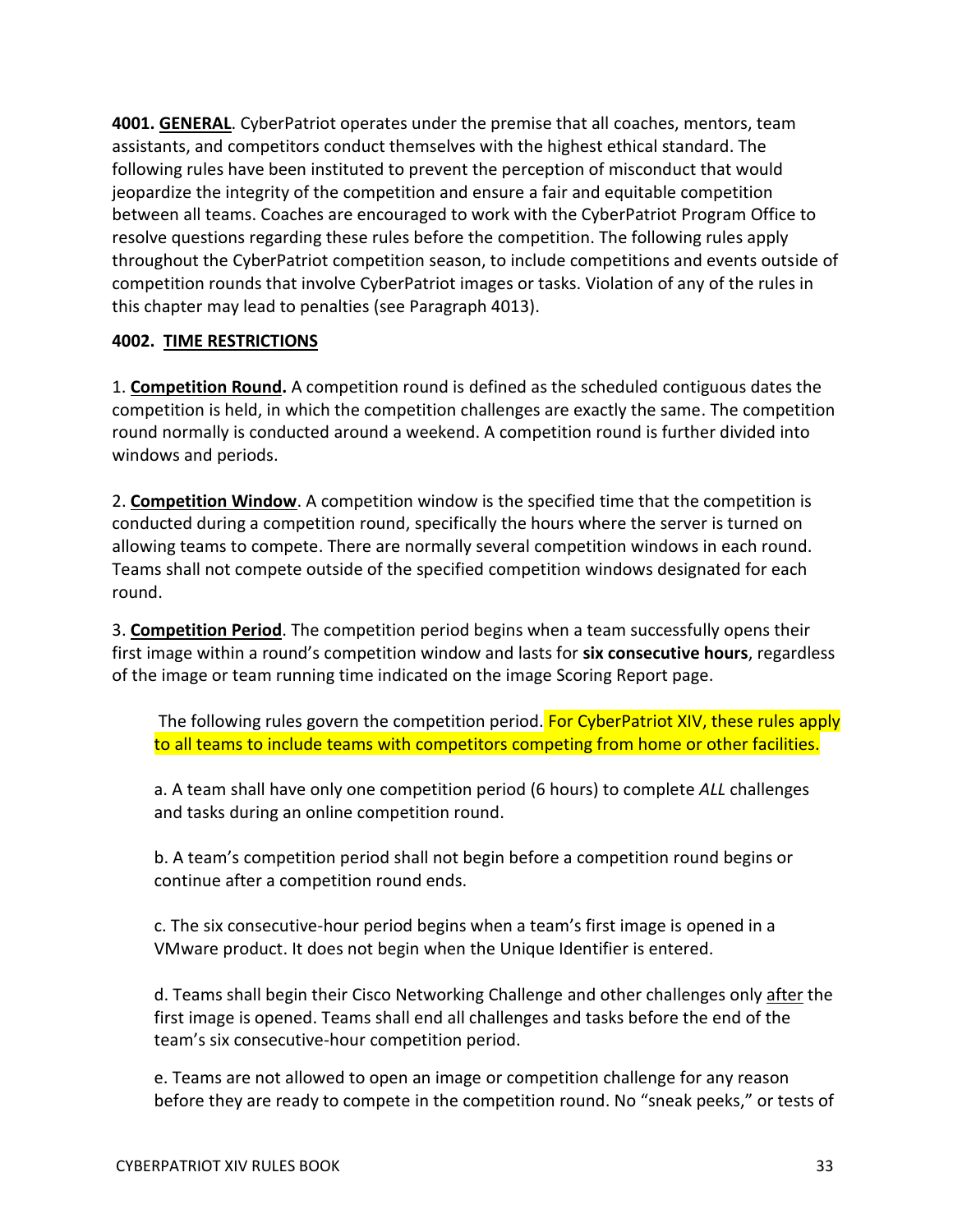the competition software are allowed outside of downloading images, verifying their checksums, and using the provided connection test software.

f. The times on the Scoring Report page are for reference purposes only. It is the responsibility of the team to ensure that *ALL* work, including the Cisco Networking Challenge, is completed at the end of the six consecutive-hour period that begins when the *FIRST* image is opened.

g. Technical issues affecting a team's performance will not result in extra time unless the issue is competition-wide.

 h. The coach is responsible for obtaining the team's Unique Identifier and Cisco Networking Challenge login credentials from the coach's dashboard at [www.uscyberpatriot.org.](http://www.uscyberpatriot.org/) If the coach's dashboard is not available, coaches must contact the CyberPatriot Operations Center to receive their Unique Identifier and login credentials. They will not be emailed as part of the competition emails. It is recommended that coaches secure this information as part of preparing for the round.

i. **Unique Identifier Required.** Entering a unique identifier in the Set Unique Identifier utility shall be the team's first action when opening an image after clicking the CyberPatriot Competitor's Agreement. The unique identifier used must be the one provided to a team on the coach's dashboard and shall be validated with the scoring server. The Unique Identifier is a 12-digit alphanumeric hash and is not the team number (i.e., not 14-XXXX). Unique Identifiers will not be part of competition emails to teams but will be found on the coach's dashboard at [www.uscyberpatriot.org.](http://www.uscyberpatriot.org/)

 j. The coach is responsible for checking his or her team's tier at the beginning of each round to ensure that their team is using the correct images and completing the appropriate competition tasks.

**4003. COMPETITION AREA, SPACES, AND INTERACTIONS WITH OTHER TEAMS**. The competition area is the location where competitors of one or more teams compete (e.g., school, home, multipurpose room, computer lab). A competition space is a location where one team competes within a competition area. The competition space can be physical or virtual. During their competition periods, team members of different teams competing in the same competition area shall not communicate with members of the other teams. Independent observers monitoring the competition must not communicate with or interrupt the competitors, or otherwise threaten the integrity of the competition or safety of the competitors.

1. Teams or their team members, Coaches, or Mentors not competing may not observe other teams competing in physical or virtual competition spaces. This rule applies to teams that have already competed, are competing, or will compete later. In the case of a safety issue, where teams not competing must be in the same area as a competing team, Coaches must take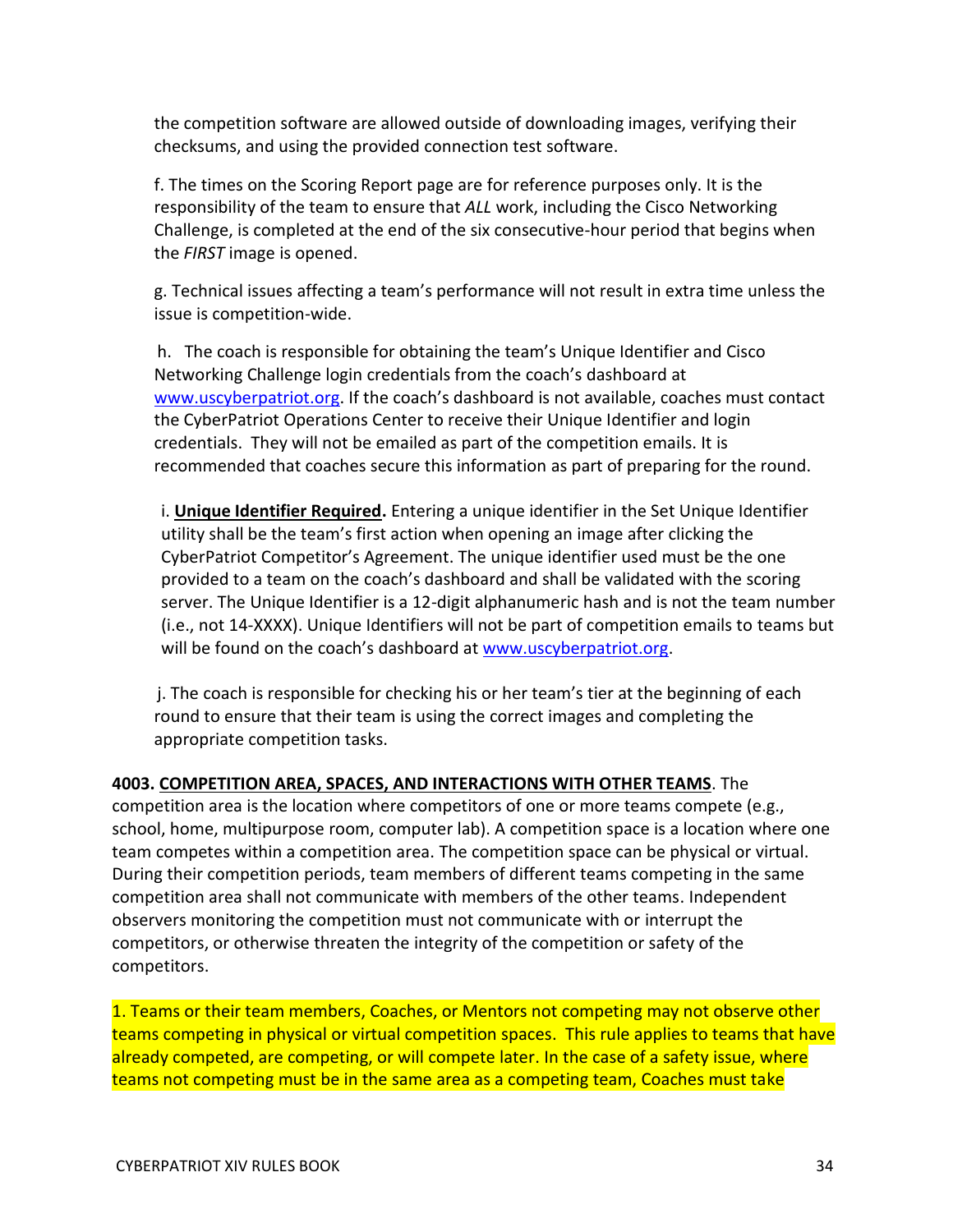reasonable precautions to obscure from view and limit the hearing of discussions of the competing team.

2. Teams (competitors, coaches, and mentors) shall not attempt to learn another team's competition information from the other team's members, their communications, data, documents, or systems.

3. For CyberPatriot XIV, to give coaches flexibility due to COVID-19 safety concerns, teams may compete in the following locations.

- Teams may compete in person as a group in the same competition period.
- Team members may compete as a team distributed at homes or facilities in the same competition period.
- Teams may compete as a hybrid of in-person or distributed at homes or facilities in the same competition period.

**Note: In all cases, a team's competitors shall all compete in the same competition period.**

**4004. REGISTERED COMPETITORS**. Only the competitors REGISTERED with a team shall compete with that team.

1. Only teams that have been verified by their verification official and approved by the CyberPatriot Program Office are eligible to compete. Coaches who have not been verified and approved will not receive competition-related emails.

2. No fewer than two and no more than five competitors may compete at a time.

3. A team's sixth registered competitor may be substituted for any of the two to five competing competitors at the coach's discretion. Once a substitution is made, the competitor that has been removed from the competition may not return in that round. See Paragraph 4005 for rules concerning team members who are not competing.

4. Teams that do not have all of their competitors registered by the deadline will not receive competition-related emails for subsequent competition rounds.

**4005**. **NO OUTSIDE ASSISTANCE**. Competitors are responsible for their team's performance during the competition and may not receive or request assistance outside of their team's competitors. Once a competition period begins, coaches, mentors, team assistants, competitors on other teams, and other non-team members shall not coach, assist, collaborate, or advise competitors until the completion of the competition period.

1. Competitors on a team who are not competing (e.g., sixth member of a team, substitute, alternate) may observe the competition. They shall not advise or assist the team or be advised on the competition by coaches, mentors, or non-team members until the competition period has ended.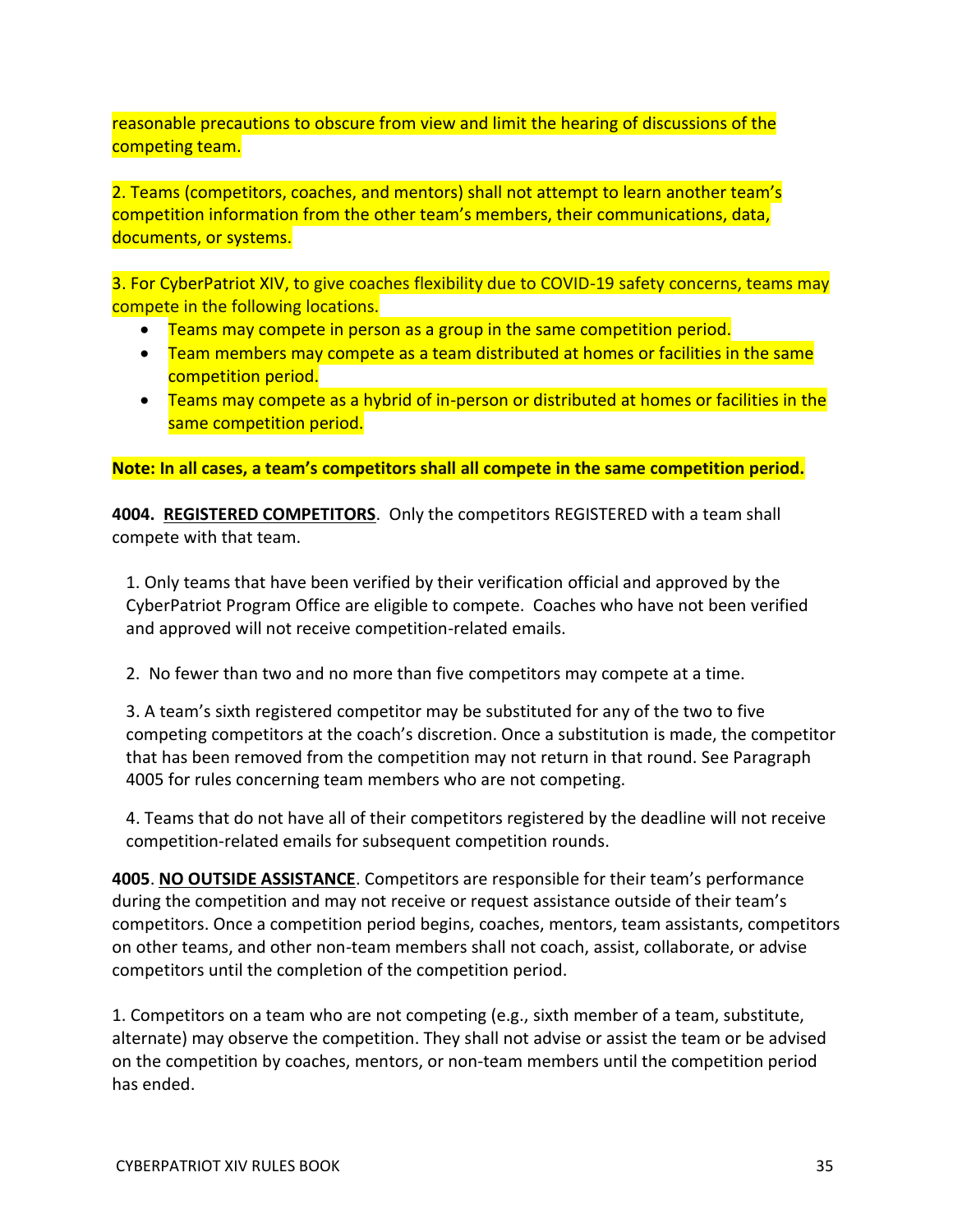2. Outside assistance includes direct and indirect advice, suggestions, hands-on assistance, and electronic communication such as email, blogs, forums, Yahoo Answers, questions and answers websites, and other social media. That is, questions may not be posted to any website. However, answers to questions may be queried to address issues encountered during the competition. Coaches, mentors, and team assistants may only assist teams with:

- a. Administrative issues before the image is opened.
- b. Entering the Unique Identifier and Cisco Networking Challenge login credentials.
- c. Timekeeping.

d. Local area network outages and other connectivity issues that occur outside the competition image.

- e. Issues with the host system unrelated to the competition image itself.
- f. Dangerous or threatening situations that require adult intervention.
- g. Maintaining the team's saved scoring data at the end of the competition period.

#### **4006**. **SHARING AND ACCESSING OF COMPETITION IMAGES, SOFTWARE, DOCUMENTATION,**

**AND INFORMATION.** Coaches are entrusted with competition round images, documents, and software and should treat them as examination material. Therefore, coaches shall control images, passwords, and other competition information so that competitors and others may use them only in the team's competition space or competition area.

For CyberPatriot XIV, Coaches may also distribute competition images, software, documentation, and information to their teams if the competitors are competing from home or other facilities. Coaches are responsible for controlling the distribution of images, software, documentation, and information directly to their team and shall not delegate the responsibility to the competitors.

Team members shall not seek, search for, request, copy, or use answers to competition challenges that were not created by one of their team members. Competitors shall share images and other information *only* with their team to avoid giving a competitive advantage to other teams.Furthermore, participants shall:

1. Structure a competition space or procedures in the competition area so that other teams' competitors may not gain useful information or a competitive advantage. In competition areas where competition spaces are in separate rooms, a team's competitors may not enter another team's room, except for competitor safety, health, or protection.

For CyberPatriot XIV, this rule applies when a team is distributed at a home or other facility. Coaches must ensure that their team's competition spaces meet this requirement if competitors from other teams compete in the same home or facilities.

2. For CyberPatriot XIV, teams are not required to have only a single connection to each image. Console logins, RDP, SSH, etc., may be used to connect to the image. However, teams having multiple instances of the same image open at the same time is not permitted.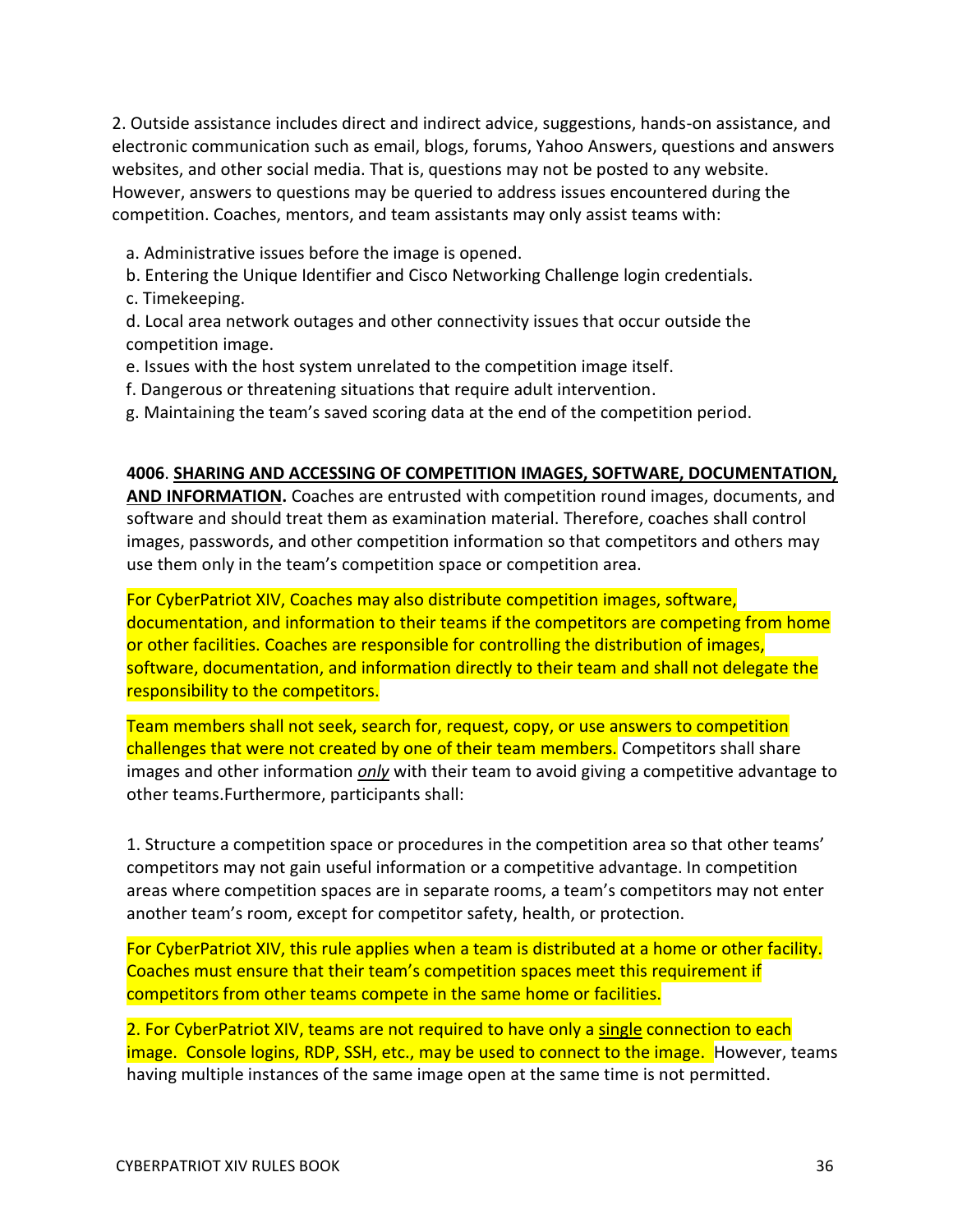3. Strictly limit distribution of CyberPatriot competition and practice images and software to their teams. Coaches shall ensure that the images and Cisco Networking Challenge materials (e.g., Packet Tracer submissions, copies of quizzes) are deleted after each round per the competition email. For CyberPatriot XIV, Coaches may supervise the deletions of images and competition materials with the Competitor's Post-Competition Statement in Appendix XI. The statements will be collected by the team's Coach. If the CyberPatriot Program Office requests the statements, the Coach shall forward them to the CyberPatriot Program Office.

**Note**: All images distributed by the CyberPatriot Program Office are the property of the Air Force Association, not CyberPatriot participants.

4. Not share information about the competition images or challenges with anyone outside of their team.

5. This includes not sharing information with participants of other teams from the same school or organization.

6. Not transfer or cause to be transferred copies of images to persons who are not currently registered CyberPatriot participants. Transfer of the images to non-CyberPatriot participants is a violation of the End User License Agreement.

7. Work only on the images assigned to their team.

8. Ensure that images and passwords are not transferred outside of their team.

9. Not assist or provide an unfair advantage to teams that have not yet competed or are competing in a given round.

10. Not post, teach, email, store, or share answered or unanswered quizzes, questions, challenges, exercises, vulnerabilities, information from within images or competition websites (e.g., www.netacad.com), from the competition. This includes scenarios, web pages, readme.txt files, and other documents associated with images and challenges. Screenshots of the images or the Scoring Report are strictly prohibited.

11. When the round is complete, users shall delete the competition images, software (e.g., Packet Tracer) and ensure their competitors delete the competition images according to the guidance in competition emails.

12. Examples. Examples of image or information sharing violations are:

a. Passing vulnerabilities, information, or answers from a team that has competed or is competing to a team that has not yet competed in a given round.

b. Posting or re-posting information on or from images, competition software, or answers on social media, blog, or other website or through text or email -- even after a round of competition.

c. Using an image or software from the present or a prior competition round for training.

d. Requesting answers or other competition assistance on a blog or social media.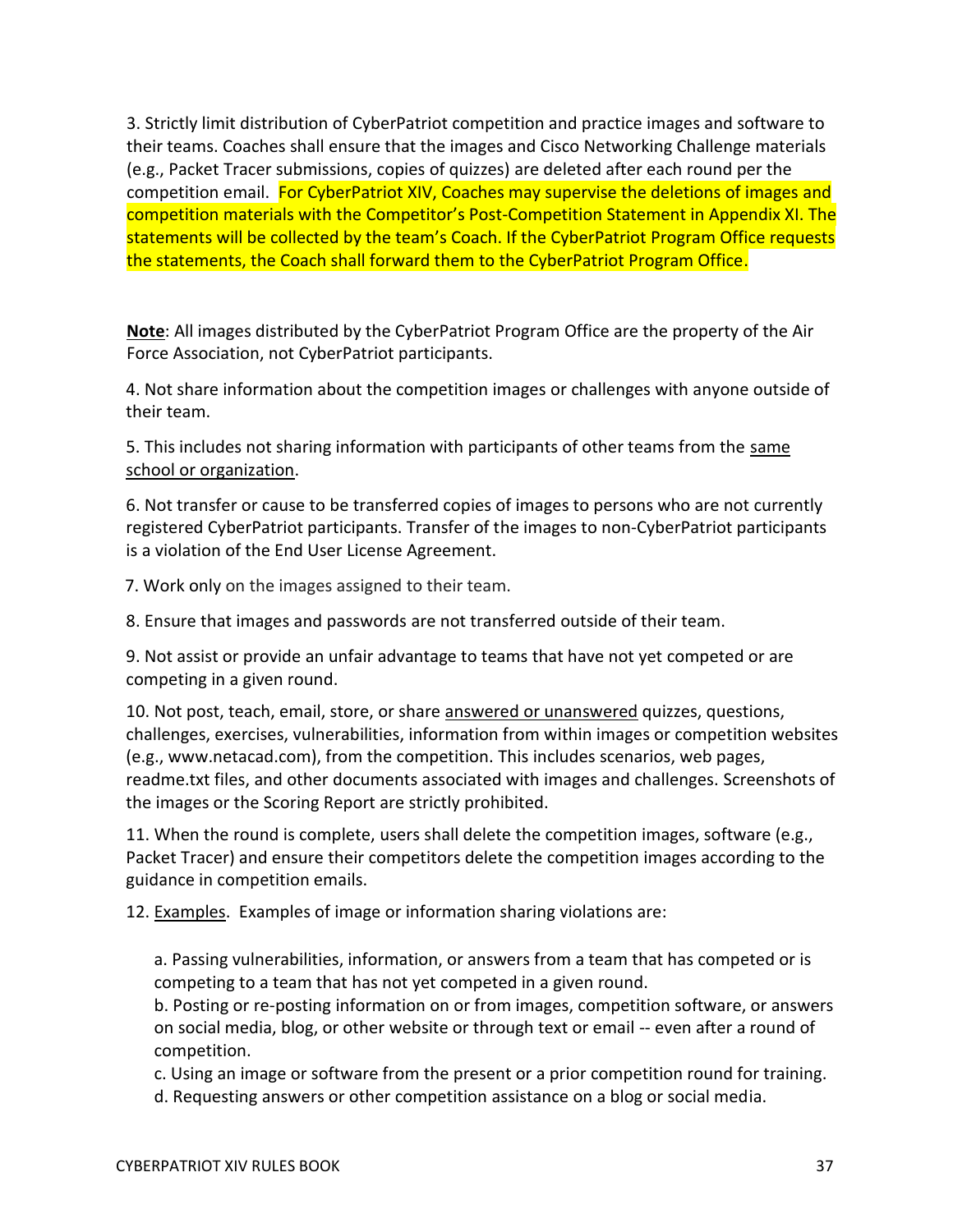e. Teaching or briefing an image or task's vulnerabilities or answers to anyone who has not competed.

f. Teaching or briefing an image or task's vulnerabilities to other teams that have competed even if they have the same coach or mentor.

g. A team from one tier or division viewing or training on another's images or tasks.

h. Assisting another team with their image or task.

i. Posting a competition document or quiz with or without answers.

j. Sharing screen captures of images or image contents.

k. Discussing or sharing answers with other teams at the same school or organization.

 l. Conducting a "Hot Wash" for multiple teams during or after the competition round. m. Sharing audio, video, or photographic information from another team's competition periods.

## 13. **Control of the Competition Area**

a. Coach Presence and Availability. The coach or approved coach alternate of a team must be present (i.e., onsite) to administer all competition rounds where teams are competing in person as a group. For CyberPatriot XIV, coaches or approved coach alternates of teams that are distributed at homes or other facilities must be available for communication with their competitors for the entire competition period.

- b.Multiple Teams. In cases where a competition area contains more than one team, coaches and mentors shall take appropriate action to ensure that no purposeful or inadvertent communication or collaboration occurs between teams. Examples of appropriate action include keeping teams as far away from each other as possible or in separate rooms, keeping the volume of discussions to a minimum, and ensuring that any written notes are only visible to individual teams.
- 14. **Approved Virtual Teams**. Approved virtual teams shall follow the same rules relating to sharing and accessing of competition images, software, and information as physical teams, to include the single connection to an image. Virtual team competition areas and spaces must meet the requirements of supervision and the requirements of physical competition areas and spaces.

**4007. ONE INSTANCE PER COMPETITION IMAGE AND SOFTWARE**. A team may open only one instance of each image or competition software at a time during a competition round. An instance is defined as each time a competition image or competition software is opened in a virtual machine player, Internet browser, or another software program. For CyberPatriot XIV, this rule also applies to teams competing distributed from homes or other facilities.

1. **Instances of Different Images.** If a competition round involves more than one image or other competition software, then only one instance of each distinct image or software may be opened at a time. Teams may have one instance of every distinct image open simultaneously.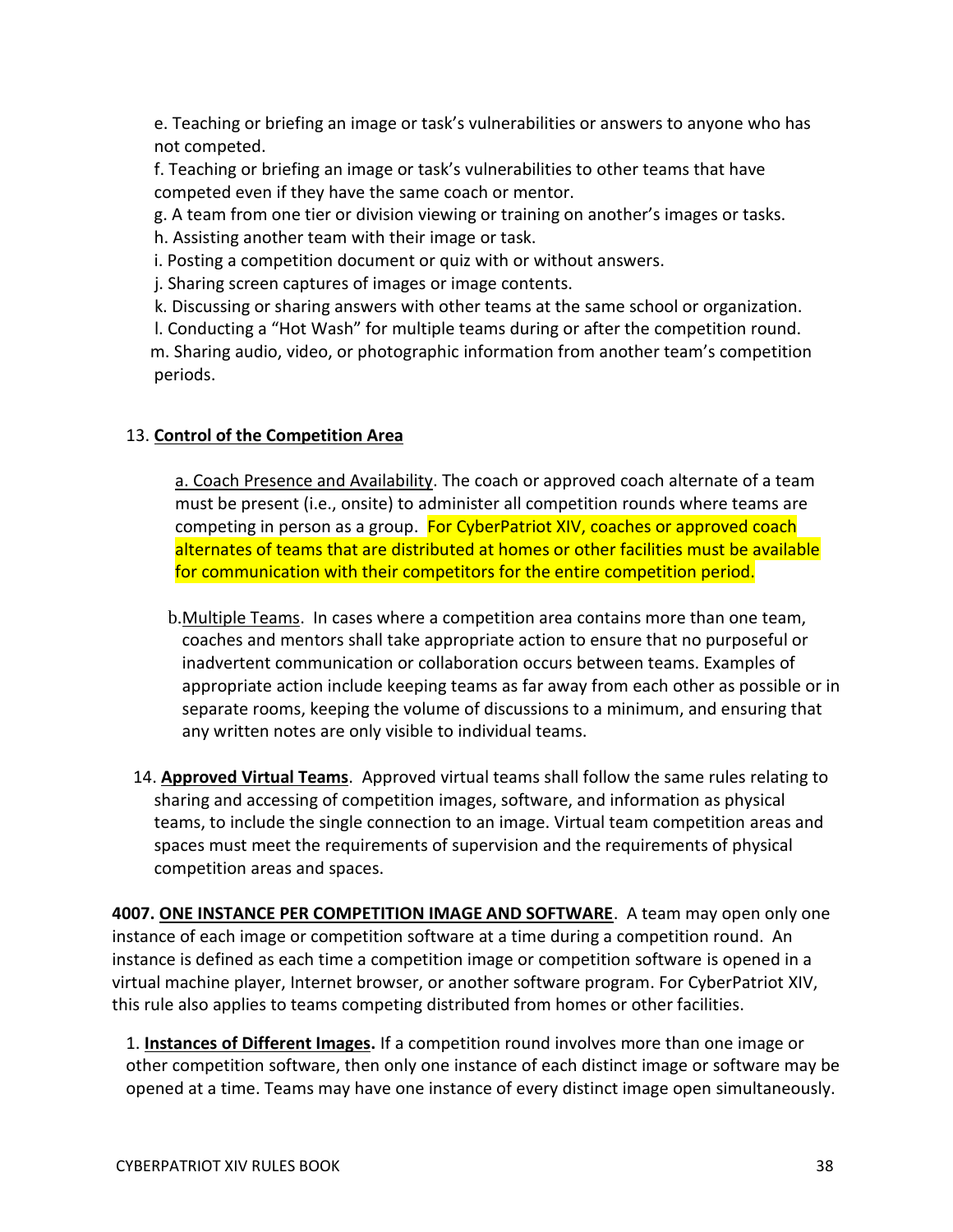Example. If a round has a Windows 10 and a Windows Server 2016 image, one instance of the Windows 10 image and one instance of the Windows Server 2016 image may be open at the same time. The team may not have more than one instance of either image up at the same time.

2. **Shadowing.** Shadowing, following, parallel operations, training, or any other use of a second or more instance of an image or scoring client, online or offline, is NOT permitted.

3. **Additional Compressed (NOT UNZIPPED) Image Downloads**. Teams may place an additional *ZIPPED* download of each image in a given round of competition on other host computers. If the host computer fails or the original download is corrupted or deleted, the team may use this compressed image. Coaches shall ensure that the zipped images are deleted after the competition round.

4. **Re-Opening Images**. A second instance of an image may be opened if only the original image is corrupted or malfunctions. In this case, the original instance must be closed and deleted before the team opens another instance. If the original instance is not closed, the scoring engine will show multiple concurrent instances of the image, which is grounds for an inquiry and a penalty. The competition period time will continue regardless of the time required for opening a new image.

5. **Image Snapshots Prohibited**. Using image snapshots or similar capabilities is strictly prohibited. Snapshots include the use of host system file copy mechanisms to create a backup copy of an image. Snapshots or backups cannot be used to roll back to a previously known good state. If the competition image becomes corrupted or unusable, the team must start from the beginning with a clean image extraction from the zipped file.

**4008. INTERNET CONNECTIVITY TO COMPETITION SERVERS AND WEBSITES REQUIRED**. Teams are responsible for their own Internet connectivity for the entire time in which they compete. An image or competition challenge may not be worked offline without ever connecting to the competition server. An image or competition challenge without a valid Unique Identifier or login credentials will have a score without a matching history, which is possible grounds for disqualification for the team using it.

1. **Mandatory Website Access**. Internet access to [www.uscyberpatriot.org](http://www.uscyberpatriot.org/) and its web pages is mandatory for the competition. A list of websites required for the challenges is located at <https://www.uscyberpatriot.org/competition/technical-specifications>.

2. **Coach's Dashboard**. Coaches should safeguard an up-to-date screen capture or printed copy of their team information on the coach's dashboard to mitigate a network or website outage.

3. **Competing During a Network Outage**. If a team experiences a network outage, the competitors should continue competing on their images while waiting for network restoral. The scoring engine will track the team's progress and report it when the network is restored.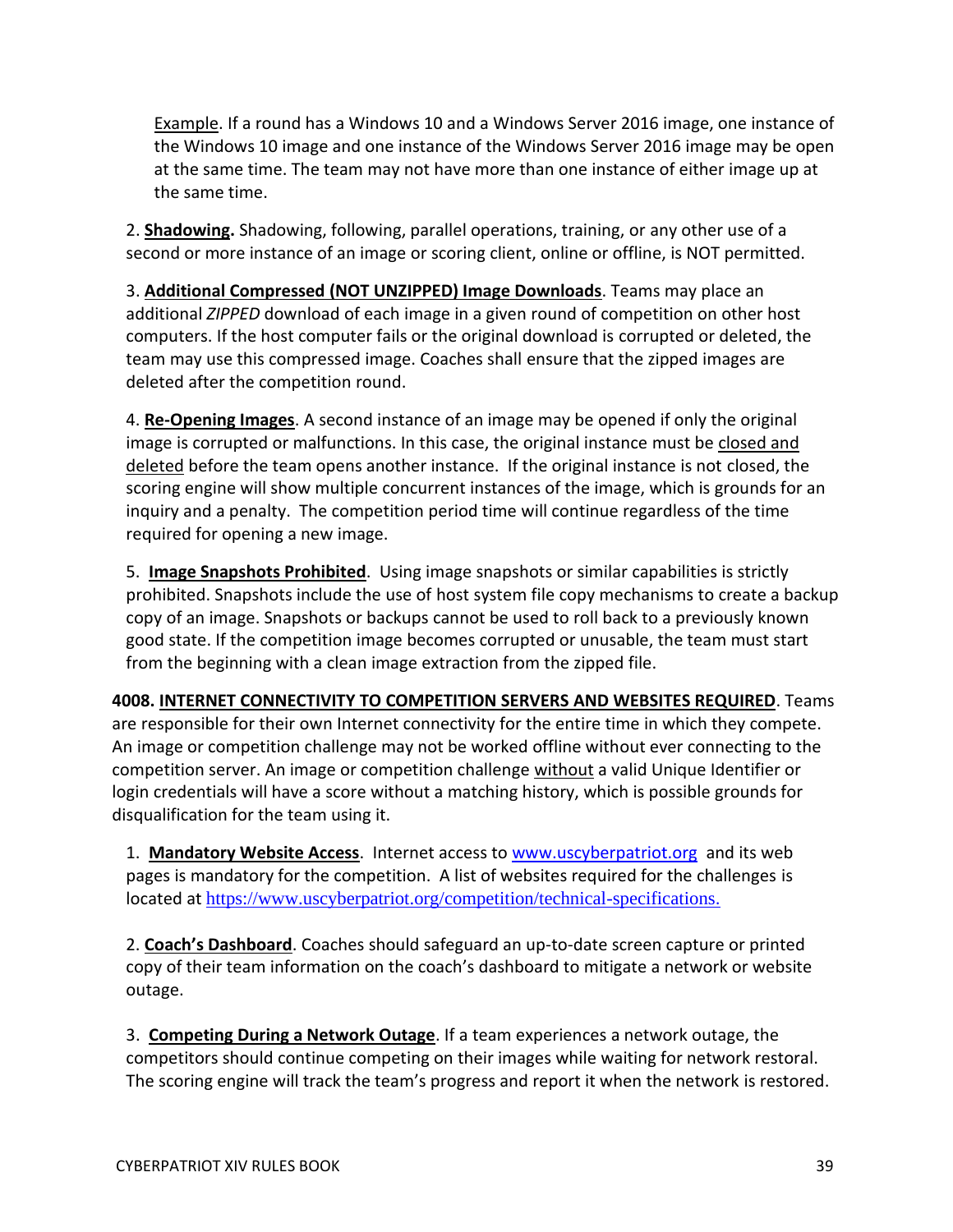4. **Network Backup Plan**. Teams should have a backup plan so that they can still compete in the event of a network failure. Backup plan examples include the pre-arranged use of a library or a private residence with sufficient adult supervision and deemed safe by the coach within the policies of the school or organization.

**4009. OFFENSIVE ACTIVITY AND TAMPERING PROHIBITED**. Participants shall not conduct offensive activity or tampering against other teams, competitors, the competition systems and servers, documents, tasks, or non-participants to gain a competitive advantage for them or others. Additionally, participants may not actively seek or exploit vulnerabilities in images, competition systems, competition software, or tasks at any time. Offensive activity includes:

- 1. Hacking.
- 2. Reverse engineering of Cyberpatriot and Competition-related software.
- 3. Interference with another team's ability to compete.
- 4. Social engineering or posting of false information to platforms including the CyberPatriot Facebook page, Twitter, text, chat, email, etc.
- 5. Tampering with, copying, or modifying components of competition images, the competition scoring system, or other competition software or hardware. Copying an image in its entirety to be used as a backup is not permitted.
- 6. Changing or tampering with host systems, clients, or host timekeeping devices.
- 7. Tampering with or modifying documents belonging to other participants or the CyberPatriot Program Office.
- 8. Any other activity aimed at manipulating or deceiving other competitors, the CyberPatriot Program Office, or competition staff.
- 9. Posting or otherwise communicating vulnerabilities in an image or task except to the CyberPatriot Program Office.
- 10. Penetration testing competition images or competition systems or tasks.

11. Attempted or successful unauthorized entry into competition systems.

12. DDoS or DoS attacks on CyberPatriot participants, networks, or systems.

Warning: Unauthorized copying of competition scoring software components from the virtual machine may damage the systems to which they are copied.

### **4010. RESOURCES**

1. **Internet Resources**. During competition rounds, Internet resources (e.g., FAQs, how-to guides, existing discussion forums, company websites, documentation, software, shell scripts, batch files, registry exports) are valid for competition use under the following conditions.

a. The resource is *free,* and access has not been granted based on a previous fee, membership, employment, purchase, credit card, or other monetary instruments.

b. No token, smart card, common access card, etc., is required to access it.

c. The resource is publicly and reasonably available to all teams.

d. The resource must *not* be specifically created for the CyberPatriot competition or any event using CyberPatriot software.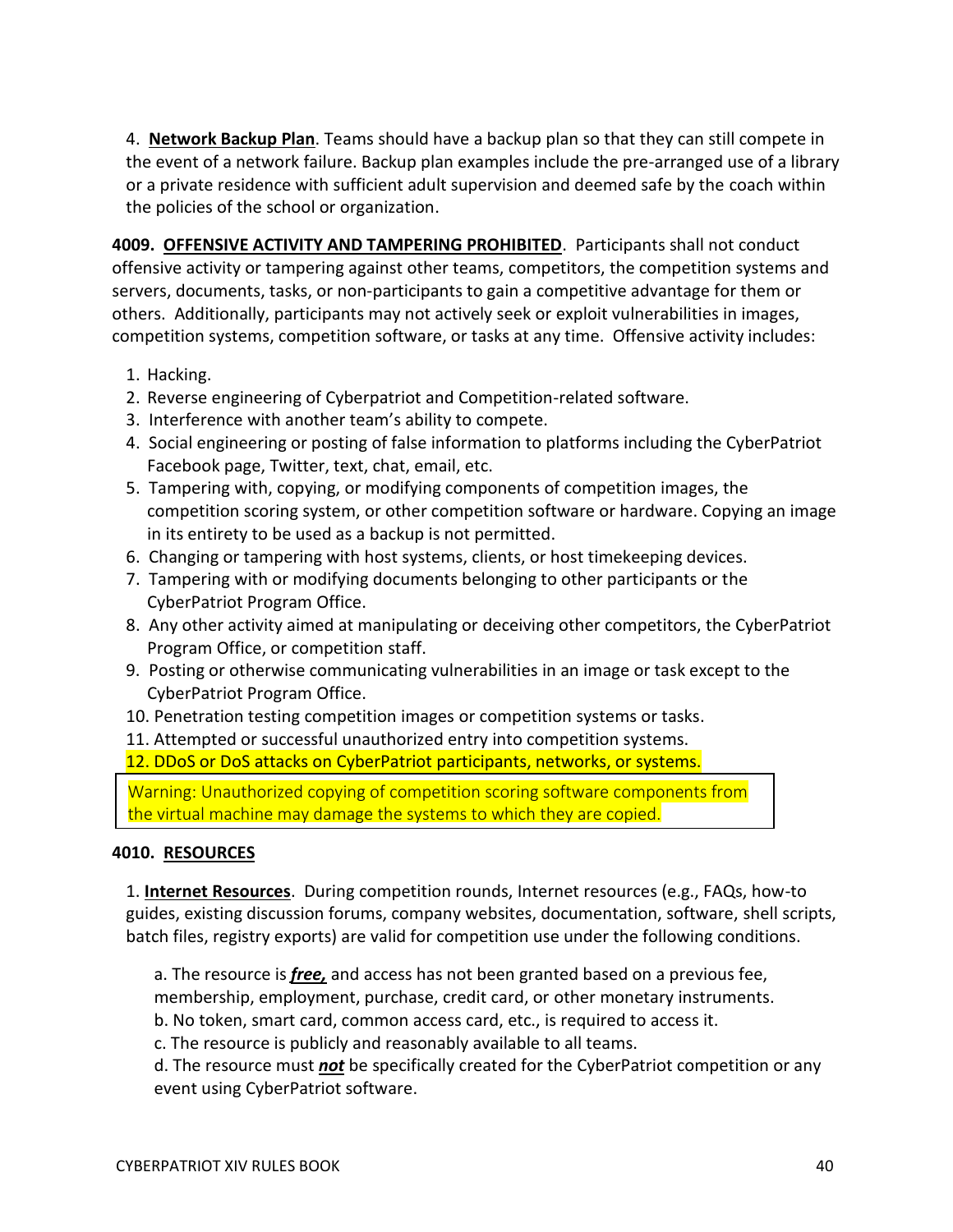e. The resource was not staged at an internet location by the team.

Resources located o[n www.uscyberpatriot.org](http://www.uscyberpatriot.org/) may be used during competition. Use of any resources created by other teams or by coaches, mentors, or team assistants is a violation of this rule.

2. **Printed Material**. Printed or handwritten reference materials (books, magazines, checklists, etc.) are permitted in competition spaces. Competitors shall choose and collect their team's printed material for the competition round *WITHOUT* the assistance of coaches, mentors, other teams' competitors, or non-competitors. Competitors are not required to reprint existing material.

3. **Electronic Media and Communication Devices**. Coaches shall ensure that their teams compete without outside assistance through electronic media or communication devices. The following stipulations apply to this rule.

a. Electronic Media. Because inconsistent Internet connections among teams may cause a competitive disadvantage, electronic media as defined below may be used in the online competition rounds under the following conditions.

(1) Permitted electronic media is defined as memory sticks, flash drives, removable drives, CD-ROMs, or other similar storage devices.

(2) Media must be prepared by a team's competitors. Coaches, mentors, other teams, and non-competitors shall not prepare a team's electronic media.

(3) Authorized Patches, Updates, Documents, and Data. Patches, updates, and other Internet resources and software tools authorized in the "Software Tools" paragraph in this chapter are permitted on electronic media.

(4) Offline Copy of Online Resources. A team may use an offline copy (on electronic media) of an otherwise freely available Internet resource, subject to the same definitions and restrictions as 4009.1 and its sub-parts.

b. Communication Devices. Cell phones, smartphones, and other wireless or wired devices are allowed in the competition space but shall be used to communicate only with team members, or in an emergency, they may be used to contact emergency services or appropriate people. The devices shall not be used to send, receive, post, share, or obtain competition information to and from people or sources outside of the team.

c. Staging Resources. Teams shall not stage or access unauthorized resources on the Internet, networks, systems, servers, storage devices, communications devices, etc. Emailing or otherwise transferring unauthorized tools, scripts, and data to the image host computer via another computer or device is prohibited. Secure FTP sites may not be used.

4. **Software Tools and Scripts**. Competitors shall set up and use software tools without outside assistance. Internet resource conditions also apply to software tools.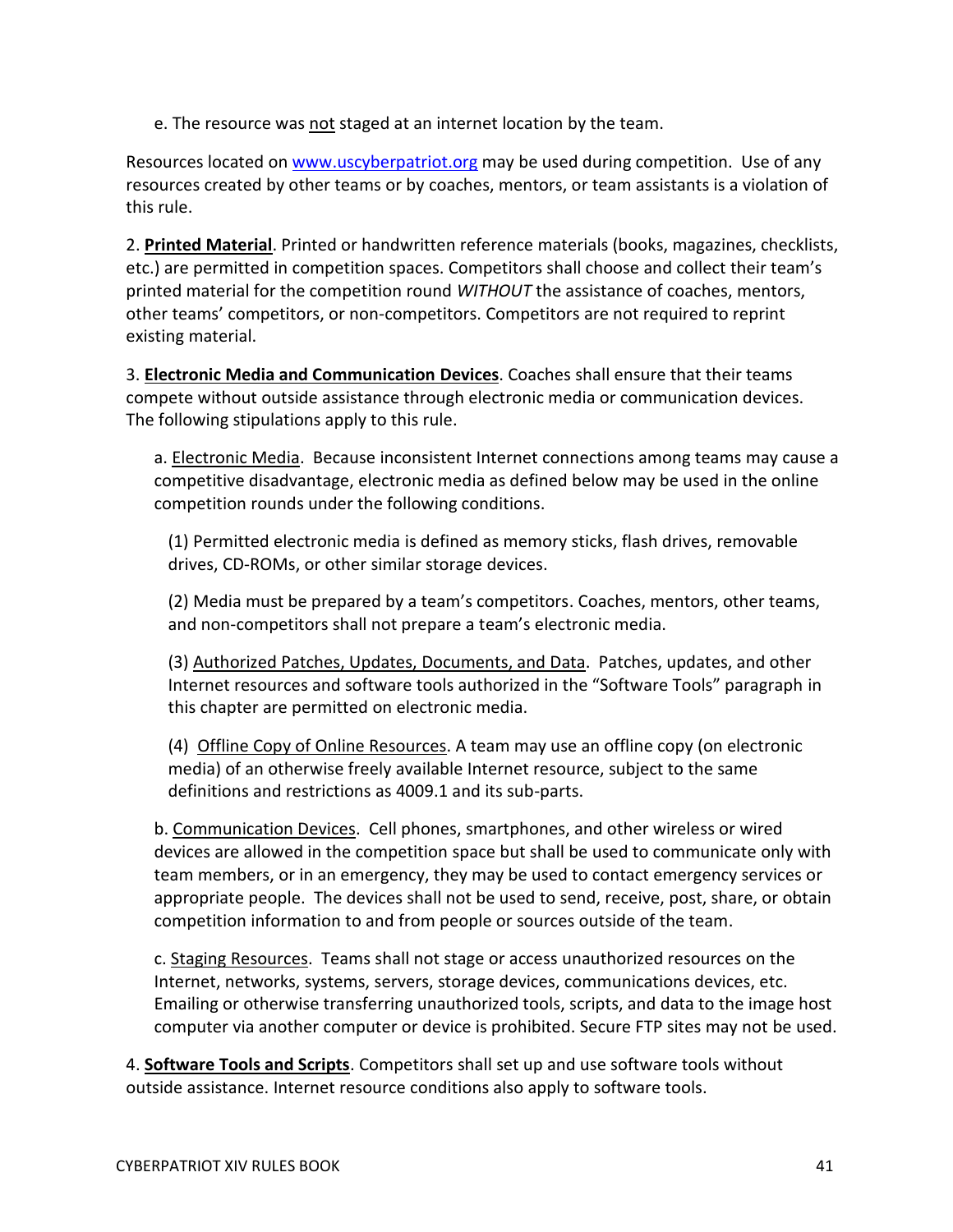a. The tool must be searchable on the public Internet with Google and Yahoo search engines. *ALL* Internet users have access to the tool(s).

b. Competitors have access to and are authorized to use their Azure Dev Tools for Teaching accounts.

c. WinMD5, 7-Zip, and VMware Workstation Player are competition software and are authorized for the online rounds of competition. Teams using other software tools that do not meet competition technical specifications compete at their own risk. (See Chapter 3.)

d. Teams should not delete, disable, or tamper with anything in the CyberPatriot folder or the CyberPatriot Scoring Service on their images. Furthermore, they should ensure that any antivirus or antimalware software that is installed on competition images does not interfere with this folder or service.

e. Scripts. For purposes of the competition, scripts created by the competitors of a CyberPatriot team are not considered software tools.

 (1) Teams may use scripts at their own risk. Failure to gain points using a script will not receive consideration for score correction or appeal.

 (2) Teams shall not use scripts or software created by members of other CyberPatriot teams, coaches, mentors, or team assistants.

 (3) Teams from the same school or organization may **not collaborate** in the creation of scripts and may not share scripts with each other or other teams.

 (4) Teams may not update scripts based on competition information provided by other teams.

5. **Posting or Publicizing Resources**. Publicly posting, distributing, or otherwise publicizing scripts, software, or other resources that were created for the CyberPatriot competition or events involving CyberPatriot software is prohibited.

### **4011. SUPERVISION AND OVERSIGHT**

1**. Coach Supervision of Team(s).** Coaches shall supervise their teams for the entire competition period. The minimal required supervision is:

a. The Coach is physically present when competitors are competing in person as a group.

 b. If the Coach cannot be present, then a Coach Alternate must be requested by the Coach or verification official and approved by the CyberPatriot Program Office.

 c. **CyberPatriot XIV Distributed Team Supervision Requirements**. During CyberPatriot XIV, the Coach or Coach Alternate is required to supervise their teams that compete from distributed locations. The minimal supervision required is: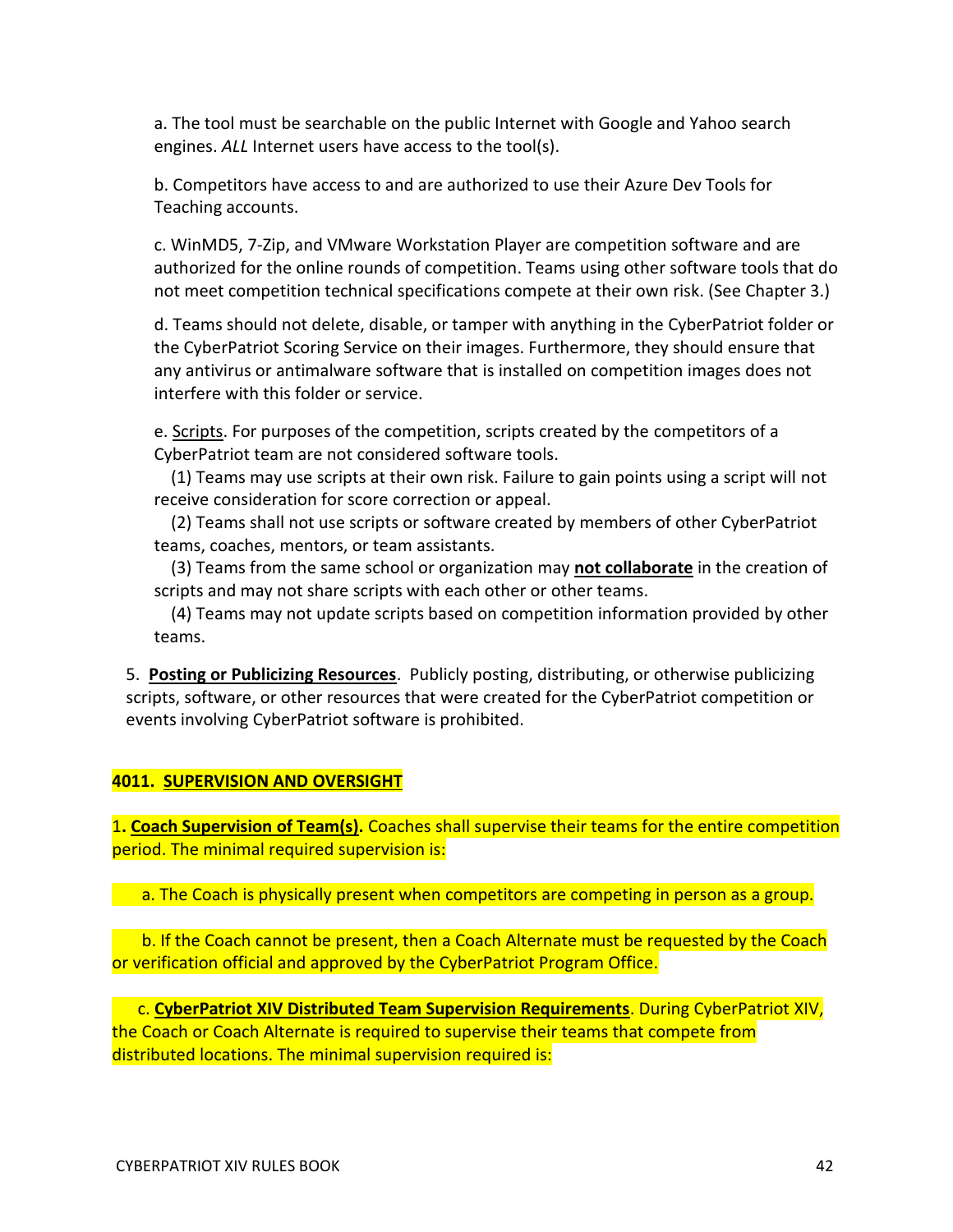(1) The team's Coach must **speak to each competitor** at least once during the competition period to check on their well-being and competition status via video or voice **at least once**. Chat, voicemail, or texting does not meet this requirement. It must be real-time verbal communication.

 (2) The Coach is virtually present or available to teams distributed and homes and other facilities through digital, audio, or video means for the entire competition period.

 (3) The competitors must provide the Coach with an **electronic or hard copy** of the **CYBERPATRIOT XIV COMPETITOR POST-COMPETITION ROUND STATEMENT** in Appendix XI before 11:59 pm Eastern Time of the last scheduled day of the competition.

## (4) The team's Coach shall maintain the season's **COMPETITOR POST-COMPETITION ROUND STATEMENTS** until February 15.

2. **Oversight Visits to Competition Areas and Spaces**. Coaches shall allow the CyberPatriot competition staff and AFA officials to visit their competition areas and spaces so they may observe the conduct of the competition and fulfill their oversight role. An oversight visit does not relieve the coach of their authority and responsibilities for the team.

3. **CyberPatriot Competition Staff Entry into a Competition System**. During the competition, the CyberPatriot Program Office staff may request to view teams' systems for oversight, competition administration, and troubleshooting purposes. CyberPatriot staff will not change teams' systems. Teams shall allow the competition staff immediate access to their system(s) when requested.

**4012. INQUIRIES**. In cases of apparent violations of the rules in Paragraphs 4002-4009 or scoring or other irregularities, the National Commissioner may appoint a CyberPatriot staff member to conduct an inquiry. The following items may be part of an inquiry.

1. **Competition Materials.** Competition images, documents, software, and exercises that are involved in an inquiry require special handling by coaches.

a. Security. The coach of a team that is the subject of an inquiry or who has team members that are subjects of an inquiry shall secure and take measures to prevent access to the competition materials affected. They shall not be opened, modified, or otherwise tampered with unless requested by the investigator. Forensic analysis of images may be done during the inquiry.

b. Transfer or Upload. When required, the coach shall transfer or upload the competition images and other materials to a designated location.

2. **Interviews**. Interviews conducted in the course of the inquiry may be held in-person, by telephone, or by other means.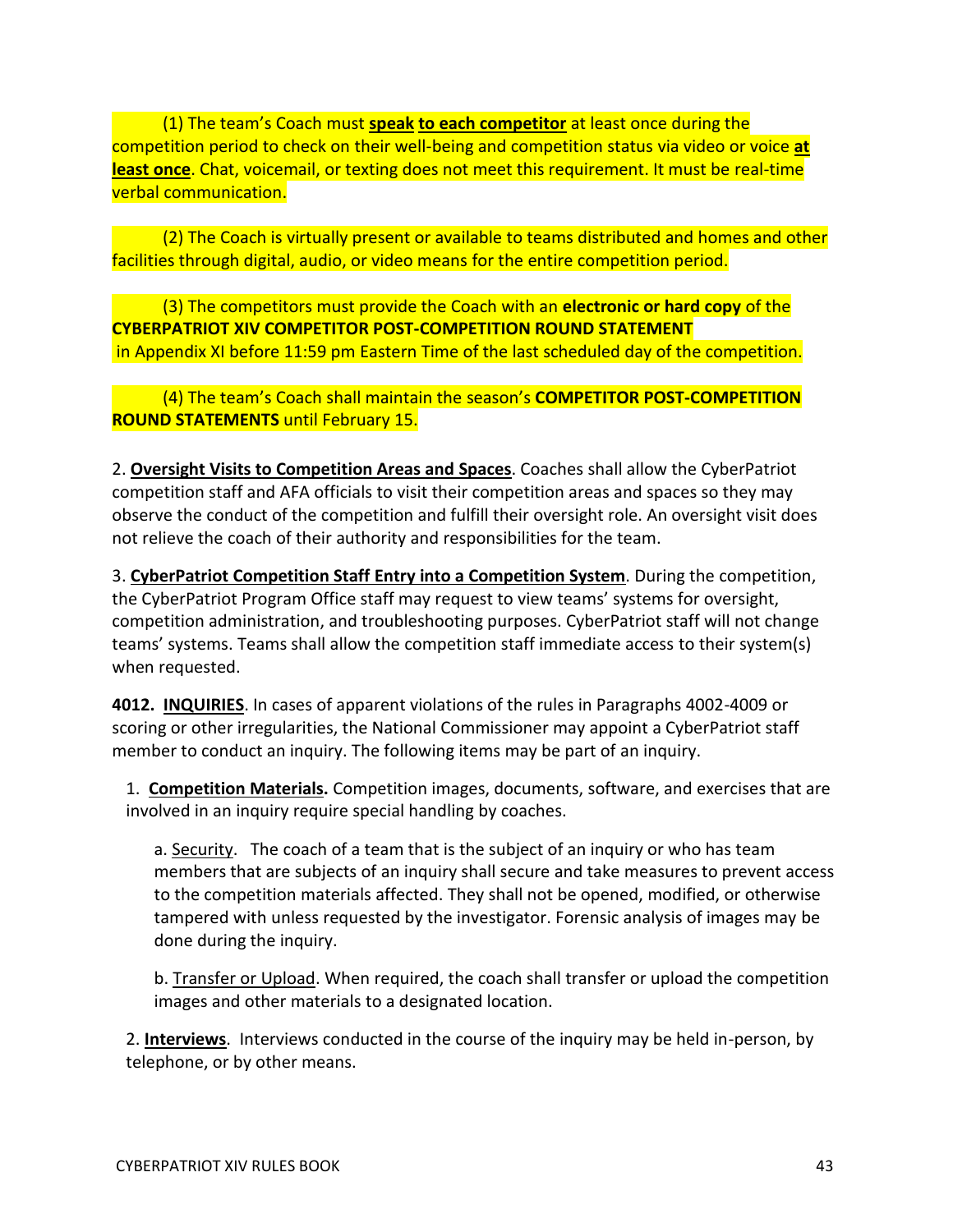3. **Questionnaires**. The investigator may request that participants involved in an inquiry respond to a questionnaire concerning the inquiry.

**4013. PENALTIES**. A team or participant that does not cooperate in an inquiry may incur a penalty to include the disqualification, suspension, or ban of an individual or team as determined by the National Commissioner. Any and all of the penalties below may be applied for any violations of the rules in this document to include misconduct.

1. **Minor Penalties**. In the event of a minor rules violation, the National Commissioner may impose competition penalties on a team including:

- a. Score reduction.
- b. Time disadvantage in future competition rounds.
- c. Invalidation of a team's competition round score.

2. **Disqualification**. If the National Commissioner rules that a participant or team committed a major rules violation, they may be disqualified. Disqualified participants and teams are ineligible for awards and recognition to include sponsor scholarships and internships and are subject to:

a. Suspension. The terms and time limit of a participant or team suspension from the competition are at the discretion of the National Commissioner.

b. Termination. A participant or team is immediately terminated from the CyberPatriot Program for the entire season.

c. Ban. A ban is the permanent disqualification of a participant or team from the CyberPatriot program. It is the most severe administrative penalty that can be imposed. Reinstatement is at the sole discretion of the National Commissioner.

3. **Other Penalties**. Other penalties invoked by the National Commissioner may affect a team's final score or advancement.

4. **Replacement Teams**. If a team that has advanced to the National Finals Competition is suspended, unable to compete, or banned, a replacement team may be chosen at the discretion of the National Commissioner. In the event the National Commissioner decides to designate a replacement team, the following criteria will be considered:

a. Open and Middle School Divisions -- The team that would have next qualified but did not advance.

b. All Service Division -- The team that would have next qualified but did not advance.

c. Teams that did not compete in the State Round in the Platinum Tier for their respective category shall not be considered for the National Finals Competition.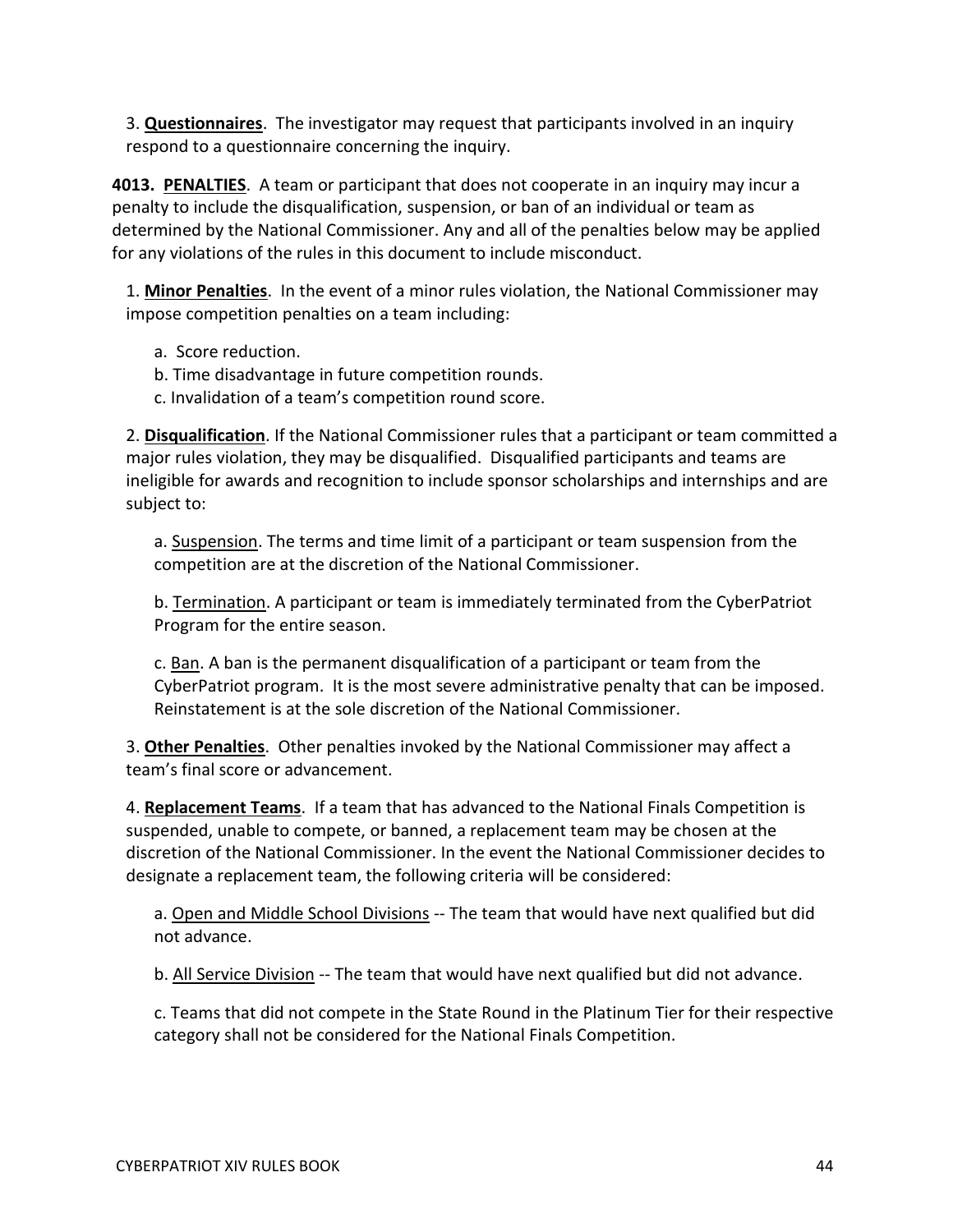d. If a designated replacement team does not respond with the information required for the competition or logistics when requested, the National Commissioner may revoke the designation of the replacement team.

**4014. EMERGENCY COMPETITION DATE**. Only coaches may request an Emergency Competition Date for a verified emergency. The CyberPatriot Program Office will determine the Emergency Competition Date for a round based on resource availability to support the date. The coach will submit requests via the procedures in the competition round StartEx email. It will typically be an online form. The form will go through the appeals process. Emergency Competition Dates are used only for:

1. Severe weather or other widespread emergencies that prevent teams from competing.

2. Unplanned hospitalization of a coach that causes a team not to compete.

3. Other requests due to extreme circumstances affecting the team's ability to compete will be considered by the CyberPatriot Program Office on a case-by-case basis.

The CyberPatriot Program Office will **not consider schedule conflicts** for Emergency Competition Date appeals.

**Deadline:** Emergency Competition Day requests at 4:00 PM Eastern Time, the first Tuesday after the scheduled round ends.

**4015. SCORE CORRECTIONS.** Only a Coach may submit a request to correct their team's scores. There are two ways to request score corrections

 - Score Correction Request. A score correction request is an online form used by Coaches during the scheduled competition round to request a score correction for their team. A team's score correction due to an administrative, technical, or scoring error requires a coach to submit an online score correction request. The online score correction request form is found in the StartEx email.

 - Preliminary Score Discrepancy Report. After the online round is complete, preliminary scores are published. At that time, only the Coach may submit an online Preliminary Score Discrepancy Report. The report is for a discrepancy in the preliminary scores only. Coaches may not use the report to report administrative, technical, or scoring errors during the online round. Discrepancies Coaches may note on the form include incorrect scores, penalties, team number mixups, overtime, and multiple instances. The online preliminary score discrepancy form is found in the StartEx email.

1. **Deadlines**. The deadlines for Coaches to request score corrections are:

a. **Score Correction Request.** The deadline is **11:59 PM Eastern Time** on the day the scheduled round ends. Requests to correct scoreboard warnings and suspected scoring issues during the round will not be accepted after the deadline.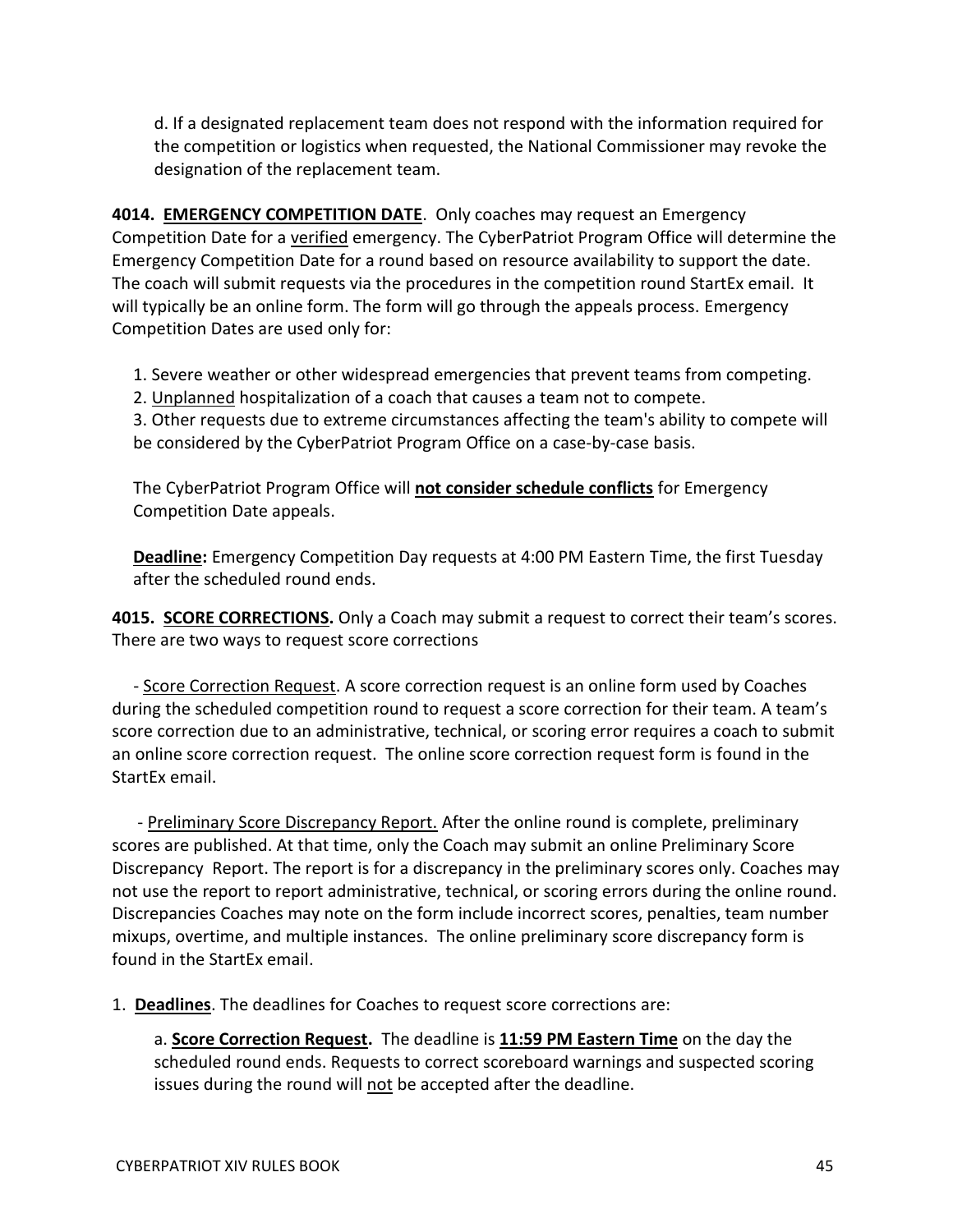b. **Preliminary Score Discrepancy Reports**. The CyberPatriot Program Office will publish the deadline in the preliminary score email. Requests to correct scores will be accepted after the deadline.

2. **Documentation.** Score Correction Requests will be submitted online without supporting documentation. The CyberPatriot Program Office will request documentation as needed. However, coaches who document a scoring error may expedite the correction process and further their team's case. Valuable documentation includes the following.

a. **Scoring Files**. Scoring data stored on the Windows images

(C:\CyberPatriot\ScoringData folder) and the Ubuntu images (/opt/CyberPatriot/) is the best documentation to prove a scoring error. The data may be copied from the image and emailed to the CyberPatriot Program Office. To ensure that an image is not damaged, coaches should copy the data and not remove or alter it.

b. **Full-Screen Capture of the Scoring Report Page**. If the scoring report page's screen capture is cut off or modified, it will likely not be considered. The screen capture should be easily readable and include:

- CyberPatriot Logo Fall report Generated Time Current Unique Identifier
- Known Issues Fixed Penalties Assessed Score
	-
- 
- Copyright Information Connection Status

\* Screen captures of the Scoring Report are to be submitted to CyberPatriot and then deleted before the next competition Round. It is a rules violation to keep a screenshot of the Scoring Report for reasons other than score discrepancy disputes.

c. **Competition Scoreboard Screenshot**.Complete screenshots are helpful but not required.

**4016. APPEALS PROCESS**. The appeals process is a formal procedure that ensures competition fairness by considering unforeseen conditions that impact a team's ability to compete. The process is *NOT* a vehicle for a team to pursue advancement in the competition by other means. The following rules apply to appeals. The National Commissioner is the final decision authority on all appeals.

1. **Deadlines**. Unless otherwise published by the CyberPatriot Program Office, appeals must be received by the CyberPatriot Program office before 4:00 p.m. Eastern Time on the second day after the round was completed. Coaches that cannot access the online form may email their appeals to [cpoc@uscyberpatriot.org.](mailto:cpoc@uscyberpatriot.org)

2. **Originator**. Only the team's coach may originate a team's appeal.

 3. **Emergency Competition Date Appeals**. Only the reasons in paragraph 4013 will be considered for an Emergency Competition Date appeal. Schedule conflicts will not be considered for Emergency Competition Date appeals.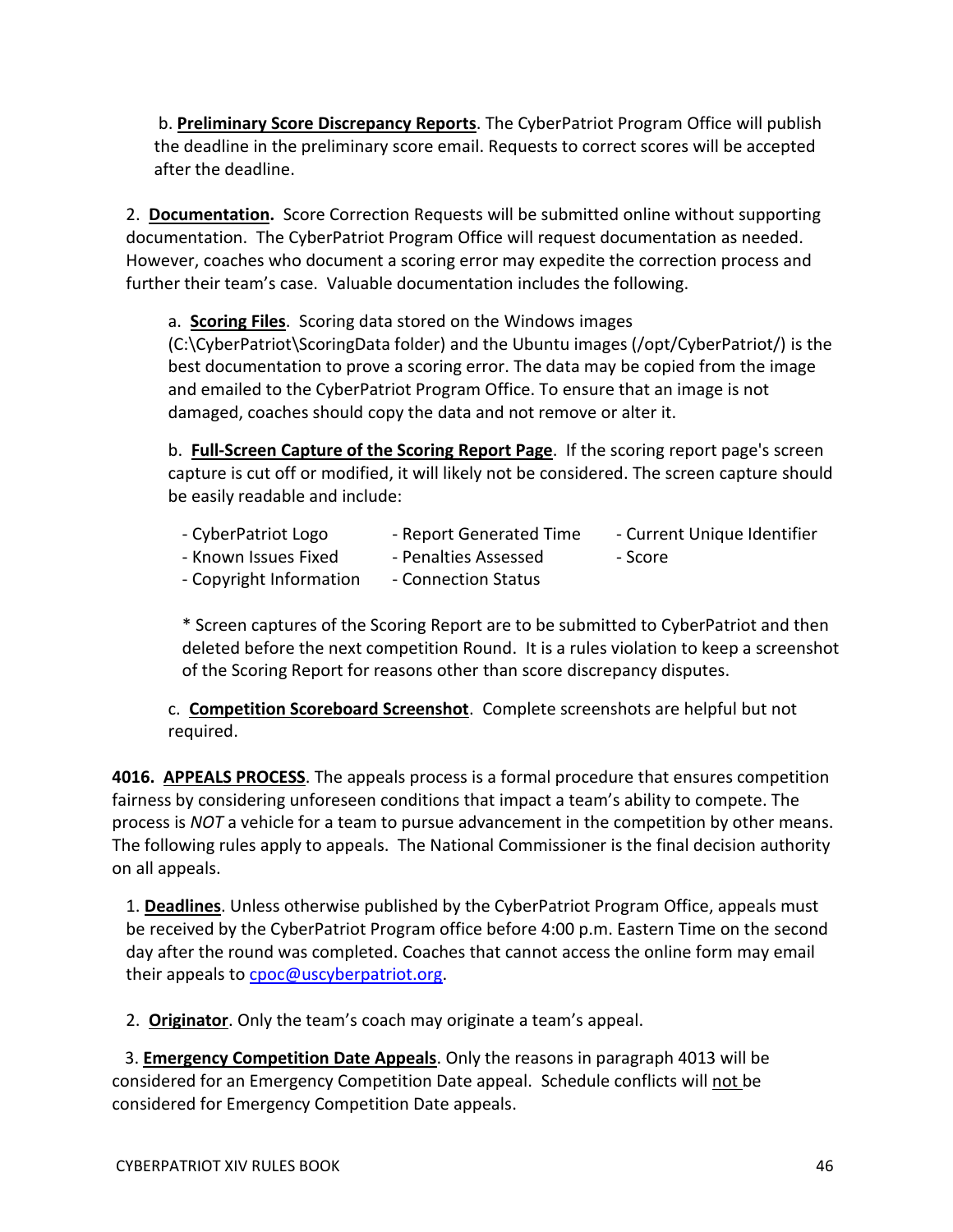## 4. **Grounds Not Considered for Appeals**

a. Issues stemming from non-VMware virtualization software or VMware versions other than the version of VMWare Workstation Player as published on the technical specifications page on the CyberPatriot website.

b. Failure to receive competition email

c. Ignorance of the original competition round dates

d. Failure to secure a coach alternate

e. Failure to access the competition space

f. Scheduling conflicts

g. Internet connectivity issues that are not due to uncontrollable circumstances

h. Failure to properly work out connectivity issues with the IT department (e.g., firewall exceptions, using the Connection Test software)

i. Hot spot or air card failure

j. Issues caused by changing default VMware Workstation Player settings (e.g., memory, processors).

k. Coach or team-caused use of incorrect Unique Identifiers or Cisco Login Credentials after Round 1.

l. Issues related to the use of non-Windows host systems (For compatibility issues, teams should have access to at least one Windows host computer that meets hardware and software technical specifications.).

m. Issues related to Windows host computers and software that do not meet technical specifications listed in the Rules Book or competition email (e.g., no 64-bit system, virtual technology disabled, etc.)

5. **Scored Vulnerability Fixes or Remediation**. Any appeal concerning an alternative scored vulnerability fix or an alternative remediation method must be certified by the registered coach. The appeal must be first reported in the Score Correction Request or it will not be considered. If the appeal is determined to be valid, the coach certification will be in an online form provided upon request from the CyberPatriot program office. Failure to score points through the use of a script(s) will not be considered.

 a. A statement certifying that the team members did not read, discuss, overhear, post, or otherwise receive, share, or publicize the vulnerability fix or remediation with any other team to include those in the same organization or school or those teams coached by the same coach.

 b. A statement certifying that the team actually tried the fix or remediation that is the subject of the appeal

c. A description of how the team found out about the scored vulnerability.

 d. A full and detailed description of the commands and actions taken to fix or remediate the vulnerability.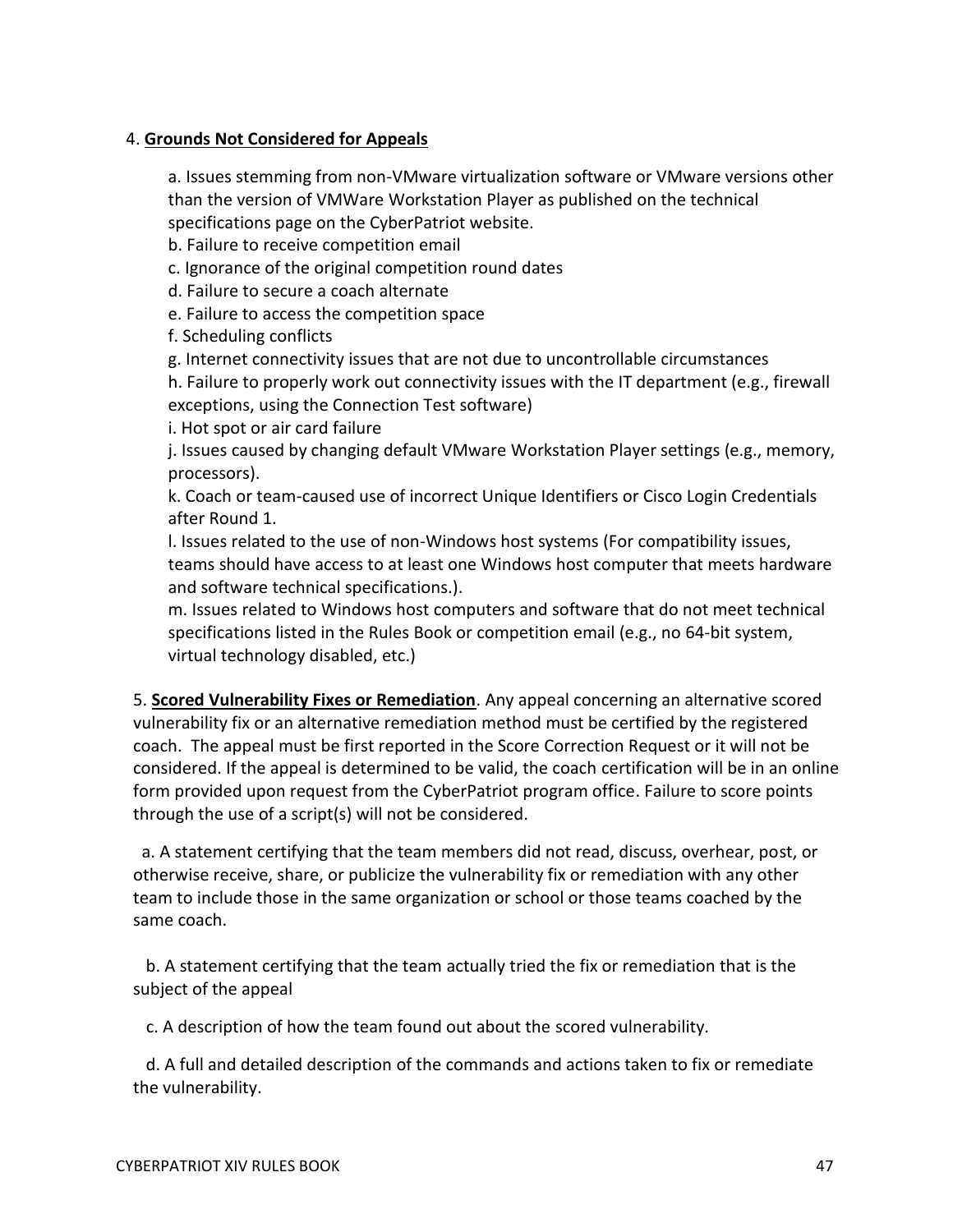6. **Format and Documentation**. Appeals are submitted in an online form. All appeals must be supported with appropriate documentation, such as letters from school principals and news reports outlining school or organization closures. Documents that are not in links in the online form must be emailed to [cpoc@uscyberpatriot.org](mailto:cpoc@uscyberpatriot.org) before the deadline for appeals. If the online form is not available, the team's coach may submit the appeal in the email format found in Appendix VIII.

7. **Notification of Results**. The CyberPatriot Program Office will email the coach the results of their appeals.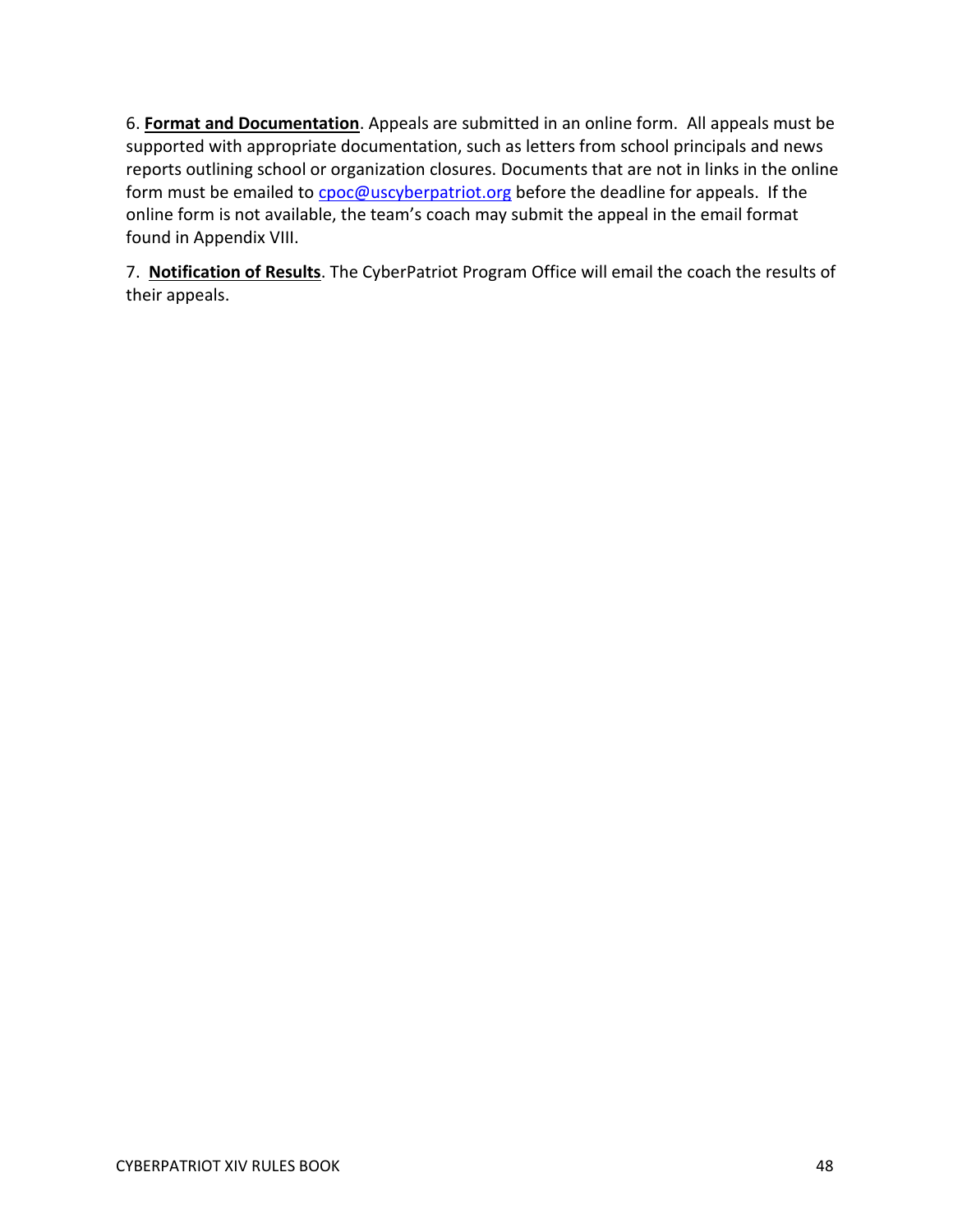

## **APPENDIX I: COACH AGREEMENT**



Coaches are vital to the success of CyberPatriot. Without coaches' voluntary partnership, CyberPatriot will never be able to expand to the tens of thousands of schools and students who are eager to participate – and whom our nation needs. The CyberPatriot coach serves in two roles. The coach (with additional assistance at her/his sole discretion) guides the team through preparation for the competition. As importantly, the coach is a critical member of the CyberPatriot management team who ensures:

1. Access to minor competitors in a way that protects them and respects parental prerogatives; and

2. The integrity of the competition during online and in-person competitions.

As a CyberPatriot coach, I agree to uphold the highest standards of integrity, sportsmanship, honesty, and good citizenship. I will encourage my team to compete fairly, honestly, and with a constructive attitude that celebrates our successes as well as those of other teams.

## **ACCESS TO COMPETITORS**

1. Coordinate parental notification and permissions to allow their minor children to participate in the program per the current "CyberPatriot User Agreement and Privacy Policy" published by the Air Force Association.

2. Coordinate and provide permission for any student/cadet to register in the CyberPatriot Competitor Relationship Management (CRM) system.

3. Coordinate, arrange, and approve involvement with the team by any mentor(s) or team assistants at the coach's sole discretion, whether in-person or online and whether obtained from the CyberPatriot mentor database or any other source.

4. Abide by the CyberPatriot Standards of Conduct attached to this document.

5. Act as the team's single point of contact for the CyberPatriot Program Office.

## **ACADEMIC PROGRAM**

1. Deliver basic network security training to all assigned competitors as may be reasonably accommodated at the coach's sole discretion.

2. Encourage competitors to devote some time to self-study/preparation for the competition.

3. Not provide any training of offensive techniques, hacking, or social engineering as part of any CyberPatriot training or curriculum.

**NOTE:** This guidance may seem too flexible, but it is intended to spark creativity. Encouraging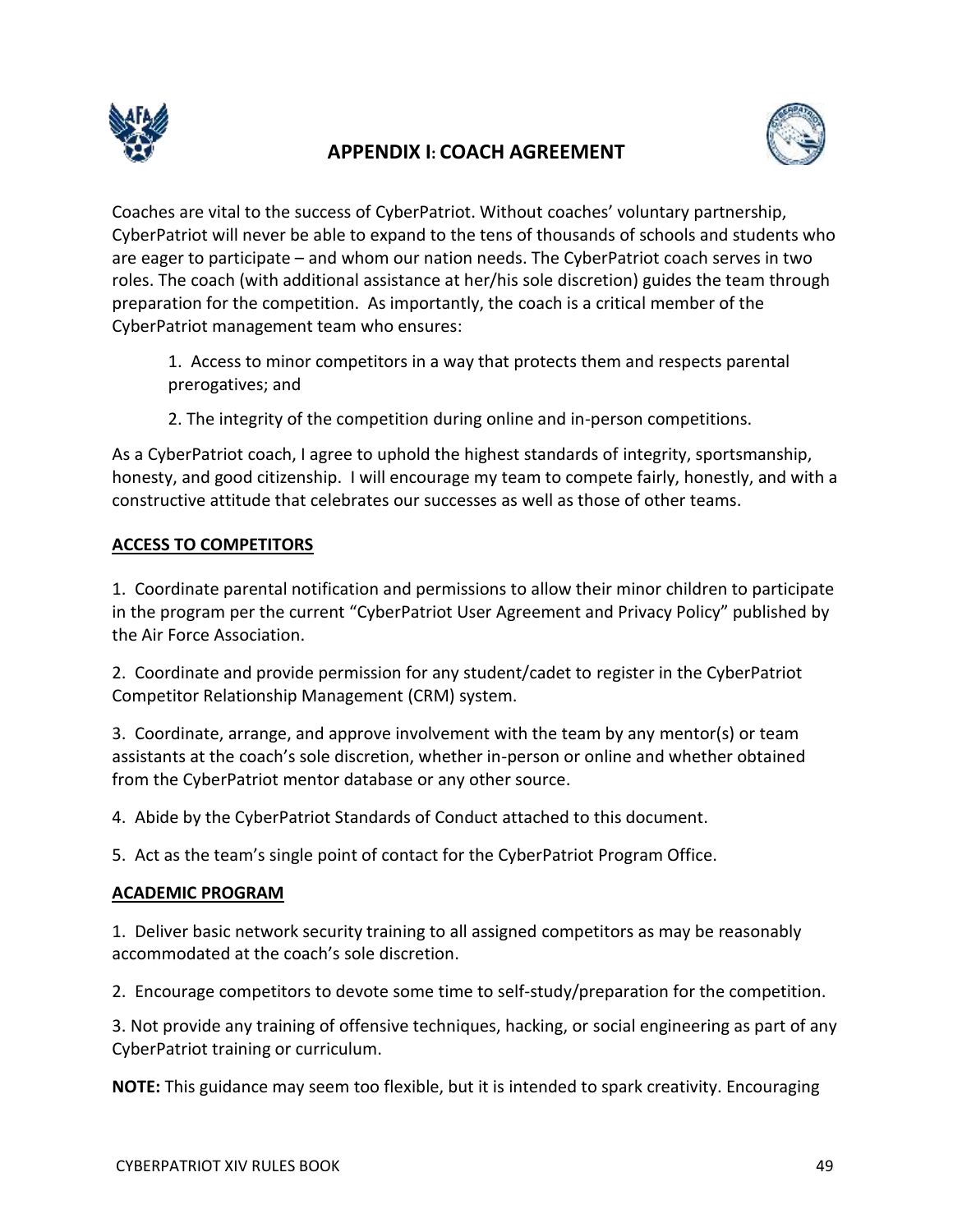competitors to take a central role in team preparation (with adult guidance and involvement) enhances both team cohesion and performance.

#### **COMPETITION MANAGEMENT**

1. Select and designate primary and alternate competitors for each competition period. The competitors for any single competition period must be assigned from competitors registered in the CyberPatriot Competitor Relationship Management (CRM) System.

2. Uphold the integrity of the competition by ensuring that no more than five competitors at a time in any particular round of the competition and those competitors do not receive assistance from any external source.

3. Ensure that all rules of the competition as described in the CyberPatriot Rules Book and competition emails are strictly followed.

4. Report any technical or security issues involving competition systems or tasks only to the CyberPatriot Program Office and not widely publicize them in order to protect the systems and tasks from exploitation.

5. Not aid or abet any competitor attempts to socially engineer, hack, or undertake any offensive activity against competition systems, other teams, or any other party and report any instances of this behavior to the CyberPatriot Program Office.

### **COMPETITION LOGISTICS**

1. Coordinate and support all elements of the preparatory training and online competition rounds, including arranging a competition location and obtaining necessary computer equipment for training/Qualification Rounds of the competition.

2. Provide feedback to the CyberPatriot management team and coordinate feedback from competitors designed to improve the entire program.

3. Agree to coordinate logistics for the trip with the CyberPatriot Program Office (all expenses except entertainment and personal expenditures will be funded), should the team advance to the National Finals Competition.

4. Agree to accompany the team and be responsible for supervision and guardianship during the travel and onsite at the National Finals Competition.

I have read, understand, and agree to discharge the responsibilities described in the CyberPatriot Coaches' Agreement to the best of my abilities.

Signature: The Contract of the Second Date: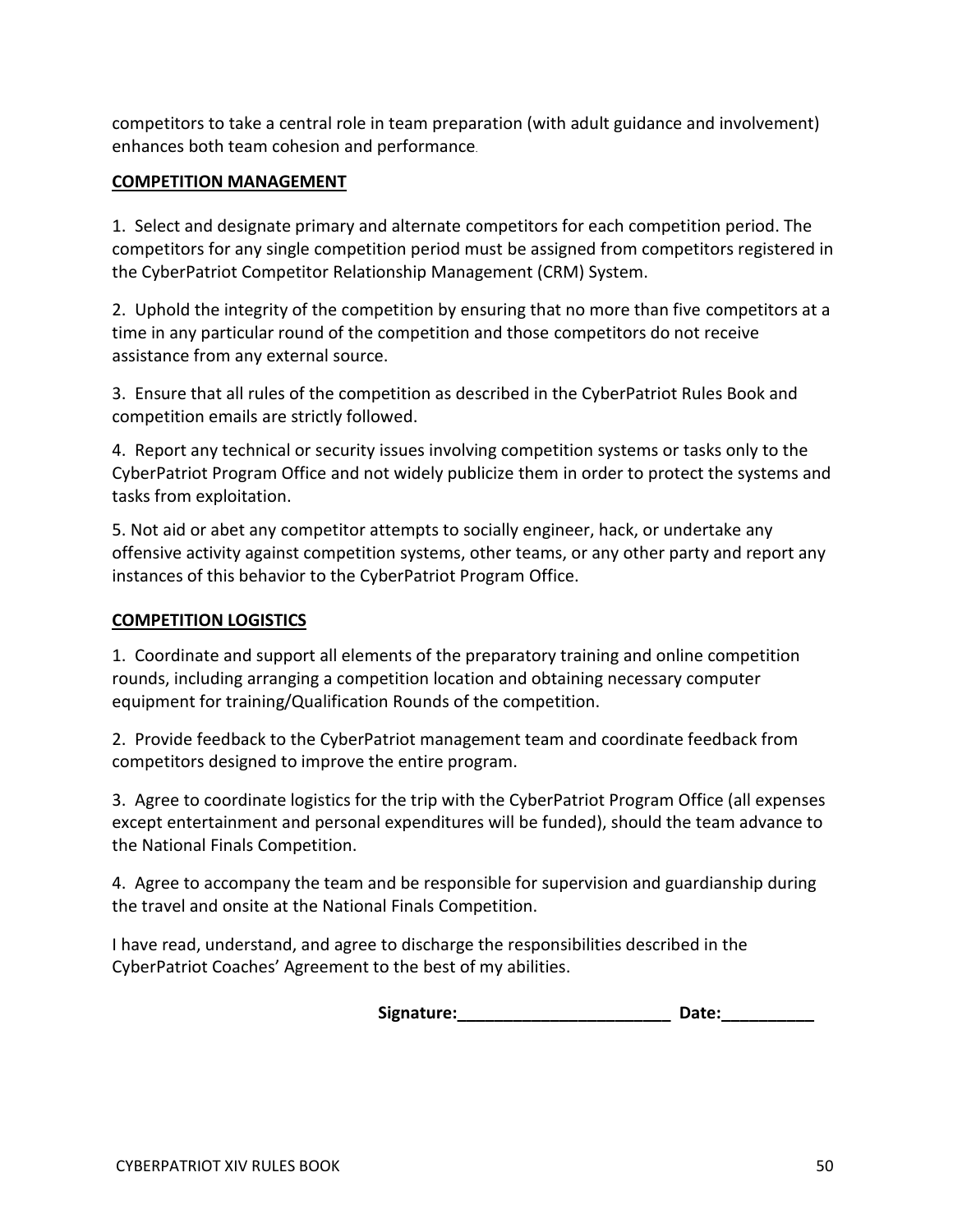

## **APPENDIX II: STANDARDS OF CONDUCT**



Working with young people can be among the most gratifying and impactful endeavors an adult can undertake, but there are also special responsibilities that must be discharged to prevent harm to the minor. As a CyberPatriot coach, mentor, or team assistant, I promise to strictly follow the rules and guidelines in this CyberPatriot Standards of Conduct as a condition of my providing services to the youth participating in CyberPatriot.

## **As a CyberPatriot Coach, Mentor, or Team Assistant, I will:**

- Treat everyone with respect, patience, integrity, courtesy, dignity, and consideration;
- Emphasize ethical use of the internet and information technology skills and knowledge;
- Insofar as practical, avoid situations where I am alone with an individual minor;
- Use positive reinforcement rather than criticism when working with competitors;
- Refrain from giving expensive gifts to minors without prior written approval from the parents or guardian of the individual;
- Report suspected abuse of any kind to law enforcement, school authorities, and the local Child Protection Services agency as required by law; and
- Cooperate fully in any investigation of abuse of minors.

## **As a CyberPatriot Coach, Mentor, or Team Assistant, I will NOT:**

- Smoke or use tobacco products in the presence of minors;
- Use, possess, or be under the influence of alcohol at any time while working with the team;
- Use, possess, or be under the influence of illegal drugs at any time;
- Pose any health risk to others (e.g., no contact with the team when in a contagious condition);
- Strike, spank, shake, or slap any youth participating in CyberPatriot;
- Humiliate, ridicule, threaten, or degrade any youth participating in CyberPatriot;
- Touch a youth in a sexual or another inappropriate manner;
- Use discipline that frightens or humiliates any youth participating in CyberPatriot; and
- Use profanity in the presence of any youth participating in CyberPatriot.

I understand that any action inconsistent with these Standards of Conduct, or failure to take action mandated by these Standards of Conduct, may result in my removal and prohibition from any future participation in CyberPatriot.

Signature: Date: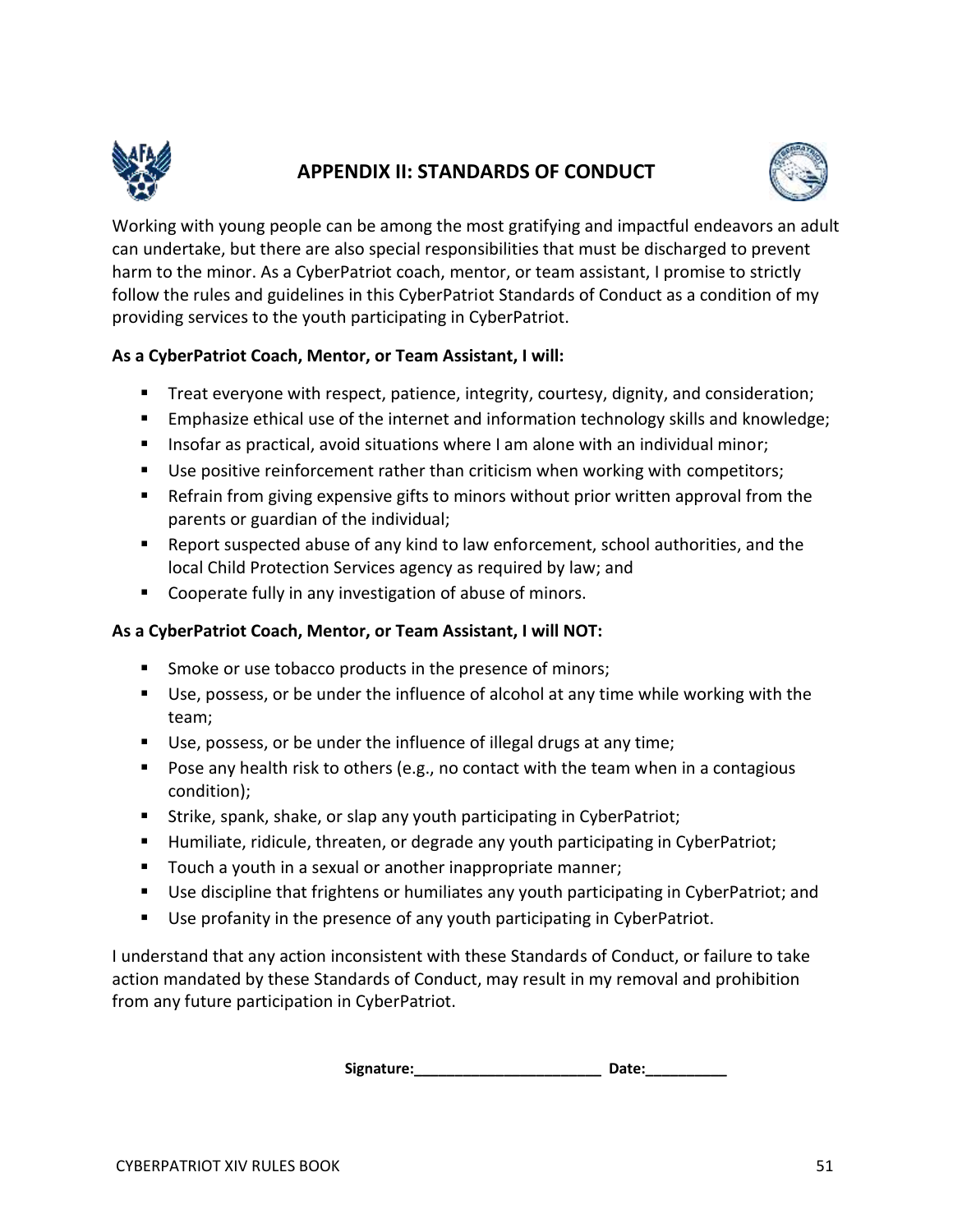

## **APPENDIX III: HOME SCHOOL PARENTAL/GUARDIAN APPROVAL FOR CYBERPATRIOT COACH**



| I the parent/guardian of                                                                                                                                                                                                                                                                    |                       | hereby give my permission for my |  |
|---------------------------------------------------------------------------------------------------------------------------------------------------------------------------------------------------------------------------------------------------------------------------------------------|-----------------------|----------------------------------|--|
|                                                                                                                                                                                                                                                                                             | (Child's Name)        |                                  |  |
| child's CyberPatriot coach                                                                                                                                                                                                                                                                  |                       | to have unsupervised             |  |
|                                                                                                                                                                                                                                                                                             | (Coach's Name)        |                                  |  |
| access to my child during CyberPatriot activities. I understand that in the absence of a governing<br>body for my home school, I am the verification official for the background of the CyberPatriot<br>coach and take full responsibility in allowing the coach to interact with my child. |                       |                                  |  |
| Parent/Guardian Name: Names                                                                                                                                                                                                                                                                 | Signature: Signature: | Date:                            |  |
| <b>Witness Name:</b>                                                                                                                                                                                                                                                                        | Signature:            | Date:                            |  |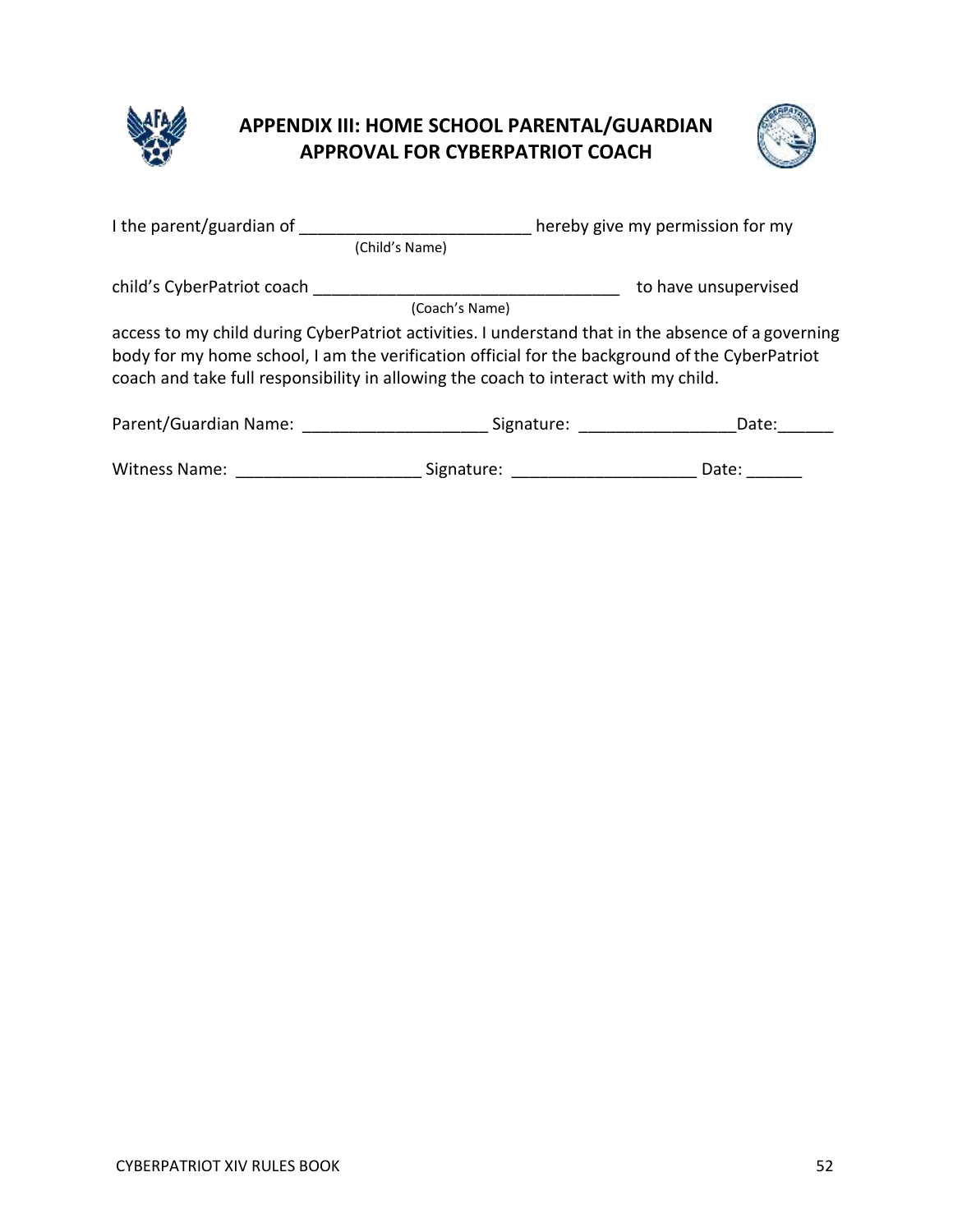

## **APPENDIX IV: SAFETY**



Safety and competitor protection are the top priorities of the CyberPatriot program. A coach should always consider the health and well-being of his team in choosing a competition environment.

**Safety and Competitor Protection Requirements**. School, organization, and local directives govern the safety and protection requirements of minors and facility standards. Some safety considerations in choosing a competition space are listed below.

- Facility Security **Facility Security** Crime Areas Trip Hazards
- Adequate Lighting The Clectrical Safety First Aid Kit
- 
- 
- Emergency Services Available Vehicle Safety
- Slip areas caused by ice, snow, water, petroleum products, etc.
- Unsupervised access to competitors by other adults in public facilities

Coaches should mitigate any safety issues through remedial action or warnings to competitors and Mentors.

**Reporting**. In the event of an accident or other incident involving competitors in a CyberPatriot event; school, organization, and local reporting procedures shall be followed. After notification of proper local authorities, coaches should notify the CyberPatriot Program Office following a significant incident at a CyberPatriot event. Incidents of interest to the CyberPatriot Program Office are:

- Competitor who is a missing person last seen at a CyberPatriot event
- Injured competitor requiring hospitalization

- Criminal act against a competitor, coach, chaperone, mentor, competition staff, or CyberPatriot supporter

- Severe weather or natural disaster that could negatively affect the competitors or competition

Reports to the CyberPatriot Program Office can be emailed to [info@uscyberpatriot.org](mailto:info@uscyberpatriot.org) or by phone at 1-877-885-5716.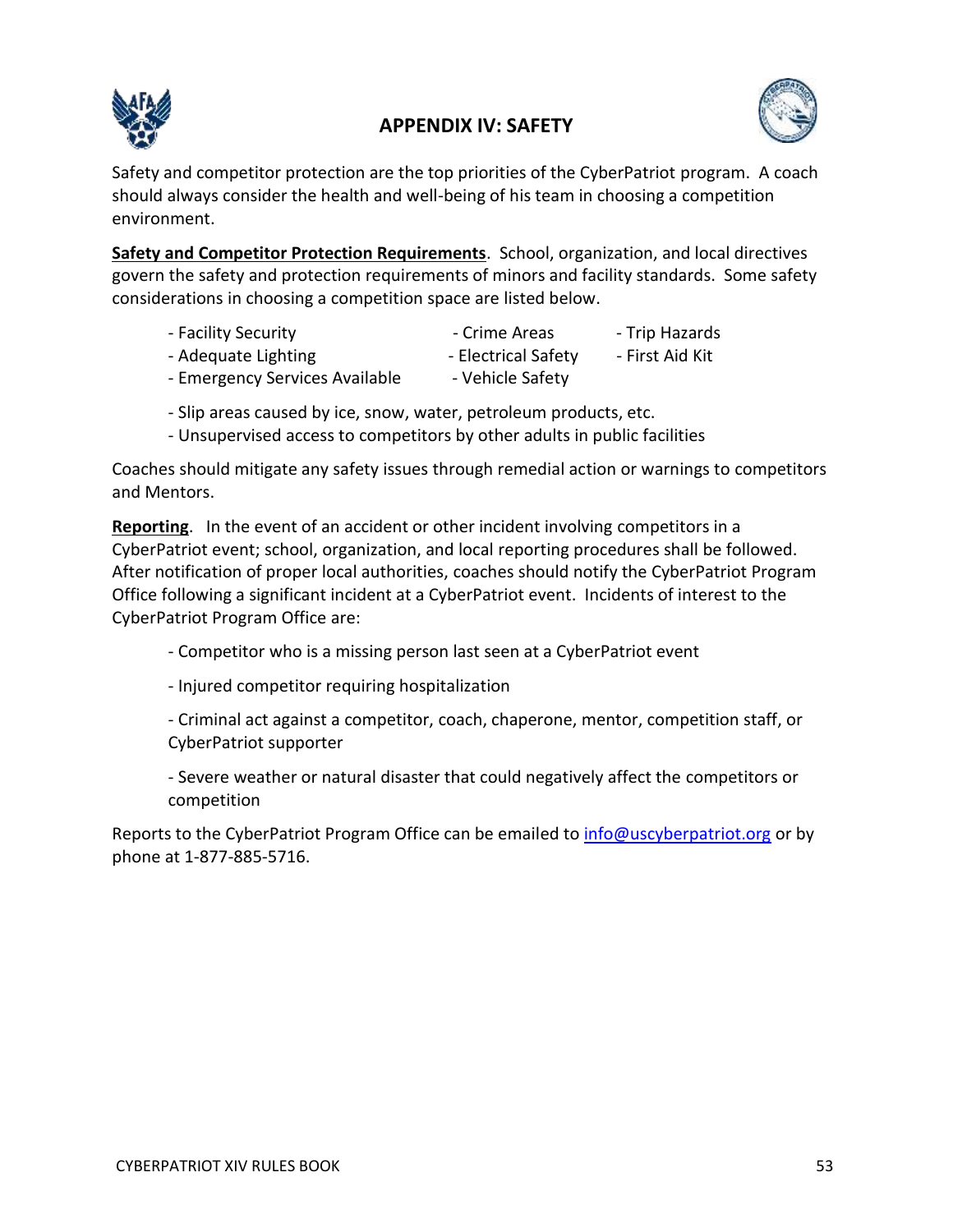

## **APPENDIX V**: **COACH ALTERNATE REQUEST**



Coaches ensure that minors participating in the competition are protected and that parental prerogatives are respected (See Chapter 1.) A Coach Alternate is expected to assume the coach's responsibilities of protecting minors and preserving the integrity of the competition by ensuring that all competitors conduct themselves in a fair, ethical, and sportsmanlike manner.

Coach Alternate requests for a single competition round may be submitted via an **online form.**  Only the registered Coach or Verification Official may submit the form. that is linked in the competition round Download instructions and StartEx emails.

A Coach Alternate request and approval are valid for only ONE competition round.

The online request form requires the following information.

Registered Coach's name Name of Coach Alternate Coach Alternate's Email Address).

That the Coach Alternate agrees to the Coaches' Agreement and Standards of Conduct in the CyberPatriot Rules Book at the Link.

Certification that the Coach or verification official (e.g, Principal, Assistant Principal, Organization Leader, etc.) has verified that (Name of Coach Alternate) is authorized to work unsupervised with minors the youth protection and other policies of my school or organization.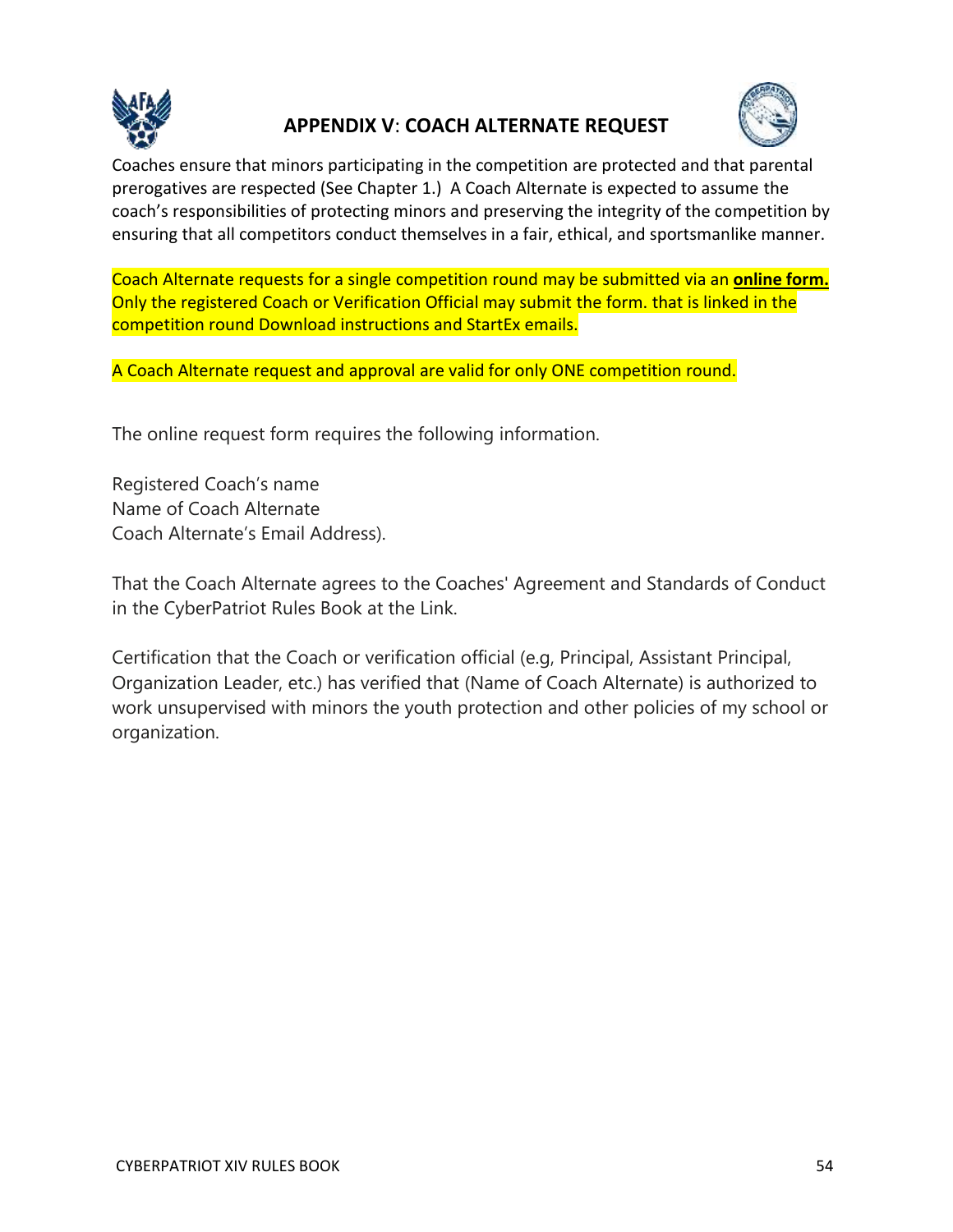

## **APPENDIX VI: COMPETITOR CODE OF CONDUCT**



1. I will consider the ethical and legal implications of my online actions every time I participate in CyberPatriot.

2. I will not conduct, nor will I condone, any actions that attack, hack, penetrate, or interfere with another team's or individual's computer system and tasks, nor will I use the cyber defense skills I learn in CyberPatriot to develop hacking or other offensive skills.

3. I will not illegally copy or distribute software or other intellectual property.

4. I will not visit inappropriate Web sites while preparing for or participating in CyberPatriot.

5. I will not participate in or condone cyberbullying which includes such behaviors as teasing, threatening, intimidating, humiliating, sexual harassment, racial harassment, and stalking.

6. I will follow the CyberPatriot rules of the competition and will accept appropriate guidance from my coach.

7. I will not tamper with, modify, monitor for vulnerabilities, penetration test, or attempt to manipulate any element of the CyberPatriot competition or scoring systems.

8. I will report any technical or security issues involving competition systems or tasks to my coach for further reporting to the CyberPatriot Program Office and not publicize them to avoid exploitation of the systems or tasks.

9. I will not attempt to deceive, hoax, or "prank" other teams by forwarding or posting erroneous or deceptive information on the Internet, by email, or on social networking sites.

10. I understand that violation of this code of conduct is grounds for my immediate dismissal from my team and the disqualification of my team from the CyberPatriot competition.

11. I will strive to use my participation in CyberPatriot to further my understanding of cybersecurity.

Signature: \_\_\_\_\_\_\_\_\_\_\_\_\_\_\_\_\_\_\_\_\_\_\_\_\_\_\_\_\_\_\_\_\_ Date: \_\_\_\_\_\_\_\_\_\_\_\_\_\_\_\_\_\_\_\_\_\_\_\_\_\_\_\_\_\_\_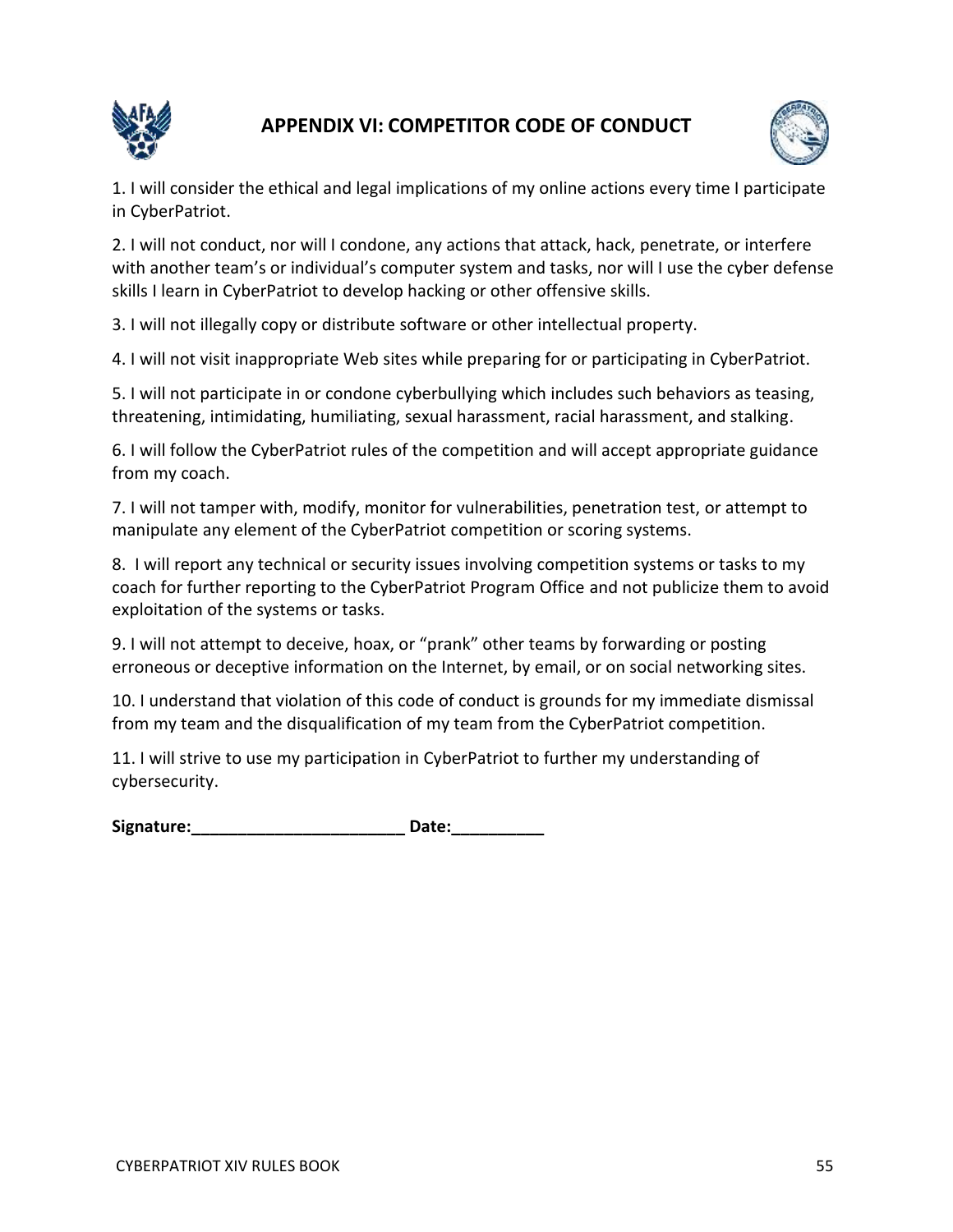

## **APPENDIX VII: OPEN DIVISION AND ALL SERVICE DIVISION STATE ROUND AWARDS EXAMPLES**



## **Open Division State Round (Pennsylvania Example)**

| Platinum Tier               | Gold Tier                    | <b>Silver Tier</b>         |
|-----------------------------|------------------------------|----------------------------|
| 1. Shaler Area High School* | 1. Baldwin Senior High*#     | 1. Sarah Heinz House#      |
|                             | 2. North Hills High School*# | 2. Penn Hills High School# |
| -                           | 3. Slippery Rock YMCA#       |                            |
|                             | 4. Millvale High School      |                            |

In this example, Pennsylvania has seven Open Division teams. They are listed in terms of their score following the State Round.

- \*Wins AFA State Awards for being in the top three in the state overall. Platinum tier teams are always ranked higher than Gold tier teams, which are always higher than Silver tier teams.
- #Receive Tier Certificates for being in the top 3 for Pennsylvania in that tier.

| <b>Platinum Tier</b>                                                                                                                                         | Gold Tier                     | <b>Silver Tier</b>         |
|--------------------------------------------------------------------------------------------------------------------------------------------------------------|-------------------------------|----------------------------|
| 1. Warren Harding AFJROTC*                                                                                                                                   | 1. Vienna USNSCC Division*#   | 1. Newton Falls#           |
| $\hskip1.6pt\hskip1.6pt\hskip1.6pt\hskip1.6pt\hskip1.6pt\hskip1.6pt\hskip1.6pt\hskip1.6pt\hskip1.6pt\hskip1.6pt\hskip1.6pt\hskip1.6pt\hskip1.6pt\hskip1.6pt$ | 2. Niles Marine Corps JROTC*# | 2. Massillon CAP Squadron# |
| $\qquad \qquad$                                                                                                                                              | 3. Youngstown Navy JROTC#     |                            |
|                                                                                                                                                              | 4. Steubenville CAP Squadron  |                            |

#### **All Service Division State Round Awards (Ohio Example)**

In this example, Ohio has seven All Service Division teams. They are listed in terms of their score following the State Round.

- \*Win AFA State Awards for being in the top three in the state overall. Platinum tier teams are always ranked higher than Gold tier teams, which are always higher than Silver tier teams.
- #Receive Tier Certificates for being the top 3 for Ohio in their respective tiers.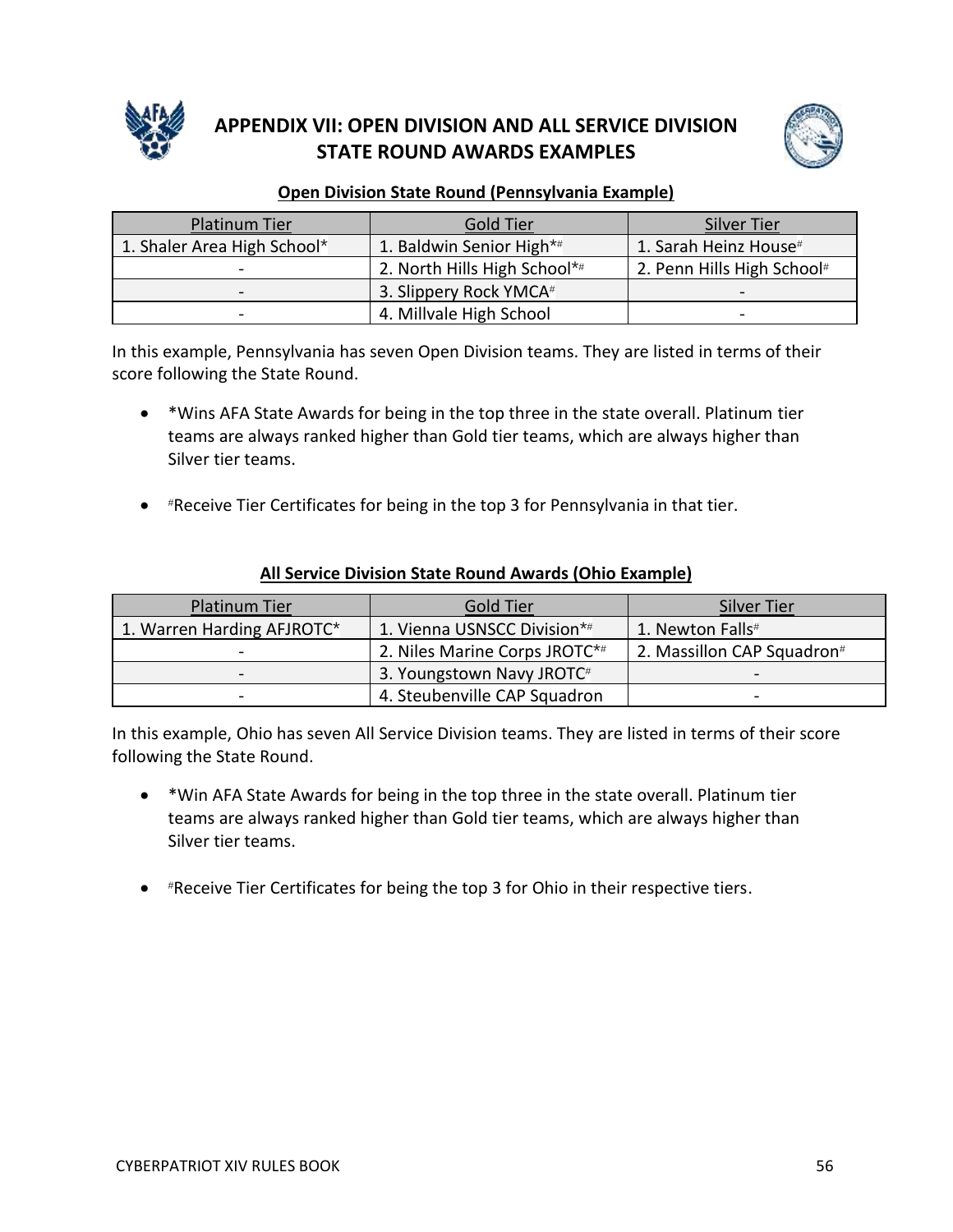

## **APPENDIX VIII: APPEAL FORMAT (ONLY IF ONLINE FORM IS NOT AVAILABLE)**



In the event that the online form is not available, coaches shall submit appeals via email. All Requests and Appeals should be sent to **cpoc@uscyberpatriot.org**. While the CyberPatriot Program Office will consider all requests and appeals, the process will be expedited if requests and appeals are submitted in the following format. For more information, see Paragraph 4015.

## **A. Standard Appeal (If online form is not available.)**

**From:** Coach's email address **Sent:** No later than the deadline, Eastern Time **To:** cpoc@uscyberpatriot.org

**Subject:** Appeal: Team Number

- 1. **Subject of Appeal**. (One Sentence)
- 2. **Requested Action**. (One Sentence)
- 3. **Originator**. (Team Coach's Name)
- 4. **Facts Bearing on the Appeal** (One fact per subparagraph. Facts must answer the 5Ws.)
- 5. **Additional Comments**. (Limit 100 words)

6. **Supporting Attachments**. (Limit two. Official documents and scoring data provide the best documentation.)

**------------------------------------------------------------------------------------------------------------------------**

## **B. Appeal Concerning Scored Fixes and Remediation of Vulnerabilities (If online form is not available.)**

**From:** Coach's email address

**Sent:** No later than the deadline, Eastern Time

**To:** cpoc@uscyberpatriot.org

**Subject:** Appeal: Team Number – Scored Fixes and Remediation

- 1. **Subject of Appeal**. (One Sentence)
- 2. **Requested Action**. (One Sentence)
- 3. **Originator**. (Team Coach's Name)
- 4. **Facts Bearing on the Appeal**.

a. **(Required Statement)** I certify that my team members did not read, discuss, overhear, post, or otherwise receive, share, or publicize the vulnerability fix or remediation with any other team -- to include those teams in the same organization or school and those teams coached by the same coach.

b. **(Required Statement)** I certify that my team actually tried the fix or remediation of the vulnerability that is the subject of this appeal during its competition period.

c. **(Required)** Description of how the team found out about the vulnerability.

d. **(Required)** A full and detailed description including the commands and actions taken to fix or remediate the vulnerability.

**5. Additional Comments**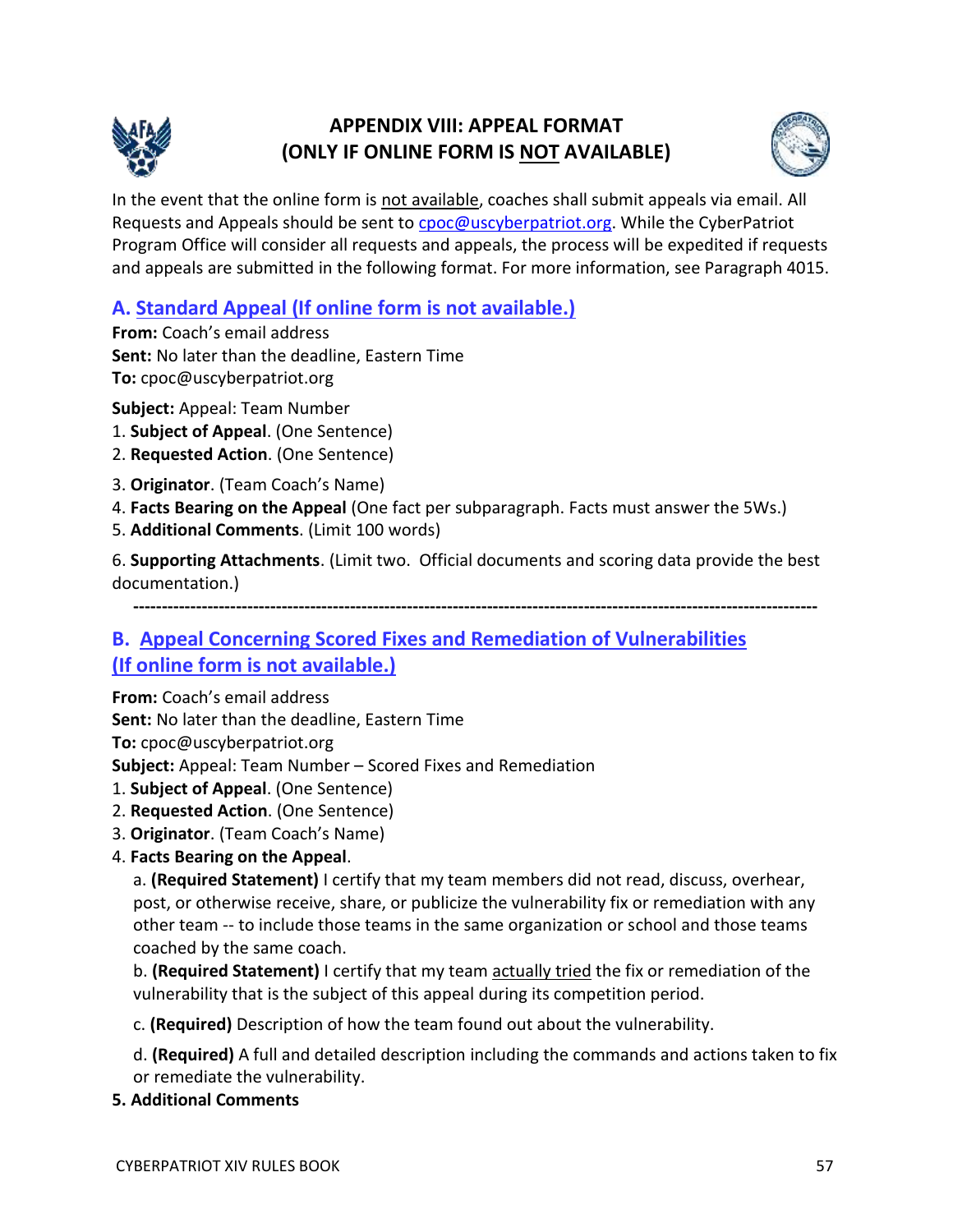### **6. (Optional) Supporting Attachments**. Examples:

 - Screen capture of the fix or remediation in the image with the image time and date shown - Links to material online or scans that document the approach in the professional literature

#### **Appeal Example for Emergency Competition Date**

**From:** Shur, Ima [mailto: [Ima.Shur@metro.nyschools.us\]](mailto:Ima.Shur@metro.nyschools.us) **Sent:** Tuesday, December 10, 2022 9:48 AM **To:** [cpoc@uscyberpatriot.org](mailto:info@uscyberpatriot.org)

**Subject:** Appeal: Team Number 14-7766

- 1. **Subject of Appeal**. Power Outage Prevented Metro High's Participation in Round 2.
- 2. **Requested Action**. Compete on the CyberPatriot XIV Round 2 Emergency Competition Date
- 3. **Originator**. Ima Shur

#### 4. **Facts Bearing on the Appeal**

a. At approximately 3:00 p.m. EST, Friday, December 7, 2022, the Metro High School team logged into the Windows 2010 image for Round 2.

b. At approximately 3:30 p.m. EST, Friday, December 7, 2022, a snowstorm caused a power outage that shut down our school's computer network, until Monday, December 10, 2022.

c. The Metro High School Principal, Dr. Baker, ordered the school to close at approximately 4:00 p.m. and sent home all people remaining in the school. (See Attachment 1.)

d. Due to the time of day, my team was unable to move to a nearby location to continue the competition.

e. Travel on Metro area roads was becoming dangerous, so I sent the team members home (see Attachment 2, News Story, 5<sup>th</sup> paragraph).

f. I contacted the CyberPatriot helpdesk at approximately 4:00 p.m., Friday, December 7, 2022, and told the Help Desk Operator, Cadet Merri, that my team could not participate in Round 2.

5. Additional Comments (Limit 100 words). Any consideration you can give our team would be appreciated. We scored  $5<sup>th</sup>$  overall in Round 1 and I am sure that we would have done as well or better in Round 2. If there is anything I can do to allow the Metro High School team to compete on the Round 2 Emergency Competition Date, please let me know.

- 6. Supporting Attachments (Limit 2)
	- a. Letter from Principal Baker
	- b. News Article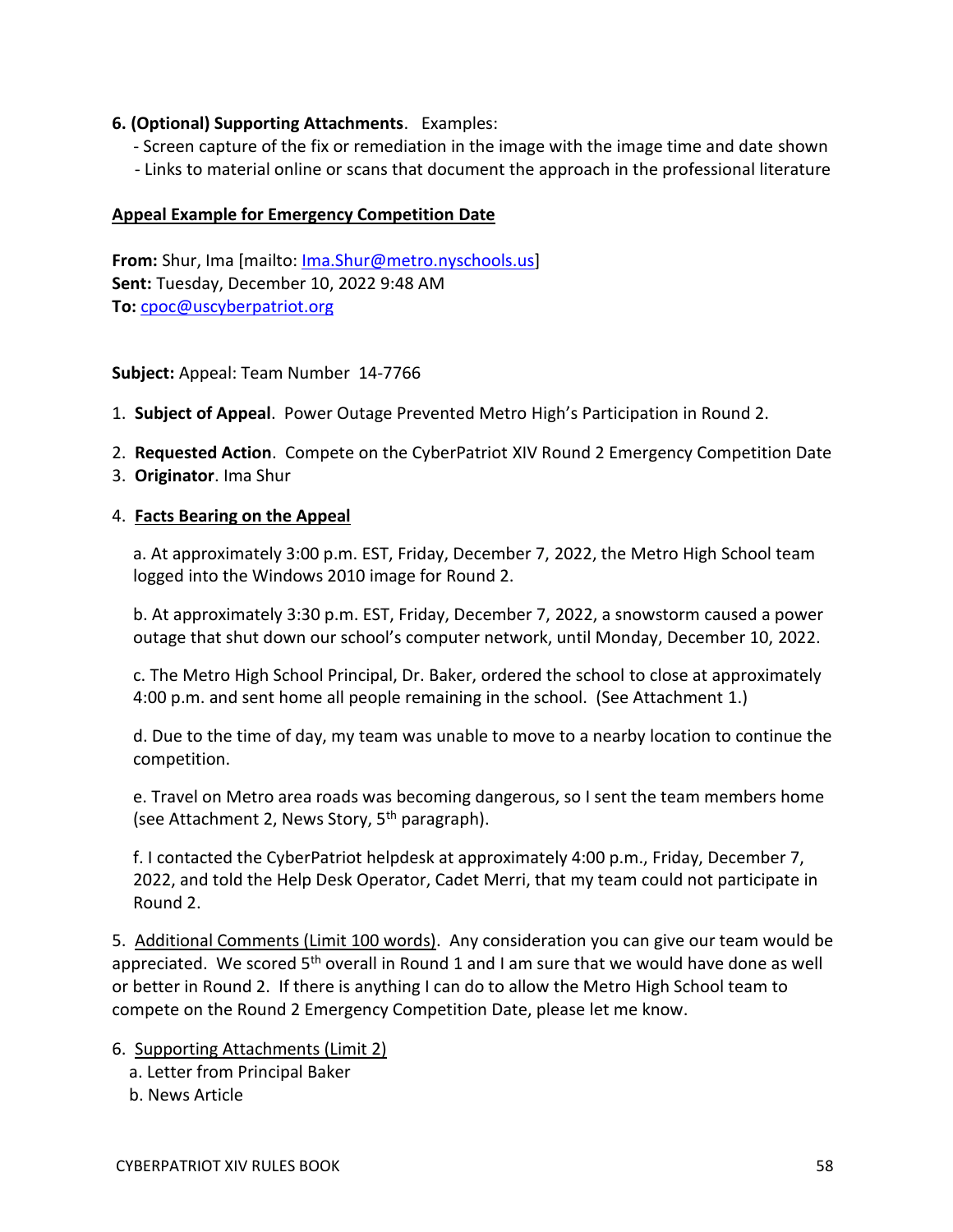

## **APPENDIX IX: SPONSORS AND SPONSORSHIP**



The Air Force Association and the CyberPatriot program take great care in the branding of CyberPatriot. Our sponsors must have common values with the Air Force Association and make a significant contribution to the CyberPatriot program before they can be associated with the program.

**National Sponsors**. Our national sponsors provide the resources to sustain the CyberPatriot program across the United States and the globe. According to their sponsorship level, CyberPatriot's national sponsors earn recognition in CyberPatriot events, as well as name association with CyberPatriot. CyberPatriot literature and other media contain the sponsors' logos. National sponsors conduct their sponsorship through the CyberPatriot Program Office.

**Local Team Sponsors**. Local sponsors may sponsor specific local teams, but may not use the CyberPatriot logo in their advertising. If a team advances to the National Finals Competition or is involved in another event other than a team competition, the team shall not use the local sponsor's name, logo, or other identifying characteristics.

If you know of anyone interested in becoming a CyberPatriot national sponsor or if you want to know more about sponsorship, please visit our website at [www.uscyberpatriot.org](http://www.uscyberpatriot.org/) or contact the CyberPatriot Program Office by email at [info@uscyberpatriot.org](mailto:info@uscyberpatriot.org) or call 877-885-5716.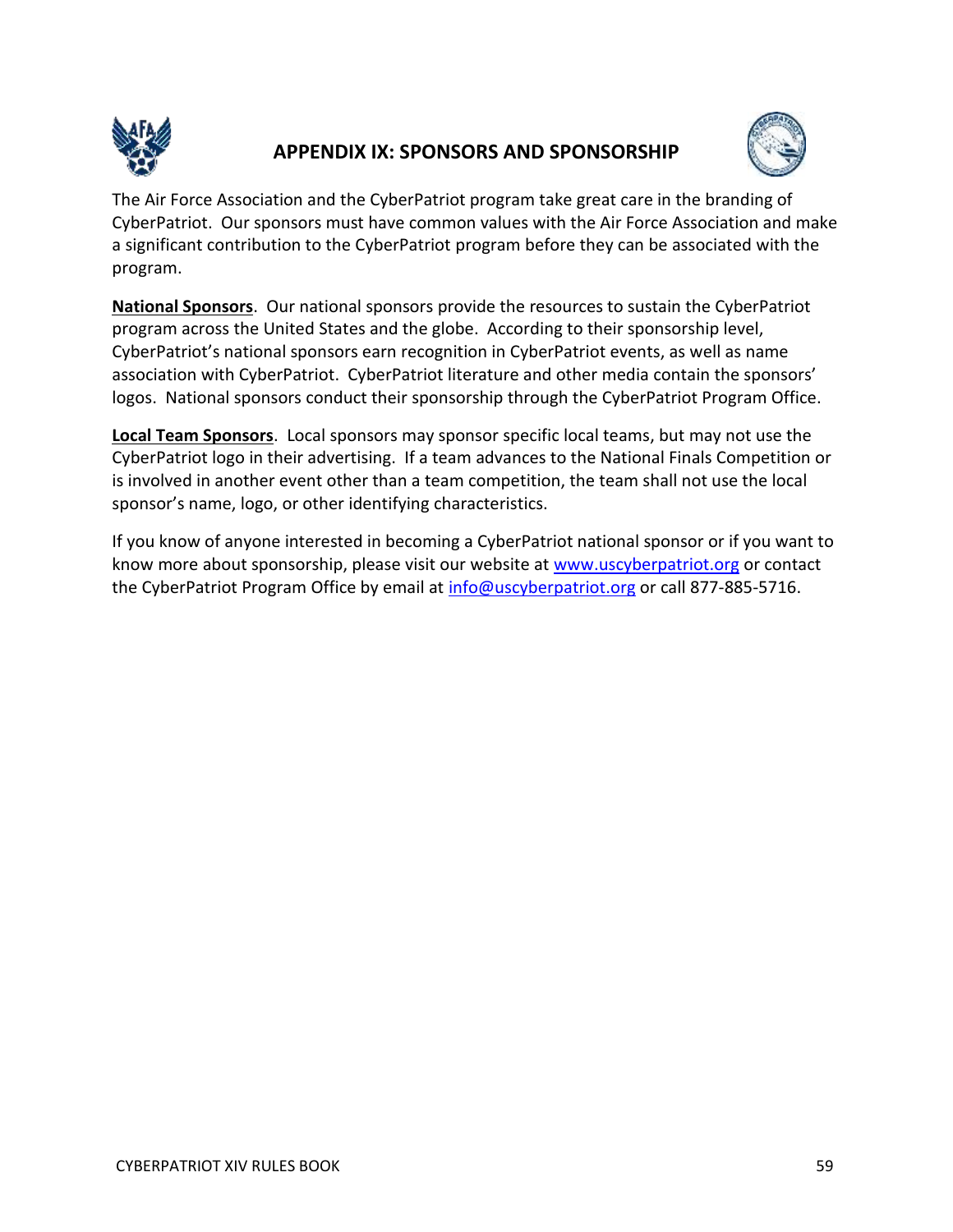

## **APPENDIX X: CYBERPATRIOT MEDIA GUIDELINES**



CyberPatriot is a great opportunity for your high school, middle school, or organization, such as JROTC, USNSCC, and CAP, to draw local and state media coverage. Television stations, newspapers, and radio stations are generally interested in good stories of youth doing good things, and CyberPatriot is a terrific example of that.

We encourage you to work through your school administration or unit public affairs representative when handling any media inquiries.

We also ask that you adhere to the following guidelines:

- CyberPatriot should be written as one word, with a capital "C" and a capital "P"
- At its first mention, the complete title of the program should be used: "CyberPatriot-The National Youth Cyber Education Program"

In every release or interview please ensure the following is communicated:

- CyberPatriot was established by the Air Force Association.
- The Northrop Grumman Foundation is the Presenting Sponsor for CyberPatriot.

In every release concerning the National Youth Cyber Defense Competition, please ensure that the following is communicated:

• The competition is a cyber defense competition.

Any use of the CyberPatriot logo or other collateral must be approved by the CyberPatriot Program Office.

National media inquiries may be directed to LaDonna Orleans of the Air Force Association lorleans@afa.org, 703-247-5850.